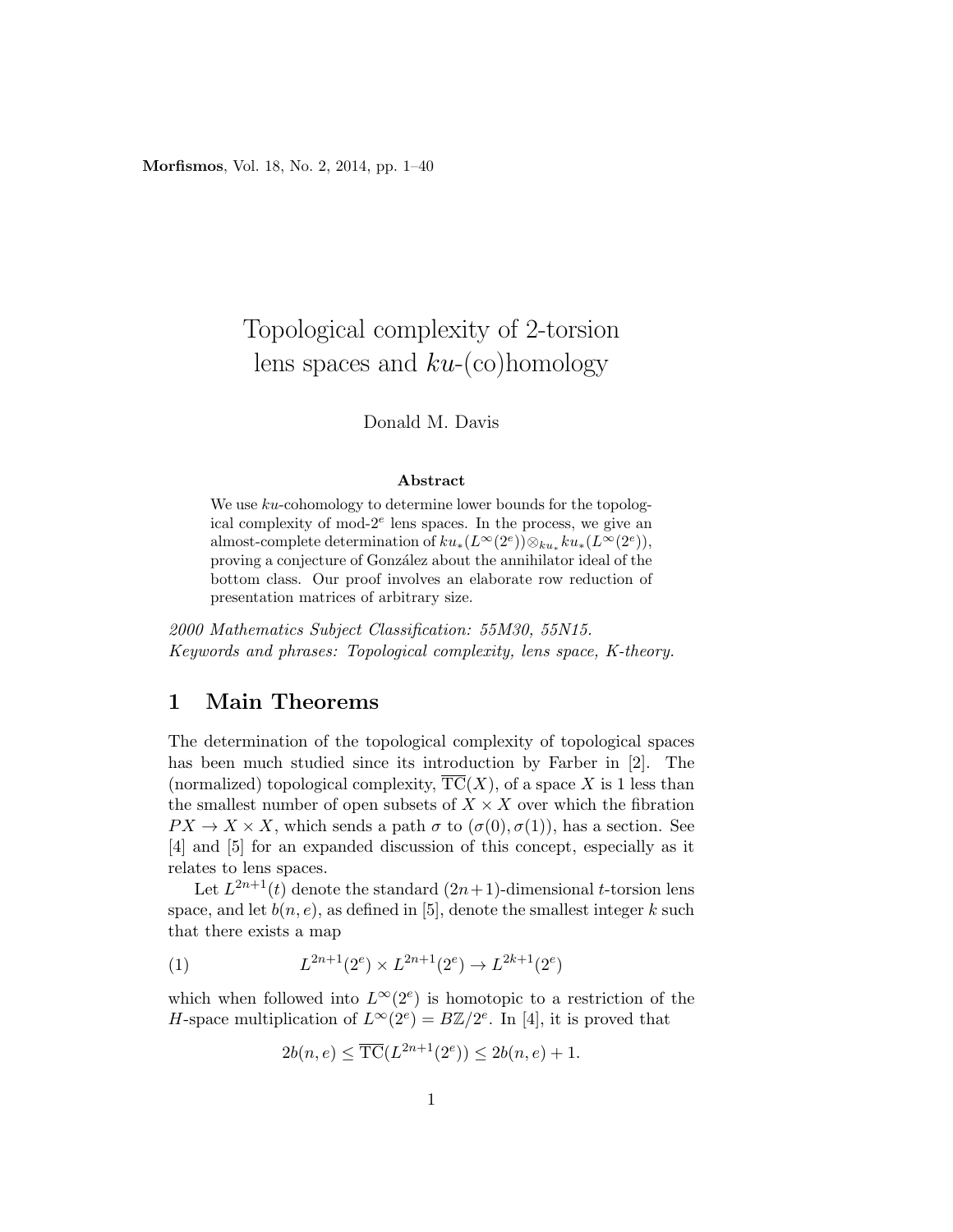Thus the following theorem yields a lower bound for  $\overline{TC}(L^{2n+1}(2^e)).$ Here and throughout  $\alpha(n)$  denotes the number of 1's in the binary expansion of n.

**Theorem 1.1.** If  $e \geq 2$  and  $e \leq \alpha(m) < 2e$ , then

$$
b(m + 2^{\alpha(m)-e} - 1, e) \ge 2m - 2^{\alpha(m)-e}.
$$

This immediately implies the following result for topological complexity, which might be considered our main result.

**Corollary 1.2.** If  $e \geq 2$  and  $e \leq \alpha(m) < 2e$ , then

$$
\overline{TC}(L^{2m+2^{\alpha(m)-e+1}-1}(2^e)) \ge 4m - 2^{\alpha(m)-e+1}.
$$

Other results follow from this and the obvious relation  $b(n+1, e)$  $b(n, e)$ . The author believes that this result contains all lower bounds for  $b(n, e)$  implied by 2-primary connective complex K-theory ku. In [6], a much stronger conjectured lower bound for  $b(n, e)$  is given, with the same flavor as our theorem. Their conjecture depends on conjectures about  $BP^*(L^{2n+1}(2^e) \times L^{2n+1}(2^e)),$  while our theorem depends on a theorem about  $ku^*(L^{2n+1}(2^e) \times L^{2n+1}(2^e)).$ 

Our first new result for topological complexity is

$$
\overline{TC}(L^{2m+7}(2^{\alpha(m)-2})) \ge 4m - 8
$$
 if  $\alpha(m) \ge 4$ .

Our theorem is proved by applying  $ku^*(-)$  to the map (1), obtaining a contradiction under appropriate choice of parameters. Our main ingredient is the almost-complete determination of  $ku^{4n-2d}(L^{2n}(2^e) \times$  $L^{2n}(2^e)$ ). It is well-known that  $ku^* = \mathbb{Z}_{(2)}[u]$  with  $|u| = -2$  and that its 2<sup>e</sup> -series satisfies

$$
[2^e](x) = \sum_{i=1}^{2^e} {2^e \choose i} u^{i-1} x^i.
$$

It is proved in [3, Proposition 3.1] that

$$
(2) \quad ku^{\text{ev}}(L^{2n}(2^e) \times L^{2n}(2^e)) = ku^*[x, y]/(x^{n+1}, y^{n+1}, [2^e](x), [2^e](y)),
$$

where  $|x| = |y| = 2$ . One of our main accomplishments is to give a more useful description of  $ku^{4n-2d}(L^{2n}(2^e) \times L^{2n}(2^e)).$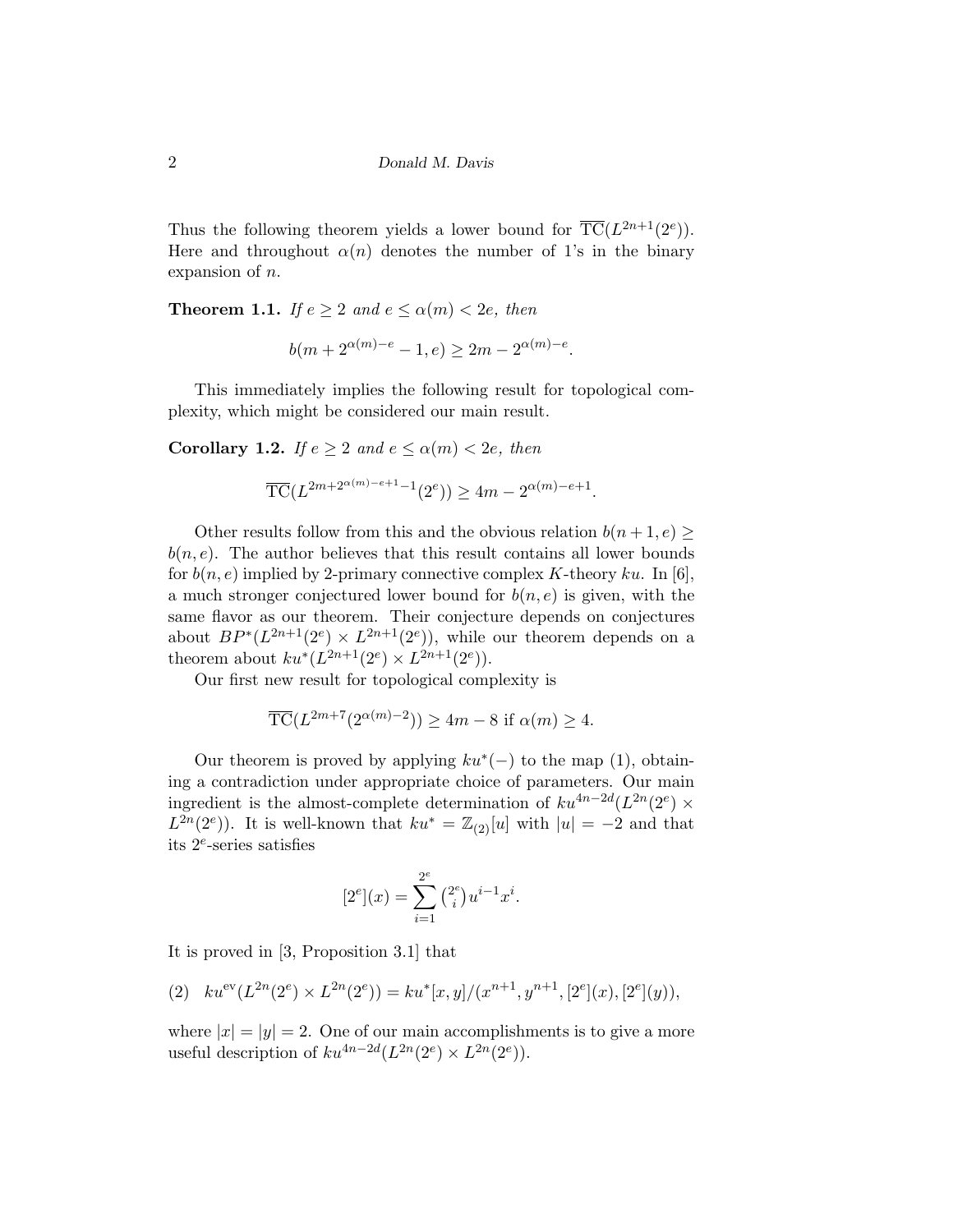On the other hand,  $ku$ -homology,  $ku_*(L_{2^e})$ , of the infinite-dimensional lens space  $L_{2^e} = L^{\infty}(2^e)$  is the  $ku_*$ -module generated by classes  $z_i$ ,  $i \geq 0$ , of grading  $2i + 1$  with relations

$$
\sum_{\ell=0}^i {2^e \choose \ell+1} u^{\ell} z_{i-\ell}, \quad i \ge 0.
$$

Here  $|u| = 2$  in  $ku_*$ . Also,  $ku_*(L_{2^e} \times L_{2^e})$  contains  $ku_*(L_{2^e}) \otimes_{ku_*}$  $ku_*(L_{2^e})$  as a direct  $ku_*$ -summand. We define

$$
M_e := ku_*(\Sigma^{-1} L_{2^e}) \otimes_{ku_*} ku_*(\Sigma^{-1} L_{2^e}).
$$

It is a  $ku_*$ -module on classes  $[i, j] := z_i \otimes z_j$  of grading  $2i + 2j, i, j \ge 0$ , with relations

(3) 
$$
\sum_{\ell=0}^i {2^e \choose \ell+1} u^{\ell}[i-\ell,j], i,j \ge 0, \text{ and } \sum_{\ell=0}^j {2^e \choose \ell+1} u^{\ell}[i,j-\ell], i,j \ge 0.
$$

The desuspending was just for notational convenience. Note that the component of  $M_e$  in grading 2d, which we denote by  $G_d$ , is isomorphic to  $ku^{4n-2d}(L^{2n}(2^e) \times L^{2n}(2^e))$  under the correspondence

$$
u^k[i,j] \leftrightarrow u^k x^{n-i} y^{n-j}.
$$

Much of our work goes into an almost-complete description of  $M_e$ . The result is described in Section 2.

In [5, Theorem 2.1], it is proved that the ideal

$$
I_e := (2^e, 2^{e-1}u, 2^{e-2}u^{3\cdot 2-2}, 2^{e-3}u^{3\cdot 2^2-2}, \dots, 2^1u^{3\cdot 2^{e-2}-2}, u^{3\cdot 2^{e-1}-2})
$$

annihilates the bottom class [0, 0] of  $M_e$ , and in [5, Conjecture 2.1] it is conjectured that  $I_e$  is precisely the annihilator ideal of  $[0, 0]$  in  $M_e$ . One of our main theorems is that this conjecture is true.

**Theorem 1.3.** For  $e \geq 1$ , the annihilator ideal of [0,0] in  $M_e$  is precisely  $I_e$ .

This is immediate from our description of  $M_e$  in Section 2. See the remark preceding Theorem 2.2.

After describing  $M_e$  in Section 2, we use this description in Section 3 to prove Theorem 1.1. In Section 4, we prove our result for  $M_6$ , and in Section 5, we explain how this proof generalizes to arbitrary  $M_e$ .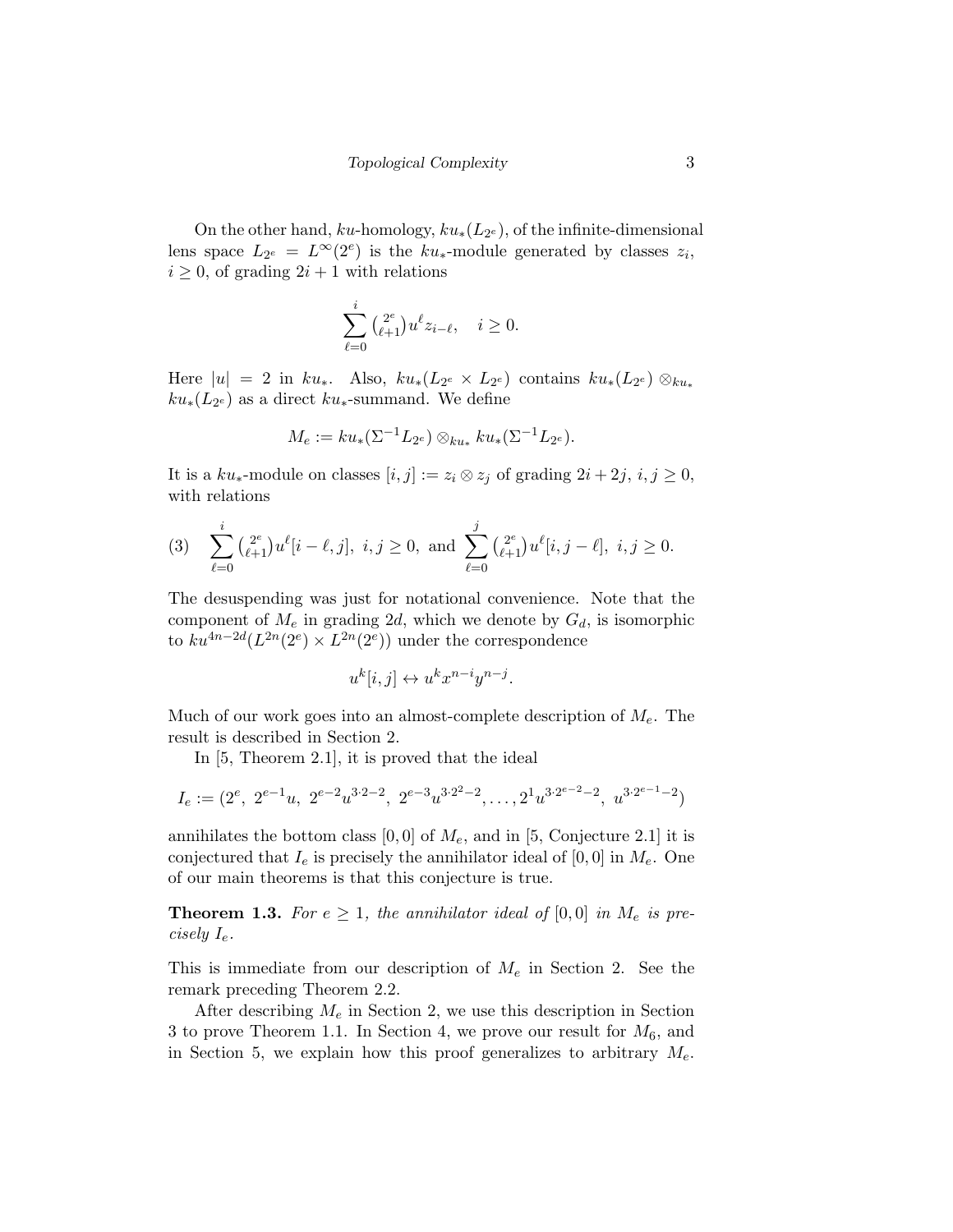Finally, in Section 6, we give a different proof of Theorem 1.3 for  $e \leq 5$ , one which is easily checked by a simple computer verification.

The author wishes to thank Jesús González for suggesting this problem, some guidance as to method, and for providing some computer results which were very helpful for finding a general proof.

### 2 Description of  $M_e$

Our approach to describing  $M_e$  is via an associated matrix  $P_e$  of polynomials, which we row reduce. The row-reduced form of  $P_e$  is quite complicated, and involves some polynomials which are not completely determined. That is why we call our description "almost complete." In this section, we approach the description of  $M_e$  in three steps.

First we give an introduction to our method, define the polynomial matrices  $P_e$ , and give in Table 1, without proof, the reduced form of  $P_4$ , obtained without a computer. The result for  $P_4$  is not used in our general proof, but provides a useful example for comparison. Jesús González obtained an equivalent result using Mathematica.

Next we give in Theorem 2.1 an almost-complete description of the reduced form of  $P_6$ . This incorporates all aspects of the general reduced  $P_e$ , but is still describable in a moderately tractable way. Finally we give in Theorem 2.2 the general result for  $P_e$ , which involves a plethora of indices.

Let  $G_d$  denote the component of  $M_e$  in grading 2d. Our ordered set of generators for  $G_d$  is

(4) 
$$
[0, d], \ldots, [d, 0], u[0, d-1], \ldots, u[d-1, 0], \ldots, u^d[0, 0].
$$

Our final presentation matrix of  $G_d$  will be a partitioned matrix

$$
\begin{pmatrix} M_{0,0} & M_{0,1} & \dots & M_{0,d} \\ \vdots & \vdots & \vdots & \vdots \\ M_{d,0} & M_{d,1} & \dots & M_{d,d} \end{pmatrix},
$$

where  $M_{i,j}$  is a  $(d+1-i)$ -by- $(d+1-j)$  Toeplitz matrix. The columns in a block  $M_{i,j}$  correspond to monomials  $u^{j}[-,-]$ .

We will use polynomials to represent the submatrices  $M_{i,j}$ . A polynomial or power series  $p(x) = \alpha_0 + \alpha_1 x + \alpha_2 x^2 + \cdots$  corresponds to a Toeplitz matrix (of any size) with  $(j + k, j)$  entry equal to  $\alpha_k$ . Thus the matrix is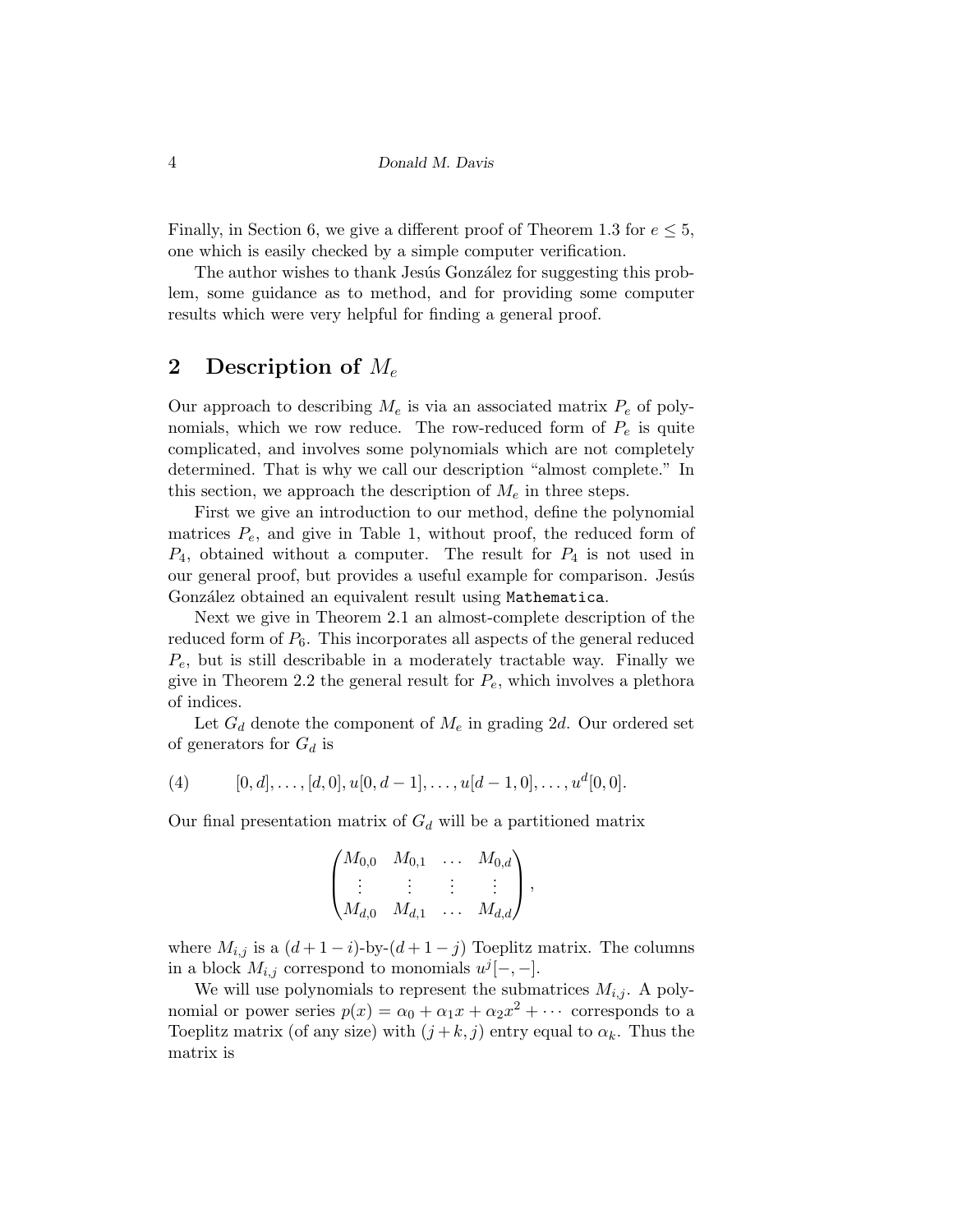$$
\begin{pmatrix} a_0 & 0 & 0 & \cdots \\ \alpha_1 & \alpha_0 & 0 & \cdots \\ \alpha_2 & \alpha_1 & \alpha_0 & \cdots \\ \alpha_3 & \alpha_2 & \alpha_1 & \cdots \\ \alpha_4 & \cdots & \cdots & \cdots \\ \vdots & \vdots & \vdots & \vdots & \vdots \end{pmatrix}
$$

We define  $P_e$  to be the polynomial matrix associated to the partitioned presentation matrix of  $M_e$  corresponding to the generators (4) and relations (3). In (11) we depict  $P_6$ .

We let

$$
p_n(x) = \frac{x^n - 1}{x - 1} = 1 + x + \dots + x^{n-1}.
$$

We will display a single upper-triangular matrix of polynomials, whose restriction to the first  $d+1$  columns yields a presentation of  $G_d$  for all d. For example, we will see that the first 8 columns for the reduced form of  $P_4$  are

$$
\begin{pmatrix}\n16 & 0 & 0 & 4xp_2(x) & 0 & 0 & 0 & 2xp_6(x) \\
8 & 0 & 4p_3(x) & 0 & 0 & 0 & 2p_7(x) \\
8 & 0 & 0 & 0 & 0 & 0 \\
8 & 0 & 0 & 0 & 0 & 0 \\
4 & 0 & 0 & 0 & 4 & 0 \\
4 & 0 & 0 & 4 & 0 \\
4 & 0 & 0 & 4 & 0\n\end{pmatrix}.
$$

This implies that a presentation matrix of  $G_7$  is as below.

$$
\begin{pmatrix}16I_8 & 0 & 0 & M_{0,3} & 0 & 0 & 0 & M_{0,7} \\ & 8I_7 & 0 & M_{1,3} & 0 & 0 & 0 & M_{1,7} \\ & & 8I_6 & 0 & 0 & 0 & 0 & 0 \\ & & & 8I_5 & 0 & 0 & 0 & 0 \\ & & & & 4I_4 & 0 & 0 & 0 \\ & & & & & 4I_3 & 0 & 0 \\ & & & & & 4I_2 & 0 \\ & & & & & & 4I_1\end{pmatrix},
$$

where  $I_t$  is a t-by-t identity matrix, and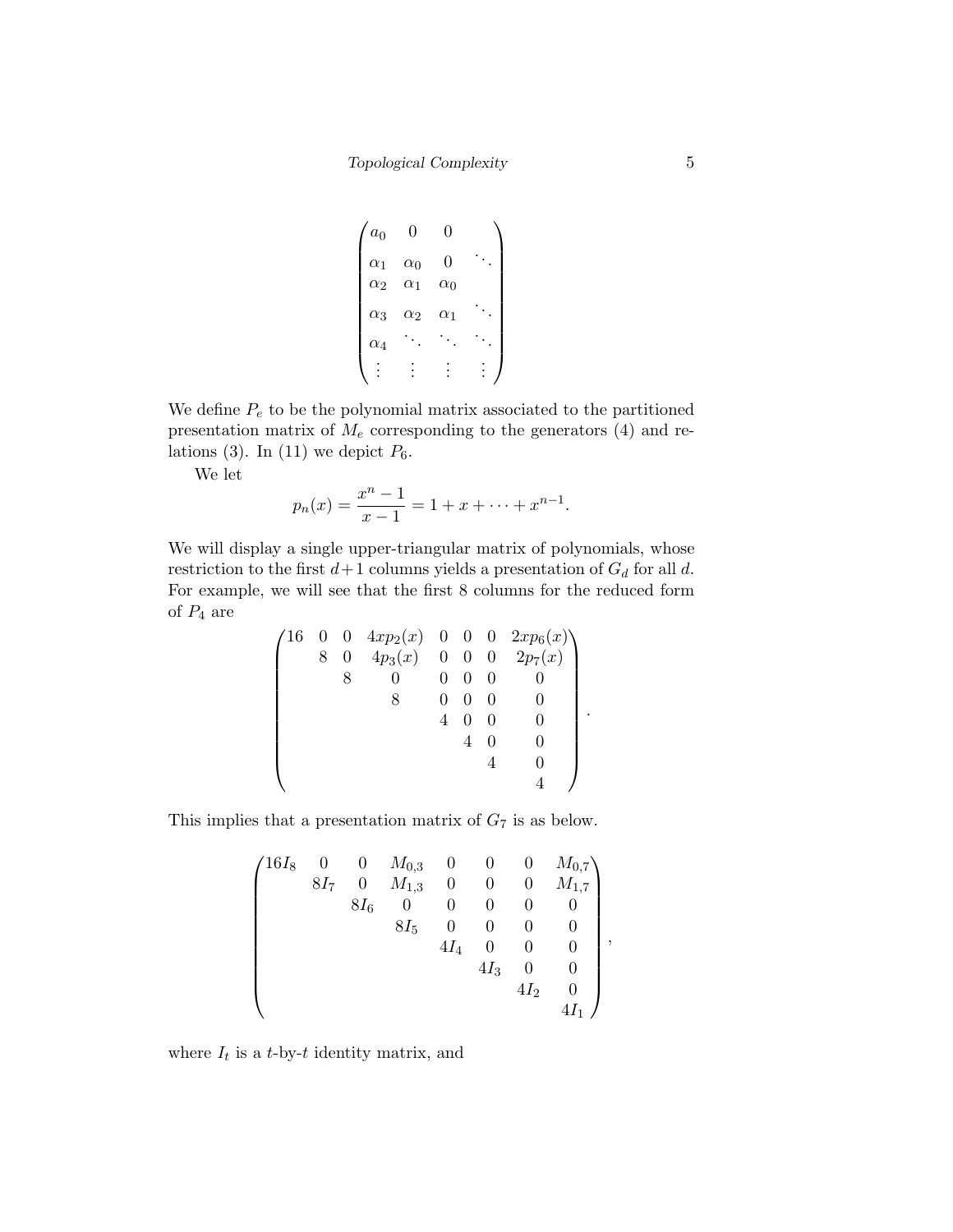$$
M_{0,3} = \begin{pmatrix} 0 & 0 & 0 & 0 & 0 \\ 4 & 0 & 0 & 0 & 0 \\ 4 & 4 & 0 & 0 & 0 \\ 0 & 4 & 4 & 0 & 0 \\ 0 & 0 & 4 & 4 & 0 \\ 0 & 0 & 0 & 4 & 4 \\ 0 & 0 & 0 & 0 & 4 \\ 0 & 0 & 0 & 0 & 0 \end{pmatrix}, \quad M_{0,7} = \begin{pmatrix} 0 \\ 2 \\ 2 \\ 2 \\ 2 \\ 2 \\ 0 \end{pmatrix},
$$

$$
M_{1,3} = \begin{pmatrix} 4 & 0 & 0 & 0 & 0 \\ 4 & 4 & 0 & 0 & 0 \\ 4 & 4 & 4 & 0 & 0 \\ 0 & 4 & 4 & 4 & 0 \\ 0 & 0 & 4 & 4 & 4 \\ 0 & 0 & 0 & 4 & 4 \\ 0 & 0 & 0 & 0 & 4 \end{pmatrix}, \quad M_{1,7} = \begin{pmatrix} 2 \\ 2 \\ 2 \\ 2 \\ 2 \\ 2 \\ 2 \end{pmatrix}.
$$

The precise reduced form of  $P_4$  is as in Table 1 below. We do not offer a proof here, but can prove it by the methods of Section 4. We often write  $p_k$  instead of  $p_k(x)$ .

The abelian group that the associated matrix of numbers presents has 276 generators and 276 relations. This associated matrix of numbers is almost, but not quite, in Hermite form. For example, the polynomial in position  $(2,17)$  contains terms such as  $2x^5$ , and so the associated matrix of numbers will have some 2's sitting far above 2's at the bottom of the column. For the matrix to be Hermite, all nonzero entries above a 2 at the bottom should be 1's. We could obtain such a polynomial in position  $(2, 17)$  by subtracting  $(x^5 + x^6 + x^9 + x^{10})$  times row 17 from row 2. We have chosen not to do this here because it will be important to our reduction that the first three nonzero entries in column 17 are 1  $\frac{1}{2}p_3(x^4)$  times the corresponding entries of column 9.

By restricting to  $G_1$ , the 8 in position  $(1,1)$  shows that  $8u[0,0] = 0$ in  $M_4$ . Similarly, by restriction to  $G_4$ , the 4 in position  $(4, 4)$  implies that  $4u^4[0,0] = 0$ . We also obtain  $2u^{10}[0,0] = 0$  and  $u^{22}[0,0] = 0$  from the matrix. The Hermite form of the associated matrix of numbers implies that  $8[0,0], 4u^3[0,0], 2u^9[0,0],$  and  $u^{21}[0,0]$  are all nonzero, and this implies Theorem 1.3 when  $e = 4$ .

Next we describe the reduced form of  $P_6$ . We let  $P_{i,j}$  denote the entry in row  $i$  and column  $j$ , where the numbering of each starts with 0.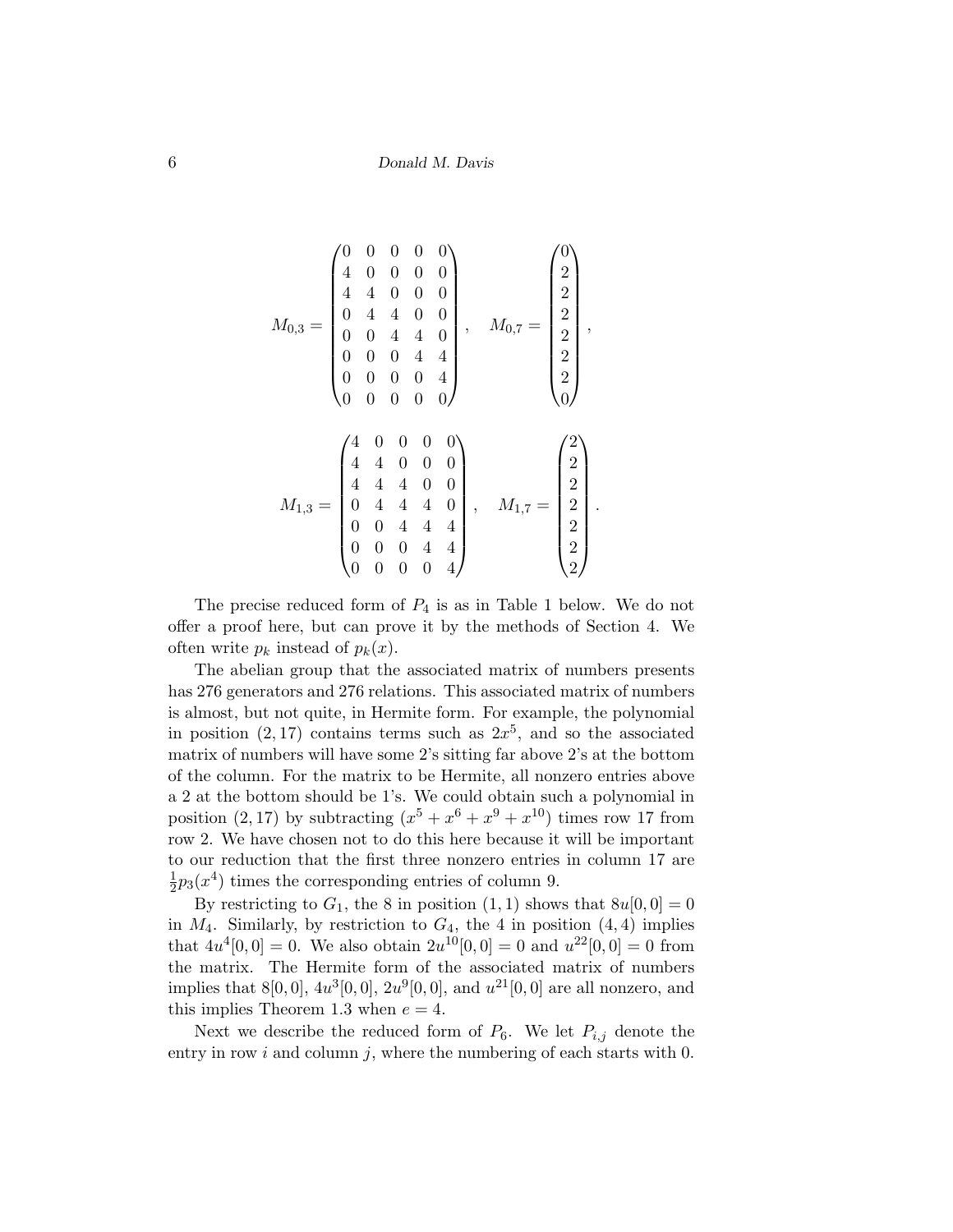Throughout the paper, the same notation  $P_{i,j}$  will be used for entries in the matrix at any stage of the reduction.

|                | $\boldsymbol{0}$ | $\mathbf{1}$ | $\sqrt{2}$       | 3                   | 4                | 5                | 6              | $\scriptstyle{7}$ | 8                        | 9                     | 10             | 11                        | 12               | 13                              | 14                                 | 15             | 16               |
|----------------|------------------|--------------|------------------|---------------------|------------------|------------------|----------------|-------------------|--------------------------|-----------------------|----------------|---------------------------|------------------|---------------------------------|------------------------------------|----------------|------------------|
| $\bf{0}$       | 16               | $\mathbf{0}$ | $\boldsymbol{0}$ | $4xp_2$             | $\boldsymbol{0}$ | $\mathbf{0}$     | $\overline{0}$ | $2xp_6$           | $\overline{0}$           | $\overline{0}$        | $\overline{0}$ | $\overline{0}$            | $\overline{0}$   | $\overline{0}$                  | $\mathbf{0}$                       | $xp_{14}$      | $\boldsymbol{0}$ |
| $\mathbf{1}$   |                  | 8            | $\mathbf{0}$     | $4p_3$              | $\boldsymbol{0}$ | $\bf{0}$         | $\theta$       | 2p <sub>7</sub>   | $\theta$                 | $\overline{0}$        | $\overline{0}$ | $\overline{0}$            | $\boldsymbol{0}$ | $\overline{0}$                  | $\boldsymbol{0}$                   | $p_{15}$       | $\mathbf{0}$     |
| $\overline{2}$ |                  |              | 8                | $\theta$            | $\sigma$         | $\overline{0}$   | $\overline{0}$ | $\mathbf{0}$      | $2x^2p_2(x^2)$           | $2xp_6$               | $\overline{0}$ | $\mathbf{0}$              | $\mathbf{0}$     | $\mathbf{0}$                    | $\overline{0}$                     | $\mathbf{0}$   | $x^2p_6(x^2)$    |
| 3              |                  |              |                  | 8                   | $\boldsymbol{0}$ | $\overline{0}$   | $\overline{0}$ | $\boldsymbol{0}$  | $\overline{0}$           | $2x^2p_2(x^2)$        | $\overline{0}$ | $\overline{0}$            | $\boldsymbol{0}$ | $\overline{0}$                  | $\boldsymbol{0}$                   | $\mathbf 0$    | $\overline{0}$   |
| $\overline{4}$ |                  |              |                  |                     | $\overline{4}$   | $\overline{0}$   | $\Omega$       | $\overline{0}$    | $2p_3(x^2)$              | $2xp_2(x^3)$          | $\Omega$       | $\overline{0}$            | $\boldsymbol{0}$ | $\overline{0}$                  | $\overline{0}$                     | $\mathbf 0$    | $p_7(x^2)$       |
| 5              |                  |              |                  |                     |                  | $\overline{4}$   | $\overline{0}$ | $\theta$          | $\overline{0}$           | $2p_3(x^2)$           | $\Omega$       | $\theta$                  | $\overline{0}$   | $\Omega$                        | $\theta$                           | 0              | $\boldsymbol{0}$ |
| 6              |                  |              |                  |                     |                  |                  | $\overline{4}$ | $\overline{0}$    | $\overline{0}$           | $\mathbf{0}$          | $\overline{0}$ | $\theta$                  | $\overline{0}$   | $\overline{0}$                  | $\theta$                           | $\overline{0}$ | $\overline{0}$   |
| $\overline{7}$ |                  |              |                  |                     |                  |                  |                | $\overline{4}$    | $\boldsymbol{0}$         | $\mathbf{0}$          | $\overline{0}$ | $\boldsymbol{0}$          | $\boldsymbol{0}$ | $\overline{0}$                  | $\boldsymbol{0}$                   | $\mathbf 0$    | $\mathbf{0}$     |
| 8              |                  |              |                  |                     |                  |                  |                |                   | $\overline{4}$           | $\overline{0}$        | $\Omega$       | $\overline{0}$            | $\boldsymbol{0}$ | $\overline{0}$                  | $\overline{0}$                     | $\mathbf 0$    | $\overline{0}$   |
| 9              |                  |              |                  |                     |                  |                  |                |                   |                          | $\overline{4}$        | $\overline{0}$ | $\theta$                  | $\mathbf{0}$     | $\overline{0}$                  | $\theta$                           | $\overline{0}$ | $\theta$         |
| 10             |                  |              |                  |                     |                  |                  |                |                   |                          |                       | $\overline{2}$ | $\overline{0}$            | $\mathbf{0}$     | $\overline{0}$                  | $\theta$                           | $\overline{0}$ | $\overline{0}$   |
| 11             |                  |              |                  |                     |                  |                  |                |                   |                          |                       |                | $\overline{2}$            | $\boldsymbol{0}$ | $\overline{0}$                  | $\overline{0}$                     | $\overline{0}$ | $\overline{0}$   |
| 12             |                  |              |                  |                     |                  |                  |                |                   |                          |                       |                |                           | $\overline{2}$   | $\overline{0}$                  | $\overline{0}$                     | $\overline{0}$ | $\overline{0}$   |
| 13             |                  |              |                  |                     |                  |                  |                |                   |                          |                       |                |                           |                  | $\overline{2}$                  | $\overline{0}$                     | $\overline{0}$ | $\overline{0}$   |
| 14             |                  |              |                  |                     |                  |                  |                |                   |                          |                       |                |                           |                  |                                 | $\overline{2}$                     | $\overline{0}$ | $\overline{0}$   |
| 15             |                  |              |                  |                     |                  |                  |                |                   |                          |                       |                |                           |                  |                                 |                                    | $\overline{2}$ | $\overline{0}$   |
| 16             |                  |              |                  |                     |                  |                  |                |                   |                          |                       |                |                           |                  |                                 |                                    |                | $\overline{2}$   |
|                |                  |              |                  | 17                  |                  | 18               |                |                   | 19                       | 20                    |                |                           |                  | 21                              |                                    | 22             |                  |
|                | $\theta$         |              |                  | $\overline{0}$      |                  | $\overline{0}$   |                |                   | $\overline{0}$           | $x^7p_4(x^2)$         |                |                           |                  | $x^{5}p_{2}(x^{2})p_{4}(x^{3})$ |                                    | $\overline{0}$ |                  |
|                | $\,1$            |              |                  | $\overline{0}$      |                  | $\overline{0}$   |                |                   | $\overline{0}$           | $x^6p_8$              |                |                           |                  | $x^4p_2(x^{12})$                |                                    | $\bf{0}$       |                  |
|                | $\,2\,$          |              |                  | $x p_6 p_3(x^4)$    |                  | $\mathbf{0}$     |                |                   | $x^3p_3p_2(x^2)p_2(x^7)$ | $x^4p_4p_2(x^7)$      |                |                           |                  |                                 | $x p_2 p_2(x^{16}) + x^8 p_2(x^3)$ | $\mathbf{0}$   |                  |
|                | 3                |              |                  | $x^2p_6(x^2)$       |                  | $\overline{0}$   |                |                   | $\theta$                 | $x^5p_2(x^3)p_2(x^4)$ |                |                           |                  | $x^4p_2(x^7)p_4$                |                                    | $\overline{0}$ |                  |
|                | $\overline{4}$   |              |                  | $xp_2(x^3)p_3(x^4)$ |                  | $\mathbf{0}$     |                |                   | $x^3p_2(x^2)p_2(x^7)$    | $x^4p_2(x^2)p_2(x^6)$ |                | $xp_2(x^9)(1+x^2p_3+x^6)$ |                  |                                 |                                    | $\mathbf 0$    |                  |
|                | $\rm 5$          |              |                  | $p_7(x^2)$          |                  | $\overline{0}$   |                |                   | $\overline{0}$           | $x^5 p_2 p_2(x^4)$    |                |                           |                  | $x^4p_2(x^2)p_2(x^6)$           |                                    | $\overline{0}$ |                  |
|                | $\,$ 6 $\,$      |              |                  | $\mathbf 0$         |                  | $x^4p_2(x^4)$    |                |                   | $\mathbf 0$              | $x^2p_6(x^2)$         |                |                           |                  | $x^{5} p_{2} p_{2}(x^{4})$      |                                    | $\overline{0}$ |                  |
|                | $\overline{7}$   |              |                  | $\overline{0}$      |                  | $\overline{0}$   |                |                   | $x^4p_2(x^4)$            | $\mathbf{0}$          |                |                           |                  | $x^2p_6(x^2)$                   |                                    | $\overline{0}$ |                  |
|                | 8                |              |                  | $\overline{0}$      |                  | $\mathbf{0}$     |                |                   | $\mathbf 0$              | $x^4p_2(x^4)$         |                |                           |                  | $\overline{0}$                  |                                    | $\overline{0}$ |                  |
|                | 9                |              |                  | $\overline{0}$      |                  | $\overline{0}$   |                |                   | $\mathbf 0$              | $\overline{0}$        |                |                           |                  | $x^4p_2(x^4)$                   |                                    | $\overline{0}$ |                  |
|                | 10               |              |                  | $\overline{0}$      |                  | $p_3(x^4)$       |                |                   | $\overline{0}$           | $x^2 p_2(x^6)$        |                |                           |                  | $\Omega$                        |                                    | $\overline{0}$ |                  |
|                | $11\,$           |              |                  | $\overline{0}$      |                  | $\boldsymbol{0}$ |                |                   | $p_3(x^4)$               | $\overline{0}$        |                |                           |                  | $x^2p_2(x^6)$                   |                                    | $\overline{0}$ |                  |
|                | $12\,$           |              |                  | $\overline{0}$      |                  | $\mathbf{0}$     |                |                   | $\mathbf 0$              | $p_3(x^4)$            |                |                           |                  | $\overline{0}$                  |                                    | $\mathbf 0$    |                  |
|                | 13               |              |                  | $\overline{0}$      |                  | $\overline{0}$   |                |                   | $\overline{0}$           | $\boldsymbol{0}$      |                |                           |                  | $p_3(x^4)$                      |                                    | $\overline{0}$ |                  |
|                | 14               |              |                  | $\overline{0}$      |                  | $\overline{0}$   |                |                   | $\bf{0}$                 | $\bf{0}$              |                |                           |                  | $\bf{0}$                        |                                    | $\mathbf 0$    |                  |
|                | $15\,$           |              |                  | $\overline{0}$      |                  | $\overline{0}$   |                |                   | $\overline{0}$           | $\overline{0}$        |                |                           |                  | $\overline{0}$                  |                                    | $\mathbf 0$    |                  |
|                | 16               |              |                  | $\overline{0}$      |                  | $\overline{0}$   |                |                   | $\bf{0}$                 | $\overline{0}$        |                |                           |                  | $\overline{0}$                  |                                    | $\overline{0}$ |                  |
|                | 17               |              |                  | $\overline{2}$      |                  | $\mathbf{0}$     |                |                   | $\bf{0}$                 | $\overline{0}$        |                |                           |                  | $\overline{0}$                  |                                    | $\mathbf 0$    |                  |
|                | 18               |              |                  |                     |                  | $\overline{2}$   |                |                   | $\boldsymbol{0}$         | $\overline{0}$        |                |                           |                  | $\overline{0}$                  |                                    | $\overline{0}$ |                  |
|                | 19               |              |                  |                     |                  |                  |                |                   | $\overline{2}$           | $\bf{0}$              |                |                           |                  | $\overline{0}$                  |                                    | $\mathbf{0}$   |                  |
|                | 20               |              |                  |                     |                  |                  |                |                   |                          | $\,2\,$               |                |                           |                  | 0                               |                                    | $\mathbf{0}$   |                  |
|                | 21               |              |                  |                     |                  |                  |                |                   |                          |                       |                |                           |                  | $\overline{2}$                  |                                    | $\mathbf{0}$   |                  |
|                | 22               |              |                  |                     |                  |                  |                |                   |                          |                       |                |                           |                  |                                 |                                    | $\,1\,$        |                  |

Table 1

**Theorem 2.1.** The reduced form of the matrix  $P_6$  is upper-triangular with diagonal entries

$$
P_{i,i} = \begin{cases} 64 & i = 0 \\ 32 & 1 \le i \le 3 \\ 16 & 4 \le i \le 9 \\ 8 & 10 \le i \le 21 \\ 4 & 22 \le i \le 45 \\ 2 & 46 \le i \le 93 \\ 1 & i = 94. \end{cases}
$$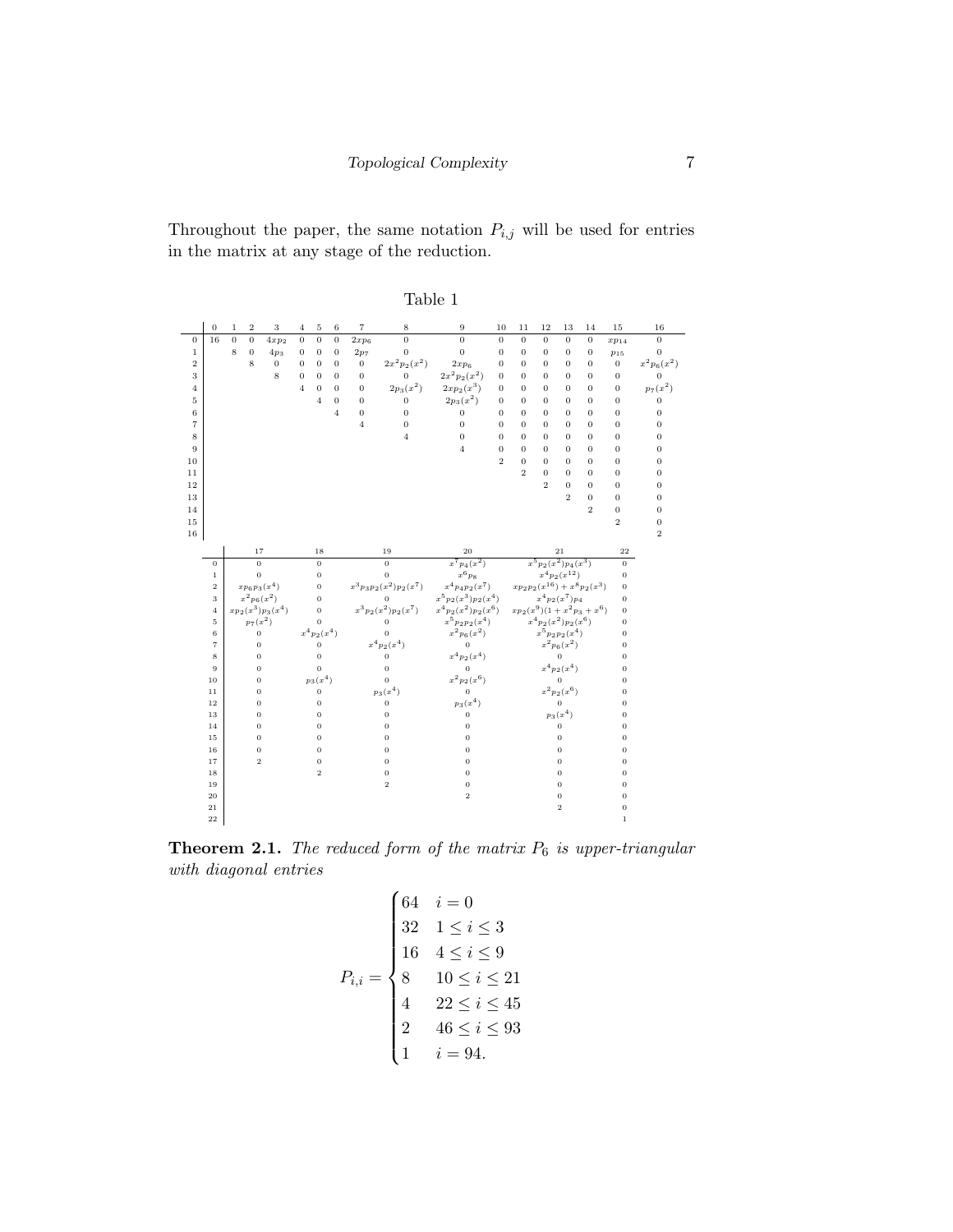Other than these, the nonzero entries are as described below.

- a. There are none in columns 0–2, 4–6, 10–14, 22–30, 46–62, and 94.
- b. The nonzero entries in columns 3, 7–9, 15–17, 31–33, and 63–65 are as below.

|                | 3        |                 | 8              | 9              | 15         | 16             |                      |
|----------------|----------|-----------------|----------------|----------------|------------|----------------|----------------------|
| $\overline{0}$ | $16xp_2$ | $8xp_6$         |                |                | $4xp_{14}$ |                |                      |
|                | $16p_3$  | 8p <sub>7</sub> |                |                | $4p_{15}$  |                |                      |
| $\overline{2}$ |          |                 | $8x^2p_2(x^2)$ | $8xp_6$        |            | $4x^2p_6(x^2)$ | $4xp_6p_3(x^4)$      |
| 3              |          |                 |                | $8x^2p_2(x^2)$ |            |                | $4x^2p_6(x^2)$       |
| $\overline{4}$ |          |                 | $8p_3(x^2)$    | $8xp_2(x^3)$   |            | $4p_7(x^2)$    | $4xp_2(x^3)p_3(x^4)$ |
| 5              |          |                 |                | $8p_3(x^2)$    |            |                | $4p_7(x^2)$          |

|                | 31         | 32                | 33                     | 63        | 64               | 65                     |
|----------------|------------|-------------------|------------------------|-----------|------------------|------------------------|
| $\overline{0}$ | $2xp_{30}$ |                   |                        | $xp_{62}$ |                  |                        |
|                | $2p_{31}$  |                   |                        | $p_{63}$  |                  |                        |
| $\overline{2}$ |            | $2x^2p_{14}(x^2)$ | $2xp_6p_7(x^4)$        |           | $x^2p_{30}(x^2)$ | $x p_6 p_{15}(x^4)$    |
| 3              |            |                   | $2x^2p_{14}(x^2)$      |           |                  | $x^2p_{30}(x^2)$       |
| $\overline{4}$ |            | $2p_{15}(x^2)$    | $(2xp_2(x^3)p_7(x^4))$ |           | $p_{31}(x^2)$    | $xp_2(x^3)p_{15}(x^4)$ |
| 5              |            |                   | $2p_{15}(x^2)$         |           |                  | $p_{31}(x^2)$          |

c. The nonzero entries in columns 18–21, 34–37, and 66–69 are as in Table 2. Here B refers to everything in the 18–21 block except the  $4p_3(x^4)$ -diagonal near the bottom. The  $\bullet$ s along a diagonal refer to the entry at the beginning of the diagonal. Each letter q refers to a polynomial. These polynomials are, for the most part, distinct. The meaning of the diagram is that, except for the diagonal near the bottom, each entry in the middle portion equals  $\frac{1}{2}p_3(x^8)$  times the corresponding entry in the left portion, and similarly for the right portion, as indicated. More formally, for  $18 \le j \le 21$  and  $i < j - 8$ ,

$$
P_{i,j+16} = \frac{1}{2}p_3(x^8) \cdot P_{i,j} \text{ and } P_{i,j+48} = \frac{1}{4}p_7(x^8) \cdot P_{i,j}.
$$

d. Similarly, the nonzero elements in columns 38 to 45 (other than  $P_{i,i}$ ) are as in Table 3. If C denotes all the entries except the  $2p_3(x^8)$ -diagonal near the bottom, then columns 70 to 77 are filled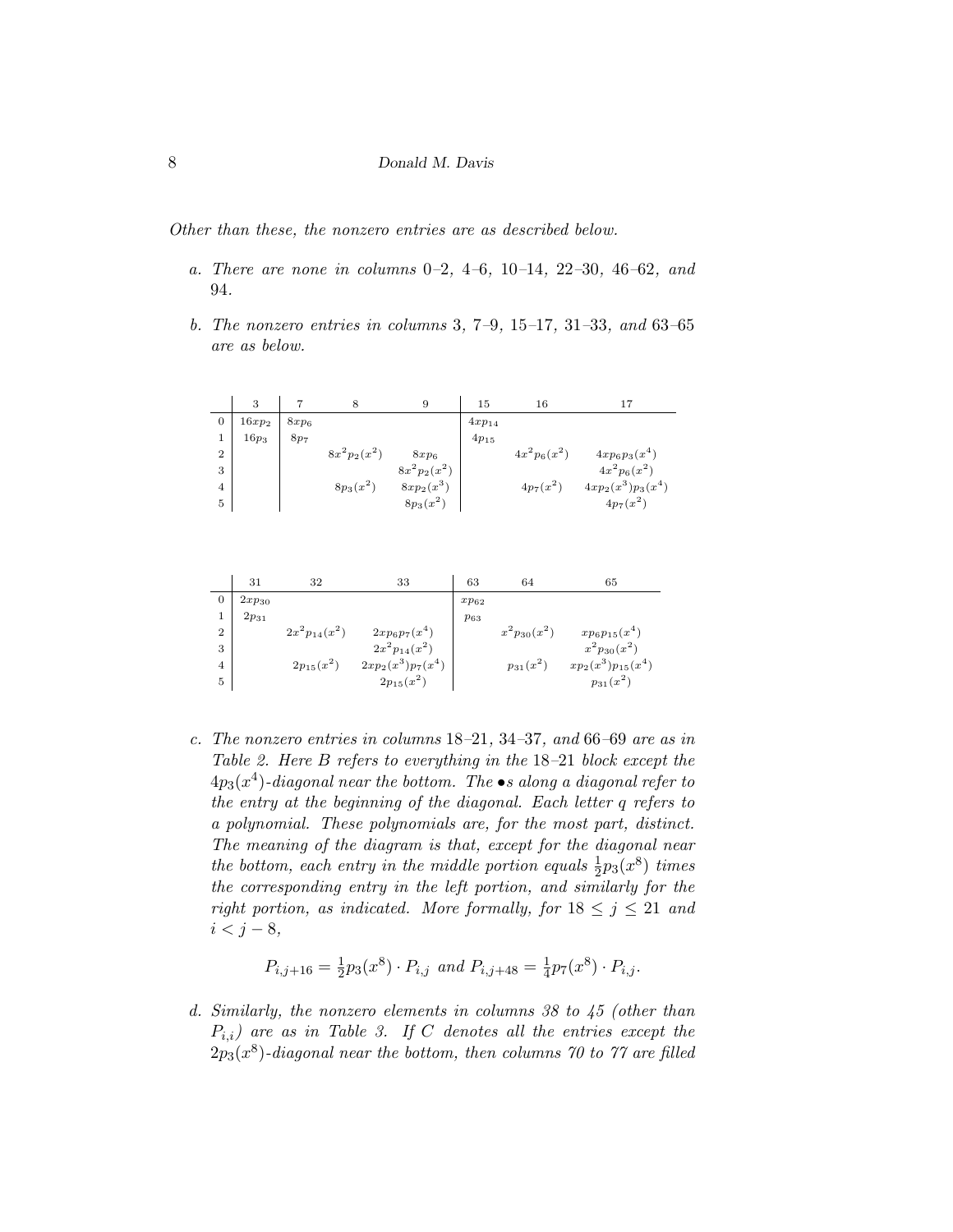exactly with  $C \cdot \frac{1}{2}$  $\frac{1}{2}p_3(x^{16})$  together with a  $p_7(x^8)$ -diagonal going down from (22, 70).





e. Finally, columns 78 to 93 have a form very similar to Table 3 with q instead of 2q and rows going from 0 to 61. The lower two diagonals are  $x^{16}p_2(x^{16})$  coming down from (30,78) and  $p_3(x^{16})$ coming down from (46, 78), and these are the only non-leading nonzero entries in column 78.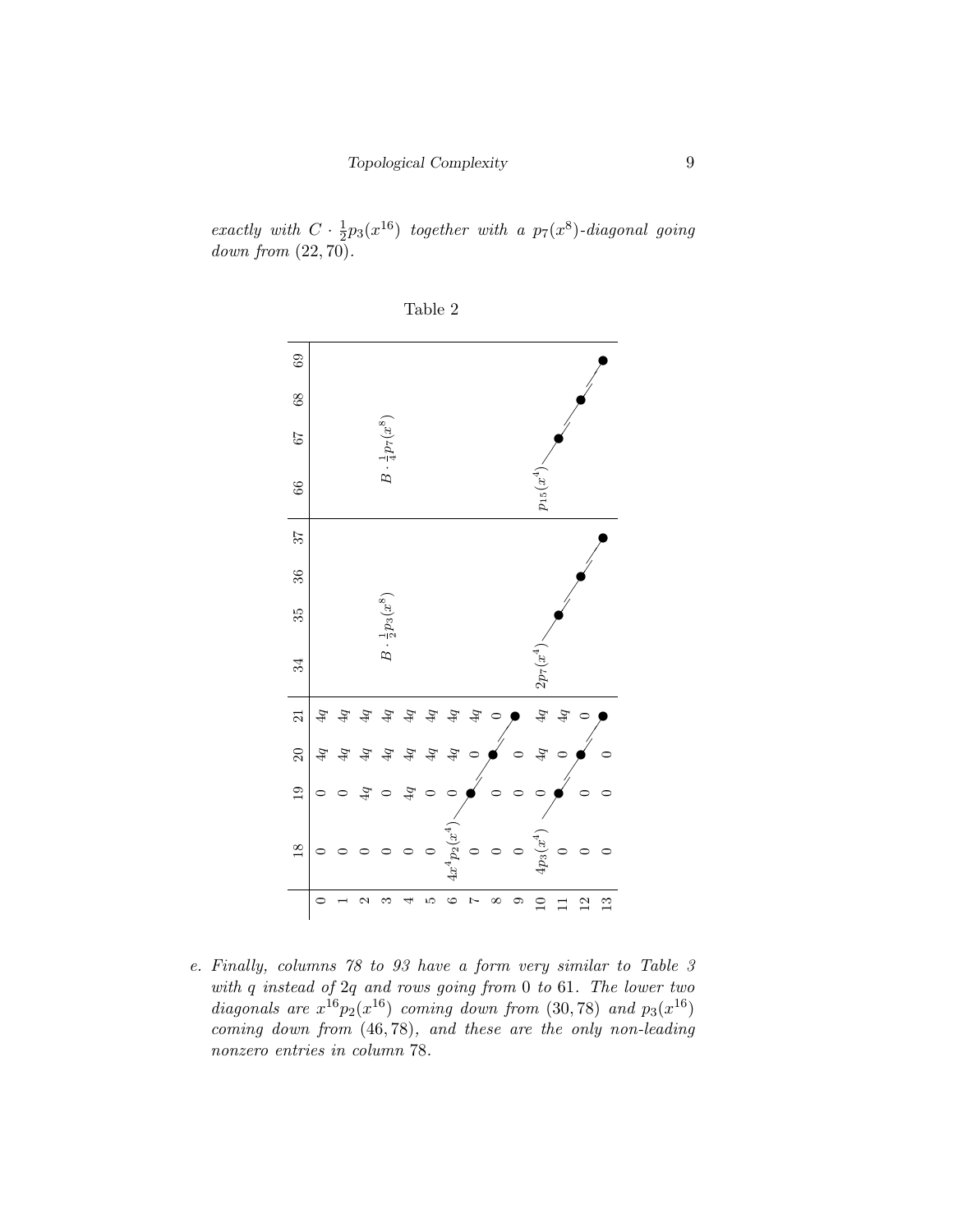Table 3

|                  | 38               | 39               | 40               | 41               | 42               | 43               | 44               | 45               |
|------------------|------------------|------------------|------------------|------------------|------------------|------------------|------------------|------------------|
| $\boldsymbol{0}$ | $\overline{0}$   | $\overline{0}$   | 2q               | 2q               | 2q               | 2q               | 2q               | 2q               |
| $\mathbf{1}$     | $\boldsymbol{0}$ | $\overline{0}$   | 2q               | 2q               | 2q               | 2q               | 2q               | 2q               |
| $\sqrt{2}$       | $\boldsymbol{0}$ | 2q               | 2q               | 2q               | 2q               | 2q               | 2q               | 2q               |
| 3                | $\boldsymbol{0}$ | $\overline{0}$   | $2\mathfrak{q}$  | 2q               | 2q               | $2\mathfrak{q}$  | $2\mathfrak{q}$  | 2q               |
| $\overline{4}$   | $\boldsymbol{0}$ | 2q               | $2\mathfrak{q}$  | 2q               | 2q               | 2q               | 2q               | 2q               |
| $\overline{5}$   | $\overline{0}$   | $\overline{0}$   | 2q               | 2q               | 2q               | 2q               | 2q               | 2q               |
| $\overline{6}$   | $\boldsymbol{0}$ | $\overline{0}$   | 2q               | 2q               | 2q               | 2q               | 2q               | 2q               |
| $\overline{7}$   | $\boldsymbol{0}$ | $\boldsymbol{0}$ | $\boldsymbol{0}$ | 2q               | 2q               | 2q               | 2q               | 2q               |
| 8                | $\boldsymbol{0}$ | $\boldsymbol{0}$ | $\boldsymbol{0}$ | $\boldsymbol{0}$ | 2q               | 2q               | 2q               | 2q               |
| $\boldsymbol{9}$ | $\boldsymbol{0}$ | $\boldsymbol{0}$ | $\boldsymbol{0}$ | $\boldsymbol{0}$ | $\boldsymbol{0}$ | 2q               | 2q               | $2\mathfrak{q}$  |
| 10               | $\boldsymbol{0}$ | $\boldsymbol{0}$ | 2q               | 2q               | 2q               | 2q               | 2q               | 2q               |
| 11               | $\overline{0}$   | $\overline{0}$   | $\boldsymbol{0}$ | 2q               | $2\mathfrak{q}$  | $2\mathfrak{q}$  | 2q               | 2q               |
| 12               | $\boldsymbol{0}$ | $\boldsymbol{0}$ | $\boldsymbol{0}$ | $\boldsymbol{0}$ | $2\sqrt{q}$      | 2q               | 2q               | 2q               |
| 13               | $\overline{0}$   | $\overline{0}$   | $\overline{0}$   | $\boldsymbol{0}$ | $\boldsymbol{0}$ | 2q               | 2q               | $2\mathfrak{q}$  |
| 14               | $2x^8p_2(x^8)$   | $\overline{0}$   | $\overline{0}$   | $\boldsymbol{0}$ | 2q               | $\overline{0}$   | 2q               | 2q               |
| 15               | $\boldsymbol{0}$ |                  | $\boldsymbol{0}$ | $\overline{0}$   | $\overline{0}$   | 2q               | $\boldsymbol{0}$ | 2q               |
| 16               | $\overline{0}$   | $\overline{0}$   |                  | $\boldsymbol{0}$ | $\overline{0}$   | $\boldsymbol{0}$ | 2q               | $\boldsymbol{0}$ |
| 17               | $\boldsymbol{0}$ | $\boldsymbol{0}$ | $\boldsymbol{0}$ |                  | $\boldsymbol{0}$ | $\boldsymbol{0}$ | $\boldsymbol{0}$ | 2q               |
| 18               | $\boldsymbol{0}$ | $\boldsymbol{0}$ | $\overline{0}$   | $\overline{0}$   |                  | $\boldsymbol{0}$ | $\overline{0}$   | $\boldsymbol{0}$ |
| 19               | $\overline{0}$   | $\overline{0}$   | $\boldsymbol{0}$ | $\overline{0}$   | $\overline{0}$   |                  | $\boldsymbol{0}$ | $\overline{0}$   |
| 20               | $\boldsymbol{0}$ | $\overline{0}$   | $\overline{0}$   | $\overline{0}$   | $\overline{0}$   | $\overline{0}$   |                  | $\boldsymbol{0}$ |
| 21               | $\overline{0}$   | $\overline{0}$   | $\overline{0}$   | $\overline{0}$   | $\overline{0}$   | $\overline{0}$   | $\overline{0}$   |                  |
| 22               | $2p_3(x^8)$      | $\boldsymbol{0}$ | $\boldsymbol{0}$ | $\overline{0}$   | 2q               | $\boldsymbol{0}$ | 2q               | 2q               |
| 23               | $\overline{0}$   |                  | $\boldsymbol{0}$ | $\boldsymbol{0}$ | $\boldsymbol{0}$ | 2q               | $\boldsymbol{0}$ | 2q               |
| 24               | $\boldsymbol{0}$ | $\overline{0}$   |                  | $\boldsymbol{0}$ | $\boldsymbol{0}$ | $\boldsymbol{0}$ | 2q               | $\boldsymbol{0}$ |
| 25               | $\boldsymbol{0}$ | $\overline{0}$   | $\overline{0}$   |                  | $\boldsymbol{0}$ | $\overline{0}$   | $\boldsymbol{0}$ | 2q               |
| 26               | $\overline{0}$   | $\boldsymbol{0}$ | $\boldsymbol{0}$ | $\overline{0}$   |                  | $\boldsymbol{0}$ | $\overline{0}$   | $\overline{0}$   |
| 27               | $\boldsymbol{0}$ | $\overline{0}$   | $\boldsymbol{0}$ | $\overline{0}$   | $\boldsymbol{0}$ |                  | $\boldsymbol{0}$ | $\boldsymbol{0}$ |
| 28               | $\boldsymbol{0}$ | $\boldsymbol{0}$ | $\overline{0}$   | $\overline{0}$   | $\boldsymbol{0}$ | $\overline{0}$   |                  | $\boldsymbol{0}$ |
| 29               | $\overline{0}$   | $\overline{0}$   | $\boldsymbol{0}$ | $\overline{0}$   | $\boldsymbol{0}$ | $\boldsymbol{0}$ | $\overline{0}$   |                  |

Now we state the general theorem, of which Theorem 1.3 is an immediate consequence, since the first occurrence of  $2^{e-\ell}$  along the diagonal occurs in  $(3 \cdot 2^{\ell-1} - 2, 3 \cdot 2^{\ell-1} - 2).$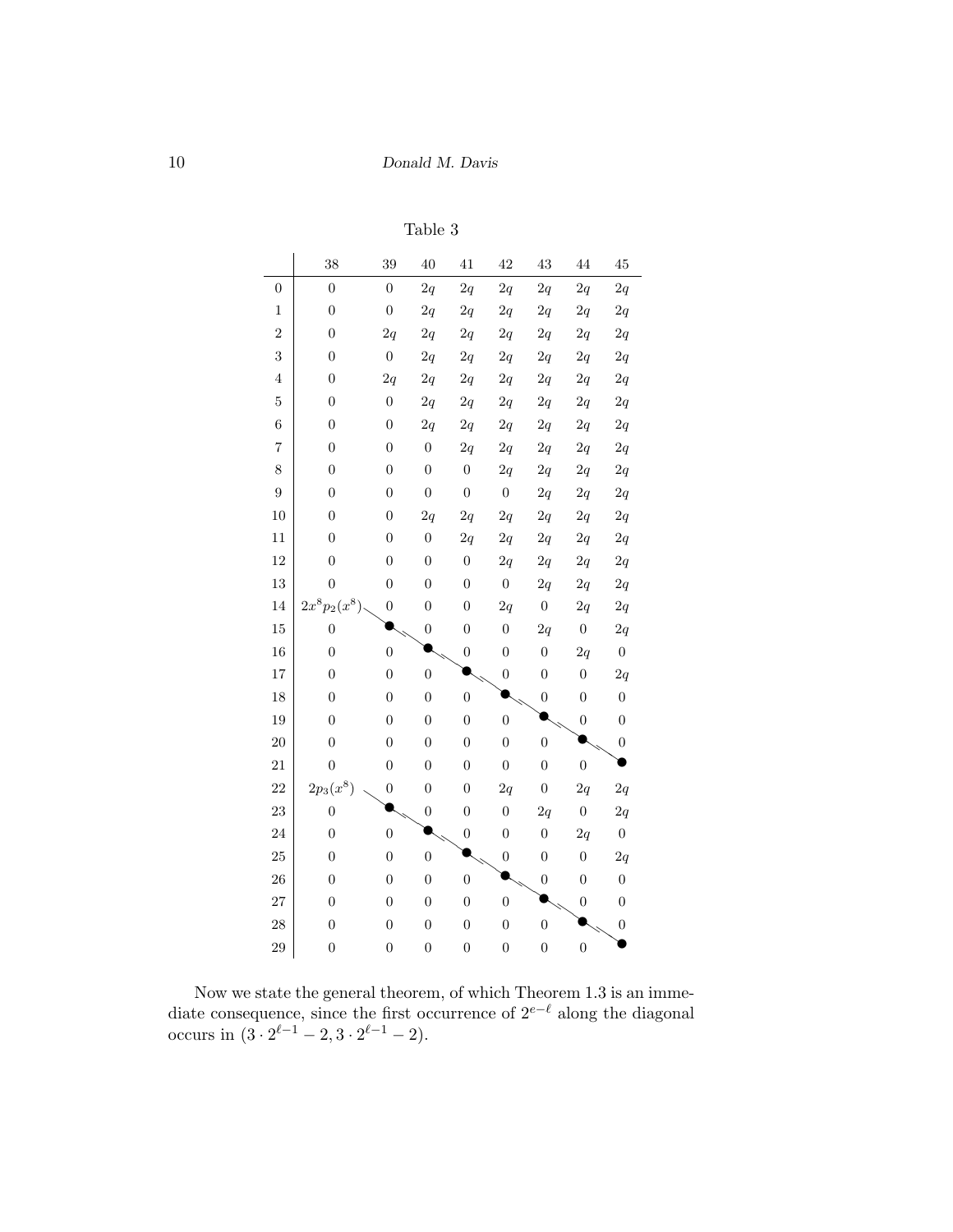**Theorem 2.2.** Let  $P_{i,j}$  denote the entries in the reduced polynomial matrix for  $M_e$ . The nonzero entries are

i. For  $0 \le s \le e-1$  and  $3 \cdot 2^s - 2 \le i < 4 \cdot 2^s - 2$  and  $0 \le t \le e-1-s$ ,

$$
P_{i,i+2^{s+1}(2^t-1)} = 2^{e-1-s-t} p_{2^{t+1}-1}(x^{2^s}).
$$

*ii.* For  $0 \le s \le e-1$  and  $2 \cdot 2^{s} - 2 \le i < 3 \cdot 2^{s} - 2$ ,  $P_{i,i} = 2^{e-s}$  and, for  $2 \leq t \leq e - s$ ,

$$
P_{i,i+2^s(2^t-1)} = 2^{e-s-t} x^{2^s} p_{2^t-2}(x^{2^s}).
$$

*iii.* For  $3 \le t \le e$  and  $2^t + 2^{t-2} - 2 \le j \le 2^t + 2^{t-1} - 3$ , there are possibly nonzero entries  $P_{i,j} = 2^{e-t} q_{i,j}$  for  $0 \le i < j - 2^{t-1}$ , and also, for  $1 \le v \le e - t$ ,

$$
P_{i,j+2^t(2^v-1)} = 2^{e-t-v} p_{2^{v+1}-1}(x^{2^{t-1}}) q_{i,j}.
$$

This generalizes Table 1 and Theorem 2.1. Note that some of the entries of type ii are among the entries of type iii. Note also that  $p_1(x) =$ 1, and that in part i for  $s = e - 1$ , we usually just consider the smallest value of i.

# 3 Proof of Theorem 1.1

In this section, we prove Theorem 1.1 by proving the equivalent statement

(5) if 
$$
0 \le t < e
$$
 and  $\alpha(m) = t + e$ , then  $b(m + 2^t - 1, e) \ge 2m - 2^t$ .

The case  $t = 0$  is elementary ([5, (1.3)]) and is omitted. We will first prove the following cases of (5) and then will show that all other cases follow by naturality.

Theorem 3.1. For  $1 \leq t < e$ ,

(6) 
$$
b(3 \cdot 2^{t-1} - 1 + 2^{t+1}B, e) \ge 2^{t+2}B \text{ if } \alpha(B) = e + t - 1,
$$

and

(7) 
$$
b(2^t - 1 + 2^t B, e) \ge (2B - 1)2^t \text{ if } \alpha(B) = e + t.
$$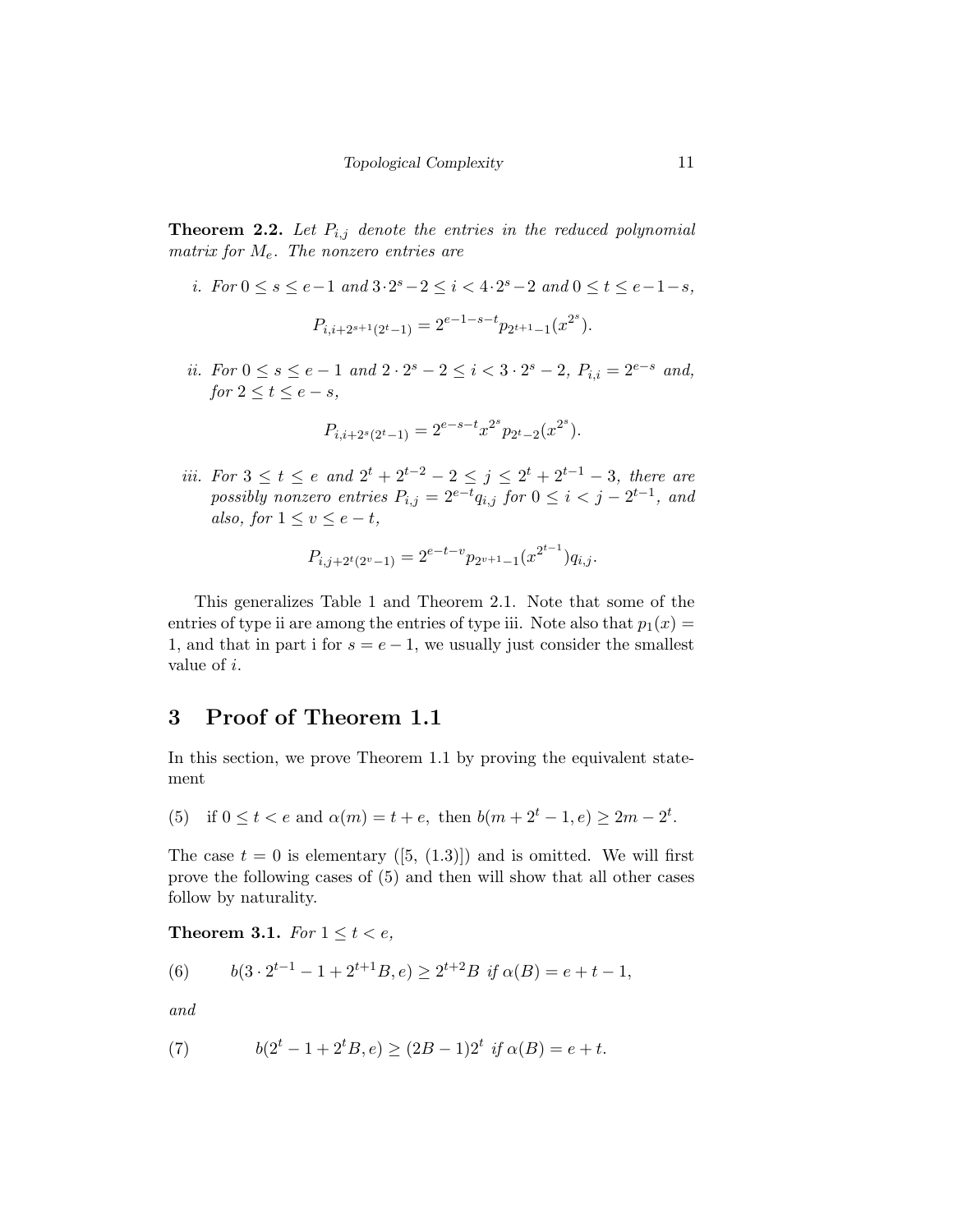These are the cases  $m = 2^{\alpha(B)-e}(4B+1)$  and  $m = 2^{\alpha(B)-e}B$  of Theorem 1.1 or  $(5)$ .

Proof. We focus on (6), and then discuss the minor changes required for (7). Let  $n = 3 \cdot 2^{t-1} - 1 + 2^{t+1}B$  and suppose there is a map

$$
L^{2n}(2^e) \times L^{2n}(2^e) \to L^{2^{t+3}B-1}(2^e)
$$

as in (1). Precompose with the self-map  $(1, -1)$  of  $L^{2n}(2^e) \times L^{2n}(2^e)$ , where −1 is homotopic to the Hopf inverse of the identity. Then, as in [1], we obtain

$$
(x - y)^{2^{t+2}B} = 0 \in ku^*(L^{2n}(2^e) \times L^{2n}(2^e)).
$$

The result (6) will follow from showing that

$$
(x - y)^{2^{t+2}B} \neq 0 \in ku^{2(2n - d)}(L^{2n}(2^e) \times L^{2n}(2^e))
$$

with  $n = 3 \cdot 2^{t-1} - 1 + 2^{t+1}B$  and  $d = 3 \cdot 2^t - 2$ . This group is isomorphic to the component group  $G_d$  for  $M_e$  whose presentation matrix was described in Section 2. The ordered set of generators is obtained as  $x^{n-d}y^{n-d}$  multiplied by

(8) 
$$
x^0 y^d, \dots, x^d y^0, u x^1 y^d, \dots, u x^d y^1, \dots, u^d x^d y^d.
$$

We omit the  $x^{n-d}y^{n-d}$  throughout our analysis.

One easily shows that

$$
\nu \binom{2^{t+2}B}{j} \begin{cases} = \alpha(B) & j = 2^{t+1}B \\ > \alpha(B) & 0 < |2^{t+1}B - j| < 2^{t+1} \end{cases}
$$

.

Here and throughout  $\nu(-)$  denotes the exponent of 2 in an integer. We wish to show that if  $t < e$  and  $d = 3 \cdot 2^t - 2$ , then  $2^{e+t-1}x^{d/2}y^{d/2} +$  $2^{e+t}f(x,y) \neq 0$  in  $G_d$ , where  $f(x,y)$  is a polynomial of degree d in x and y.

In the reduced matrix for  $P_e$  we omit all columns and rows not of the form  $3 \cdot 2^i - 3$ ,  $0 \le i \le t$ . Omitting columns amounts to taking a quotient, and when a column(generator) is omitted the row(relation) with its leading entry can be omitted, too. The resulting matrix is presented below, where the various polynomials q are mostly distinct.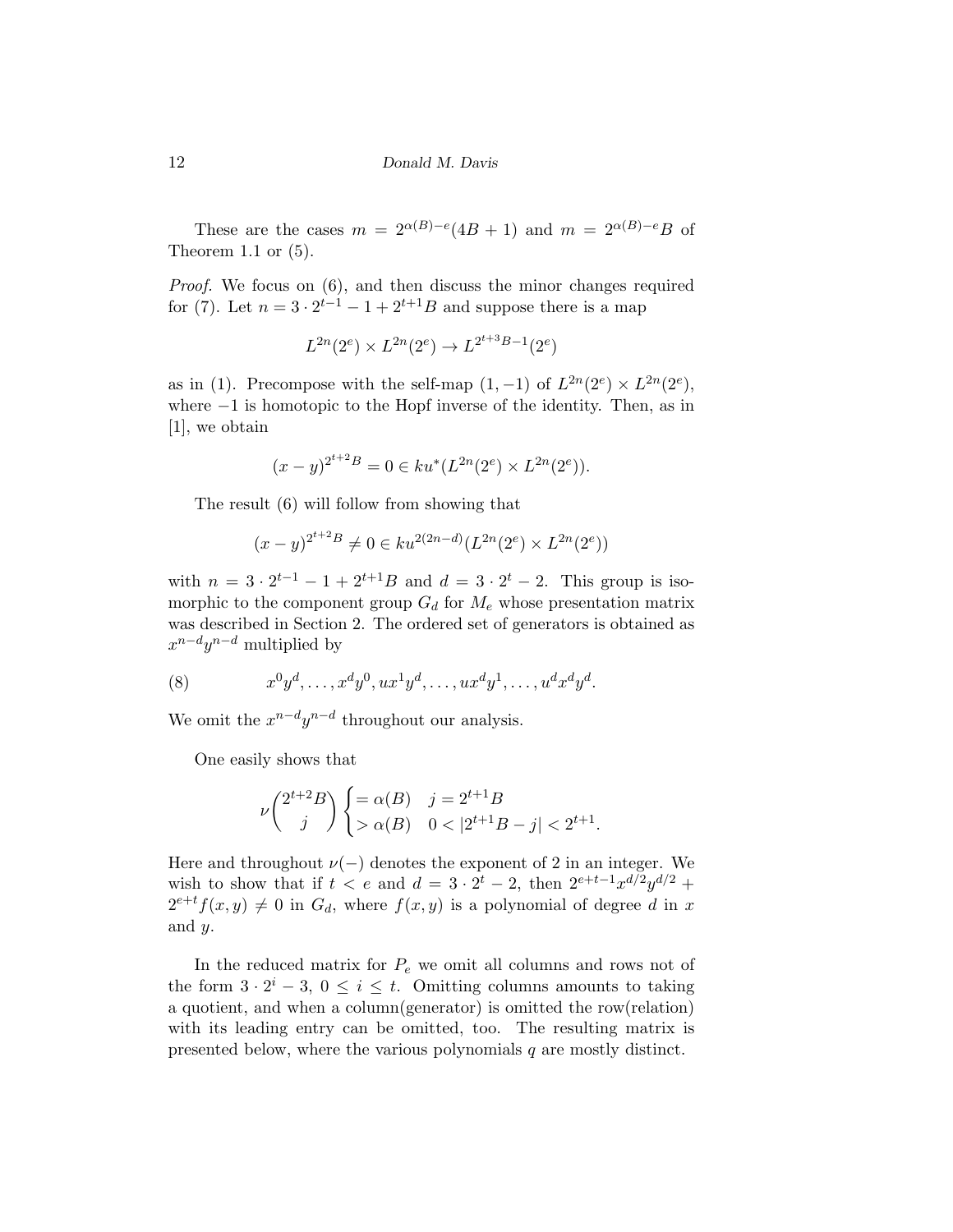



We temporarily ignore the polynomials q and the polynomial  $f(x, y)$ . The first few relevant relations in the corresponding numerical matrix are  $x^{d/2}y^{d/2}$  times the following polynomials. We omit writing powers of u; they equal the degree of the written polynomial.

2 <sup>e</sup> + 2e−<sup>2</sup> (xy<sup>2</sup> + x <sup>2</sup>y) 2 <sup>e</sup>−1xy<sup>2</sup> + 2e−<sup>3</sup> (x 3y <sup>6</sup> + x 5y 4 ) 2 <sup>e</sup>−1x <sup>2</sup>y + 2e−<sup>3</sup> (x 4y <sup>5</sup> + x 6y 3 ) 2 <sup>e</sup>−2x 3y <sup>6</sup> + 2e−<sup>4</sup> (x 7y <sup>14</sup> + x <sup>11</sup>y <sup>10</sup>) 2 <sup>e</sup>−2x 4y <sup>5</sup> + 2e−<sup>4</sup> (x 8y <sup>13</sup> + x <sup>12</sup>y 9 ) 2 <sup>e</sup>−2x 5y <sup>4</sup> + 2e−<sup>4</sup> (x 9y <sup>12</sup> + x <sup>13</sup>y 8 ) 2 <sup>e</sup>−2x 6y <sup>3</sup> + 2e−<sup>4</sup> (x <sup>10</sup>y <sup>11</sup> + x <sup>14</sup>y 7 ).

From these relations, we obtain

$$
(9) \quad 2^{e+t-1} \sim -2^{e+t-3}(xy^2 + x^2y)
$$
  
\n
$$
\sim 2^{e+t-5}(x^3y^6 + x^4y^5 + x^5y^4 + x^6y^3)
$$
  
\n
$$
\sim -2^{e+t-7} \sum_{i=7}^{14} x^i y^{21-i}
$$
  
\n
$$
\sim \dots
$$
  
\n
$$
\sim \pm 2^{e-t-1} \sum_{i=2^t-1}^{2^{t+1}-2} x^i y^{3 \cdot 2^t - 3 - i}
$$
  
\n
$$
= \pm 2^{e-t-1} (x^{3 \cdot 2^{t-1}-2}y^{3 \cdot 2^{t-1}-1} + x^{3 \cdot 2^{t-1}-1}y^{3 \cdot 2^{t-1}-2})
$$
  
\n
$$
\neq 0,
$$

since maximum exponents are  $3 \cdot 2^{t-1} - 1$ . That the last line is nonzero follows from the reduced form of the matrix  $M_e$  of relations.

Now we incorporate the polynomials  $q$  in the above matrix. We denote by  $\mathbf{m}_i$  a monomial or sum of monomials of degree  $3 \cdot 2^i - 3$ , in x and  $y$ . At the first step of the above reduction sequence, we would have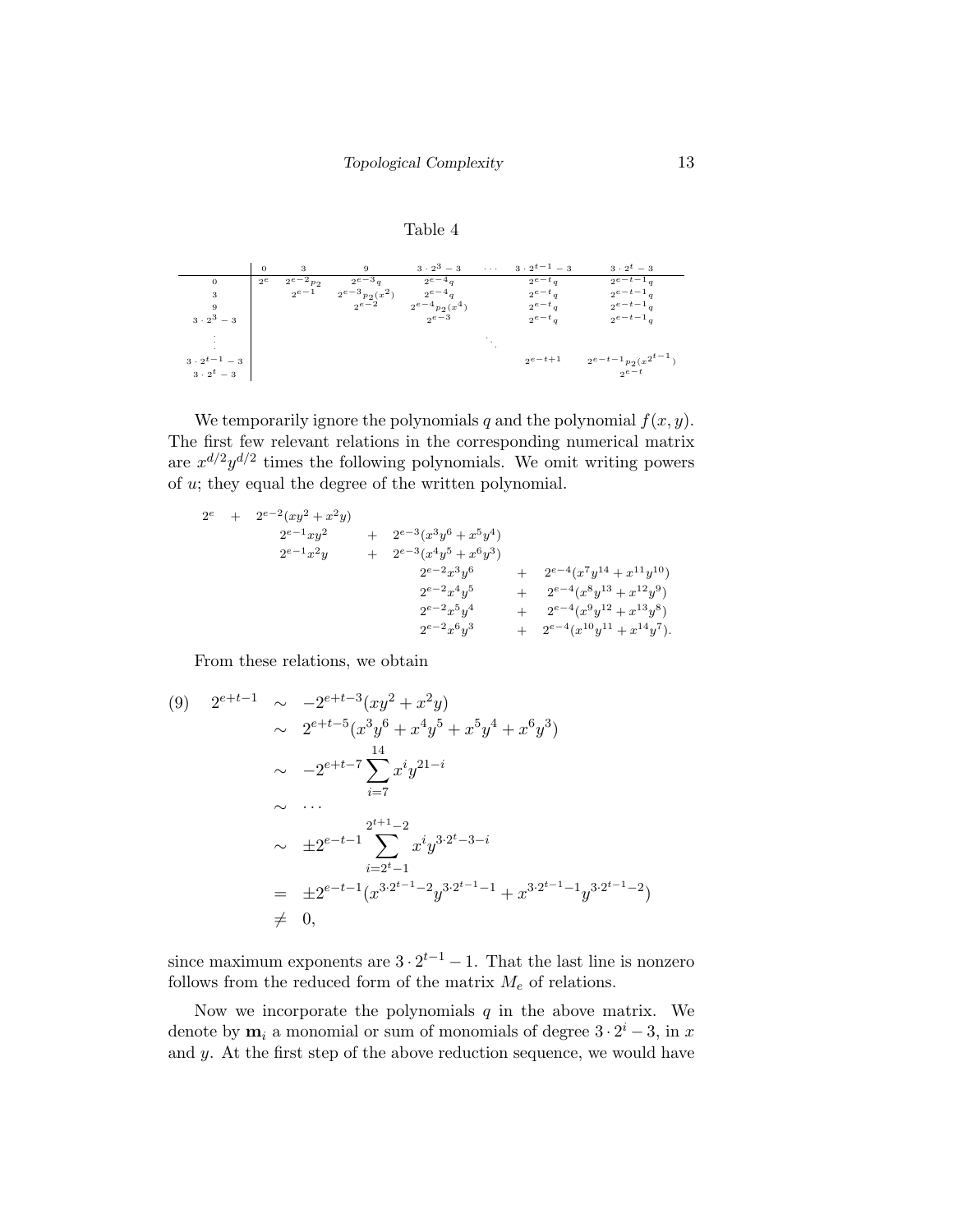an additional  $\sum_{i=2}^{t} 2^{t+e-i-2} \mathbf{m}_i$ . At the second step, we add

(10) 
$$
\sum_{i=3}^{t} 2^{t+e-i-3} \mathbf{m}'_i.
$$

We can incorporate the first monomials for  $i \geq 3$  into the second, and we replace  $2^{t+e-4}$ **m**<sub>2</sub> by  $\sum_{i\geq 3} 2^{t+e-i-3}$ **m**<sup>n</sup><sub>i</sub><sup>n</sup> and incorporate these into (10). The third step adds  $\sum_{i=4}^{t} 2^{t+e-i-4} \mathbf{m}''_i$ . We incorporate (10) into this for  $i > 3$ , while the term in (10) with  $i = 3$  is equivalent to a sum which can also be incorporated. Continuing, we end with

$$
\sum_{i=t}^{t} 2^{t+e-i-t} \mathbf{m}_t^{(t)} = 2^{e-t} \mathbf{m}_t^{(t)} = 0,
$$

so the  $q$ 's contribute nothing.

We easily see that incorporating  $2^{e+t}f(x, y)$  also contributes nothing, since

$$
2^{e+t} \mathbf{m} \sim 2^{e+t-2} \mathbf{m}_1 \sim 2^{e+t-4} \mathbf{m}_2 \sim \cdots \sim 2^{e+t-2t} \mathbf{m}_t = 0.
$$

The proof of (7) is very similar. We want to show  $(x-y)^{(2B-1)2^t} \neq 0$ in  $G_{3 \cdot 2^t - 2}$  if  $\alpha(B) = e + t$  and  $1 \le t < e$ . For  $(B - 2)2^t < j < (B + 1)2^t$ , we have

$$
\nu\binom{(2B-1)2^t}{j} \begin{cases} = \alpha(B) - 1 & \text{if } j = (B-1)2^t \text{ or } B \cdot 2^t \\ > \alpha(B) - 1 & \text{other } j. \end{cases}
$$

We have factored out  $x^{n-d}y^{n-d}$  with  $n-d=2^tB-2^{t+1}+1$ . Our ordered set of generators is again (8), and our class now, mod higher 2-powers, is  $2^{e+t-1}(x^{2^t-1}y^{2^{t+1}-1}+x^{2^{t+1}-1}y^{2^t-1})$ . Utilizing the relations similarly to (9), we end with

$$
\pm 2^{e+t-1} (x^{2^t-1}y^{2^{t+1}-1} + x^{2^{t+1}-1}y^{2^t-1}) \sum_{i=2^t-1}^{2^{t+1}-2} x^i y^{3 \cdot 2^t - 3 - i}
$$
  
= 
$$
\pm 2^{e+t-1} (x^{3 \cdot 2^t - 3}y^{3 \cdot 2^t - 2} + x^{3 \cdot 2^t - 2}y^{3 \cdot 2^t - 3}) \neq 0,
$$

since  $x^{d+1} = 0 = y^{d+1}$  (after factoring out  $x^{n-d}y^{n-d}$  $\Box$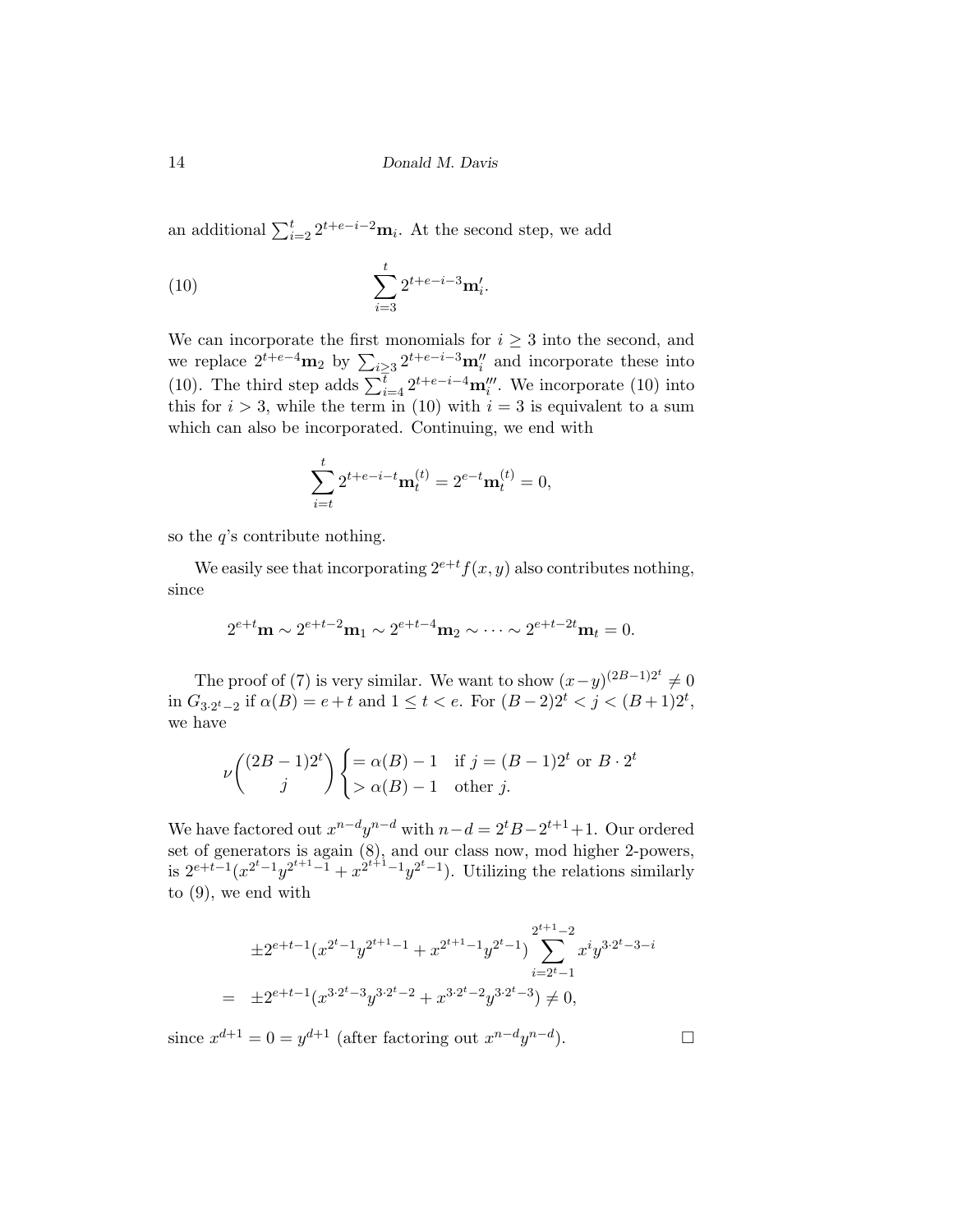*Proof of (5)*. The proof is by induction on t. If  $t = 1$ , the theorem follows from (6) with  $m = 4B + 1$  if  $m \equiv 1 \mod 4$ , and from (7) with  $m = 2B$  if m is even. If  $m \equiv 3 \mod 4$ , then  $\alpha(m+1) \leq \alpha(m) - 1 = e$ , so the result follows from the case  $t = 0$  for  $n = m + 1$ .

Now we assume that the result has been proved for all  $t' < t$ . If m is odd, then  $\alpha(m-1) = e + t - 1$ , so using the induction hypothesis in the middle step,

$$
b(m+2^t-1, e) \ge b(m-1+2^{t-1}-1, e) \ge 2(m-1) - 2^{t-1} \ge 2m - 2^t.
$$

If  $\nu(m+2^t) = k$  with  $1 \leq k \leq t-2$ , then, noting that  $\nu(m) = k$ , too,

$$
\alpha(m - 2^{k}) = (t + e) - 2^{k} + \nu(m \cdots (m - 2^{k} + 1))
$$
  
= t + e - 2^{k} + (2^{k} - 1) = t + e - 1.

Therefore

$$
b(m+2^t-1, e) \ge b(m-2^k+2^{t-1}-1, e) \ge 2(m-2^k)-2^{t-1} \ge 2m-2^t.
$$

If  $\nu(m) \geq t$ , let  $m = 2^t B$  with  $\alpha(B) = \alpha(m) = t + e$ . By (7), we obtain  $b(m+2^t-1, e) \ge 2m-2^t$ , as desired. If  $m = 2^{t-1} + 2^{t+1}B$  with  $\alpha(B) = t + e - 1$ , then (6) is exactly the desired result.

Finally, if  $m = 3 \cdot 2^{t-1} + 2^{t+1}A$  with  $\alpha(A) = t + e - 2$ , then

$$
\alpha(m + 2^{t-1}) = \alpha(A + 1)
$$
  
=  $\alpha(A) + 1 - \nu(A + 1)$   
=  $e + v$  with  $v < t$ .

Thus, by the induction hypothesis,

$$
b(m+2^{t}-1, e) \ge b(m+2^{t-1}+2^{v}-1, e) \ge 2(m+2^{t-1})-2^{v} \ge 2m-2^{t}.
$$

#### 4 Proof of Theorem 2.1

In this section we prove Theorem 2.1. Because it is a fairly complicated row reduction, we accompany the proof with diagrams of the matrix at several stages of the reduction. Although the proof of Theorem 2.2 in Section 5 is a complete proof and subsumes the much-longer proof for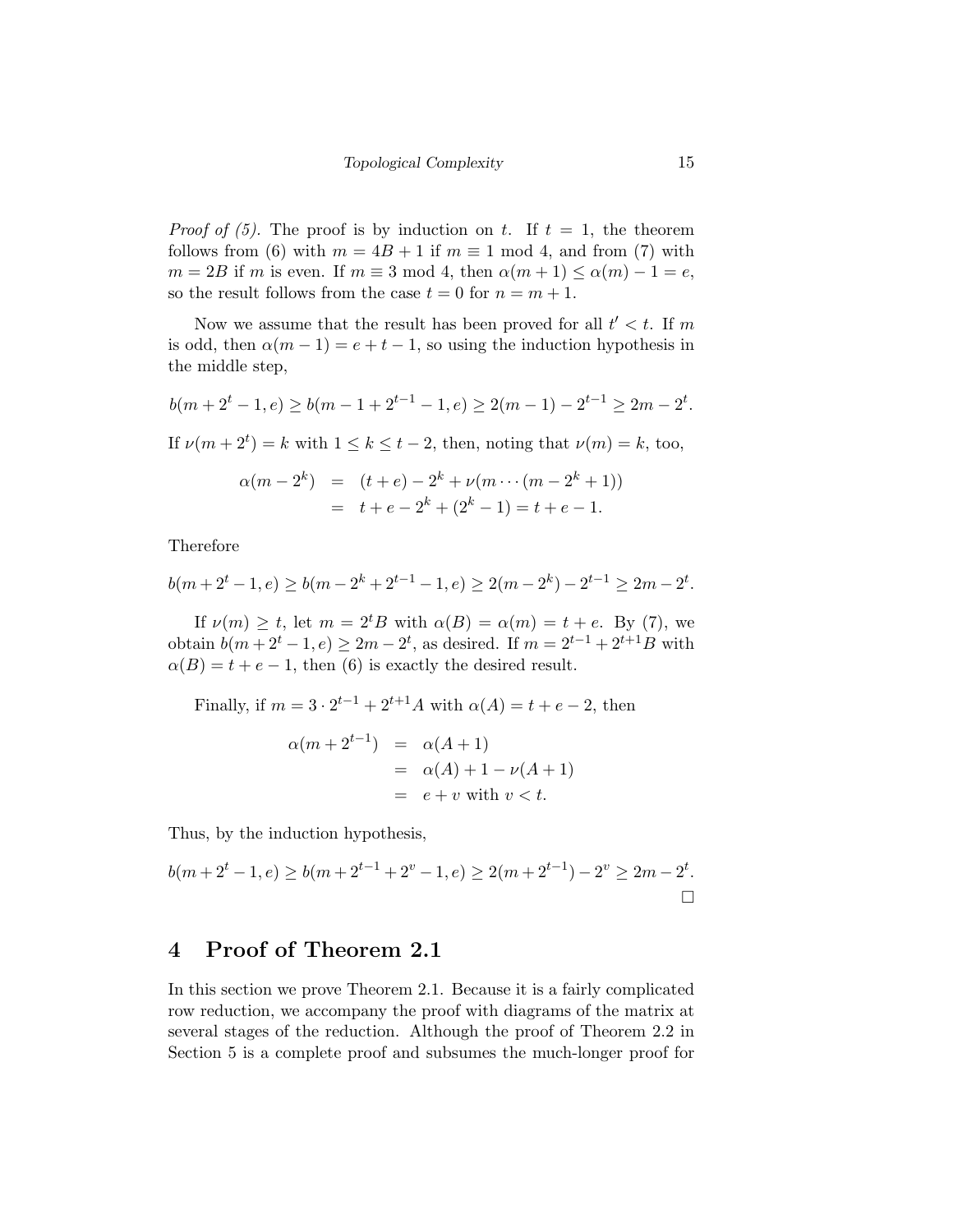$e = 6$ , we feel that the more explicit example renders the general proof more comprehensible, or perhaps unnecessary.

If M is a Toeplitz matrix corresponding to a polynomial  $p(x)$  as described in the preceding section, then the Toeplitz matrix corresponding to the polynomial  $(1 + \alpha x + \beta x^2)p(x)$  is obtained from M by adding  $\alpha$ times each row to the one below it and  $\beta$  times each row to the row 2 below it. This illustrates how row operations on the matrix of polynomials correspond to row operations on the partitioned matrix of numbers.

Our matrices now refer to the case  $e = 6$ . The initial partitioned matrix for  $G_d$  could be considered as the matrix of numbers associated to the following matrix of polynomials, which has  $d+1$  columns and  $2(d+1)$  rows.

$$
(11)
$$
\n
$$
\begin{pmatrix}\n64 & \binom{64}{2}x & \binom{64}{3}x^2 & \binom{64}{4}x^3 & \cdots \\
64 & \binom{64}{2} & \binom{64}{3} & \binom{64}{4} & \cdots \\
0 & 64 & \binom{64}{2}x & \binom{64}{3}x^2 & \cdots \\
0 & 64 & \binom{64}{2} & \binom{64}{3} & \cdots \\
0 & 0 & 64 & \binom{64}{2}x & \cdots \\
0 & 0 & 64 & \binom{64}{2}x & \cdots \\
\vdots & \vdots & \ddots & \ddots & \ddots\n\end{pmatrix}
$$

The first two row blocks of the associated matrices of numbers have  $d+1$  rows of numbers, the next two d rows, etc., while the sizes of the column blocks are  $d+1, d, \ldots$  The first (resp. second) (resp. third) row block corresponds to the first (resp. second) (resp. first) set of relations in (3) with  $i + j = d$  (resp. d) (resp.  $d - 1$ ).

Note that if the first two rows and the first column of (11) are deleted, we obtain exactly the initial matrix for  $G_{d-1}$ . We may assume that the matrix for  $G_{d-1}$  has already been reduced, to  $Q_{d-1}$ . Thus we may obtain the reduced form for  $G_d$  by taking  $Q_{d-1}$ , placing a column of 0's in front of it and the top two rows of (11) above that, and then reducing. By the nature of the matrix (11), the restriction of the reduced form  $Q_d$  to its first d columns will be  $Q_{d-1}$ .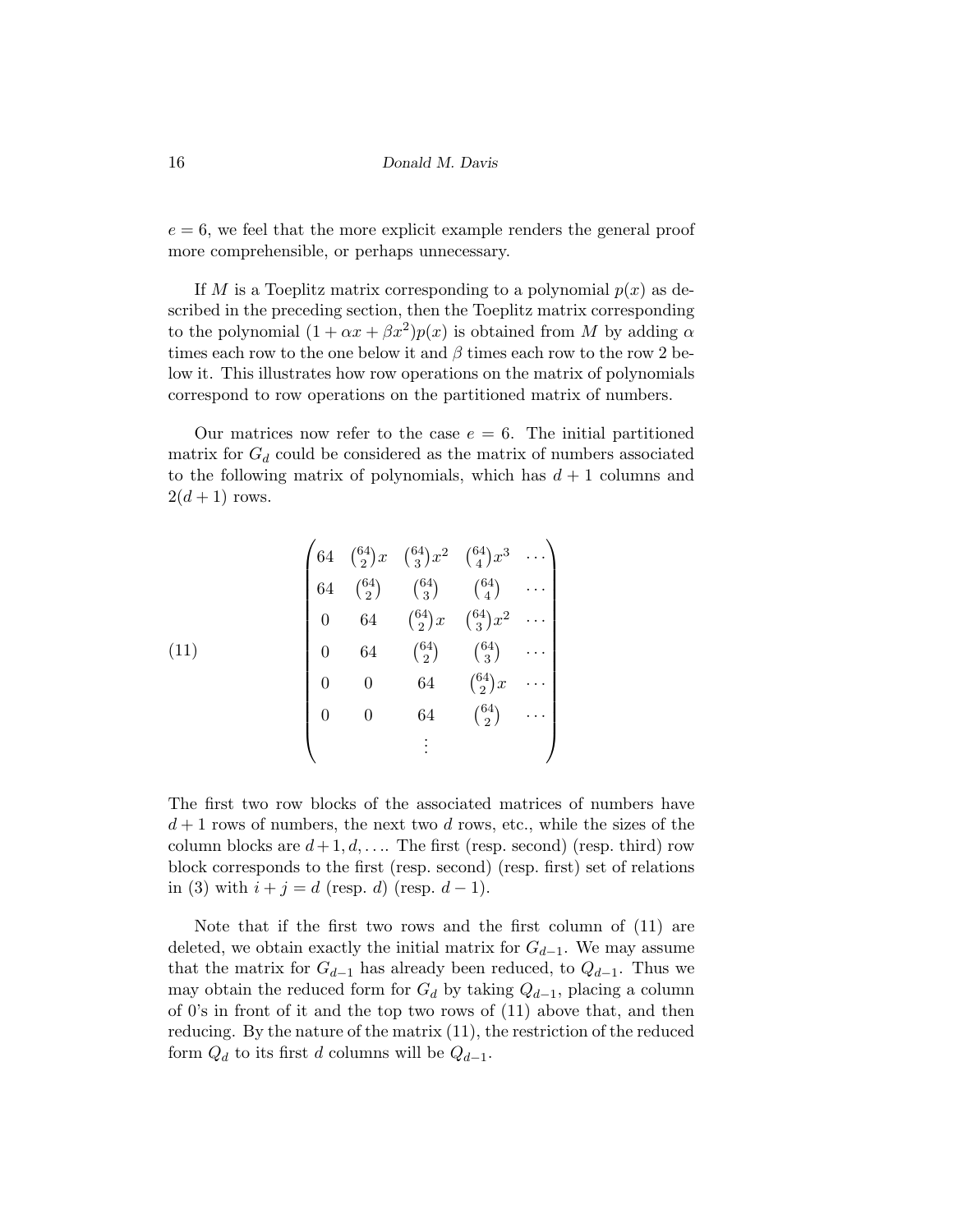This is an interesting property. Let  $Q_d$  denote the reduced form of the polynomial matrix for  $G_d$ . Remove its last column, put a column of 0's in front, put the top two rows of (11) above this, and reduce. The result will be the original matrix,  $Q_d$ . We will prove that the matrix described in Theorem 2.1 is correct by removing its last column (the one with the 1 at the bottom), preceding the matrix by a column of 0's and this by the first two rows of (11), and seeing that after reducing, we obtain the original matrix  $Q_{94}$ . Because of the initial shifting, each column is determined by the column which precedes it, together with the reduction steps, which justifies the method of starting with the putative answer, shifted. This seems to be a rather remarkable proof. However, the reduction is far from being a simple matter.

Now we describe the steps in the reduction. We begin with the putative answer pushed one unit to the right and two units down, preceded by the first two rows of (11) and a column of 0's. We often write  $R_i$  and  $C_j$  for row i and column j.

**Step 0:** Subtract  $R_0$  from  $R_1$ , then divide  $R_1$  by  $(1-x)$ , and then subtract  $xR_1$  from  $R_0$ . These rows become

$$
\begin{pmatrix} 64 & 0 & -\binom{64}{3}x & -\binom{64}{4}xp_2 & -\binom{64}{5}xp_3 & \cdots & -\binom{64}{64}xp_6 & 0 & \cdots \\ 0 & \binom{64}{2} & \binom{64}{3}p_2 & \binom{64}{4}p_3 & \binom{64}{5}p_4 & \cdots & \binom{64}{64}p_{63} & 0 & \cdots \end{pmatrix}
$$

Divide  $R_1$  by 63, which is the unit part of  $\binom{64}{2}$  $_{2}^{54}$ ). We now have, in  $R_0$ and  $R_1$ ,

$$
P_{i,j} = \begin{cases} 64 & i = j = 0 \\ 32 & i = j = 1 \\ 0 & i + j = 1 \\ u_j 2^{6-\nu(j+1)} x p_{j-1} & i = 0, \ 2 \le j \le 63 \\ u'_j 2^{6-\nu(j+1)} p_j & i = 1, \ 2 \le j \le 63 \\ 0 & 0 \le i \le 1, \ 64 \le j \le 94, \end{cases}
$$

where  $u_j$  is the odd factor of  $-(\frac{64}{j+1})$ , and  $u'_j \equiv u_j \mod 64$ .

Our goal is to reduce this matrix so that the first nonzero entry (which we often call the "leading entry") in  $R_i$  is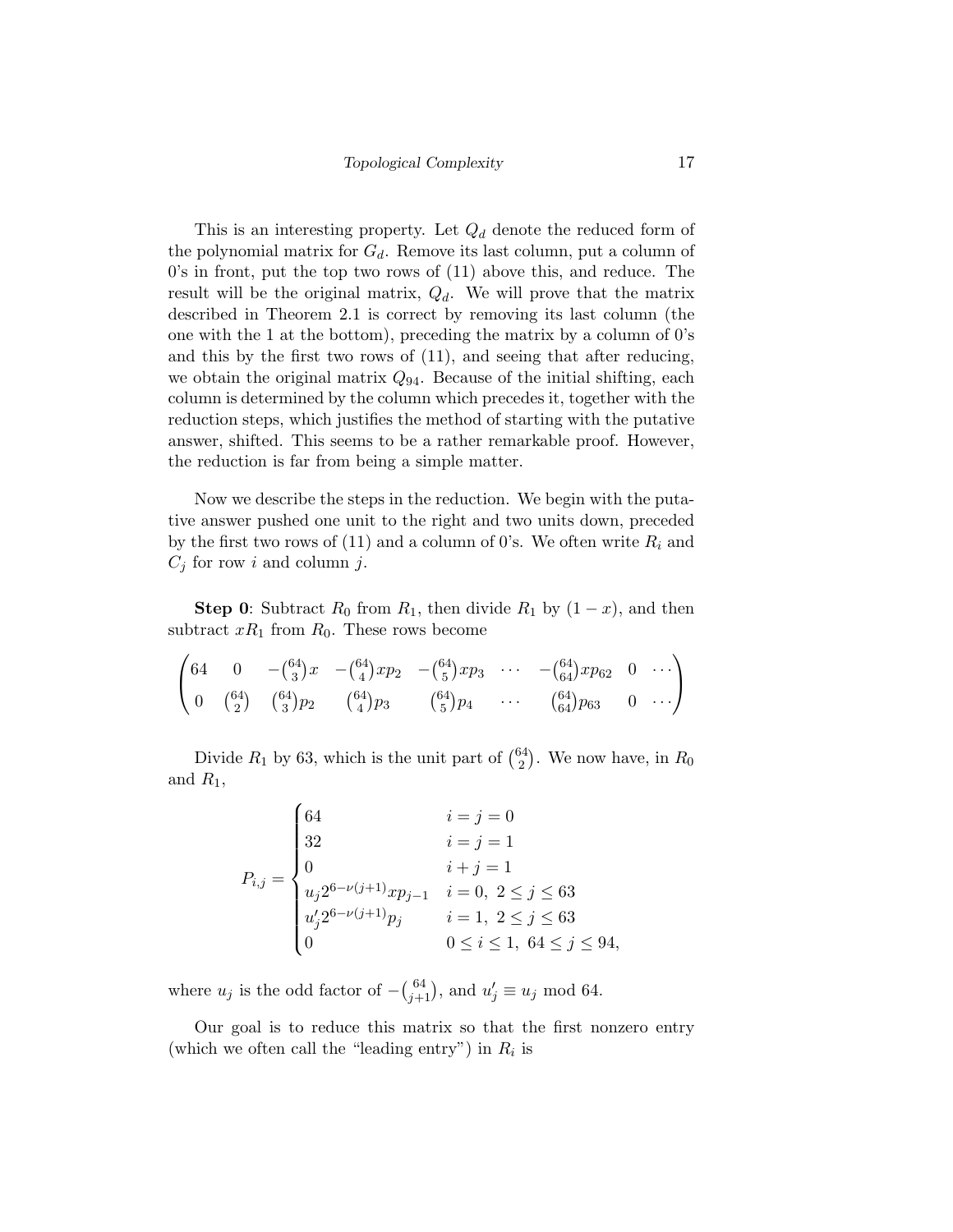(12)  
\n
$$
\begin{cases}\n64 \text{ in } C_0 & i = 0 \\
32 \text{ in } C_1 & i = 1 \\
16 \text{ in } C_4 & i = 2 \\
32 \text{ in } C_{i-1} & 3 \leq i \leq 4 \\
8 \text{ in } C_{10} & i = 5 \\
16 \text{ in } C_{i-1} & 6 \leq i \leq 10 \\
4 \text{ in } C_{22} & i = 11 \\
8 \text{ in } C_{i-1} & 12 \leq i \leq 22 \\
2 \text{ in } C_{46} & i = 23 \\
4 \text{ in } C_{i-1} & 24 \leq i \leq 46 \\
1 \text{ in } C_{94} & i = 47 \\
2 \text{ in } C_{i-1} & 48 \leq i \leq 94.\n\end{cases}
$$

The above entries for  $i = 0, 1, 2, 5, 11, 23,$  and 47 will be the only nonzero entry in their columns. Then we rearrange rows. For  $i = 2, 5$ , 11, 23, and 47,  $R_i$  moves to position 2*i*. For other values of  $i > 2$ ,  $R_i$ moves to position  $i - 1$ . Then we are finished. The entries  $P_{i,i}$  will be as stated in Theorem 2.1, and the matrix will be upper triangular with nonzero entries above the diagonal less 2-divisible than the diagonal entry in their column.

Table 5 depicts the first 22 columns of the matrix at the end of Step 0, except that we omit writing the odd factors in rows 0 and 1.

|                | $\theta$ | $\mathbf{1}$ | $\overline{2}$ | 3            | $\overline{4}$ | 5                | 6                | 7                | $\,$ 8 $\,$      | $\boldsymbol{9}$ | 10                | 11             | 12               |
|----------------|----------|--------------|----------------|--------------|----------------|------------------|------------------|------------------|------------------|------------------|-------------------|----------------|------------------|
| $\mathbf{0}$   | 64       | $\theta$     | 64x            | $16xp_2$     | $64xp_3$       | $32xp_4$         | $64xp_5$         | $8xp_6$          | $64xp_7$         | $32xp_8$         | 64xp <sub>9</sub> | $16xp_{10}$    | $64xp_{11}$      |
| 1              |          | 32           | $64p_2$        | $16p_3$      | $64p_4$        | $32p_5$          | $64p_6$          | 8p <sub>7</sub>  | $64p_8$          | $32p_9$          | $64p_{10}$        | $16p_{11}$     | $64p_{12}$       |
| $\sqrt{2}$     |          | 64           | $\theta$       | $\theta$     | $16xp_2$       | $\mathbf{0}$     | $\boldsymbol{0}$ | $\mathbf{0}$     | $8xp_6$          | $\mathbf{0}$     | $\overline{0}$    | $\theta$       | $\mathbf{0}$     |
| $\,3$          |          |              | 32             | $\mathbf{0}$ | $16p_3$        | $\boldsymbol{0}$ | $\boldsymbol{0}$ | $\mathbf{0}$     | 8p7              | $\boldsymbol{0}$ | $\boldsymbol{0}$  | $\mathbf{0}$   | $\mathbf{0}$     |
| $\overline{4}$ |          |              |                | 32           | $\theta$       | $\theta$         | $\theta$         | $\mathbf{0}$     | $\mathbf{0}$     | $8x^2p_2(x^2)$   | $8xp_6$           | $\overline{0}$ | $\overline{0}$   |
| 5              |          |              |                |              | 32             | $\boldsymbol{0}$ | $\boldsymbol{0}$ | $\boldsymbol{0}$ | $\boldsymbol{0}$ | $\boldsymbol{0}$ | $8x^2p_2(x^2)$    | $\mathbf{0}$   | $\boldsymbol{0}$ |
| 6              |          |              |                |              |                | 16               | $\boldsymbol{0}$ | $\boldsymbol{0}$ | $\boldsymbol{0}$ | $8p_3(x^2)$      | $8xp_2(x^3)$      | $\mathbf{0}$   | $\boldsymbol{0}$ |
| $\overline{7}$ |          |              |                |              |                |                  | 16               | $\mathbf{0}$     | $\mathbf{0}$     | $\mathbf{0}$     | $8p_3(x^2)$       | $\theta$       | $\mathbf{0}$     |
| 8              |          |              |                |              |                |                  |                  | 16               | $\overline{0}$   | $\theta$         | $\theta$          | $\overline{0}$ | $\theta$         |
| 9              |          |              |                |              |                |                  |                  |                  | $16\,$           | $\overline{0}$   | $\overline{0}$    | $\theta$       | $\theta$         |
| 10             |          |              |                |              |                |                  |                  |                  |                  | 16               | $\boldsymbol{0}$  | $\theta$       | $\boldsymbol{0}$ |
| 11             |          |              |                |              |                |                  |                  |                  |                  |                  | 16                | $\theta$       | $\theta$         |
| 12             |          |              |                |              |                |                  |                  |                  |                  |                  |                   | 8              | $\theta$         |
| 13             |          |              |                |              |                |                  |                  |                  |                  |                  |                   |                | 8                |

Table 5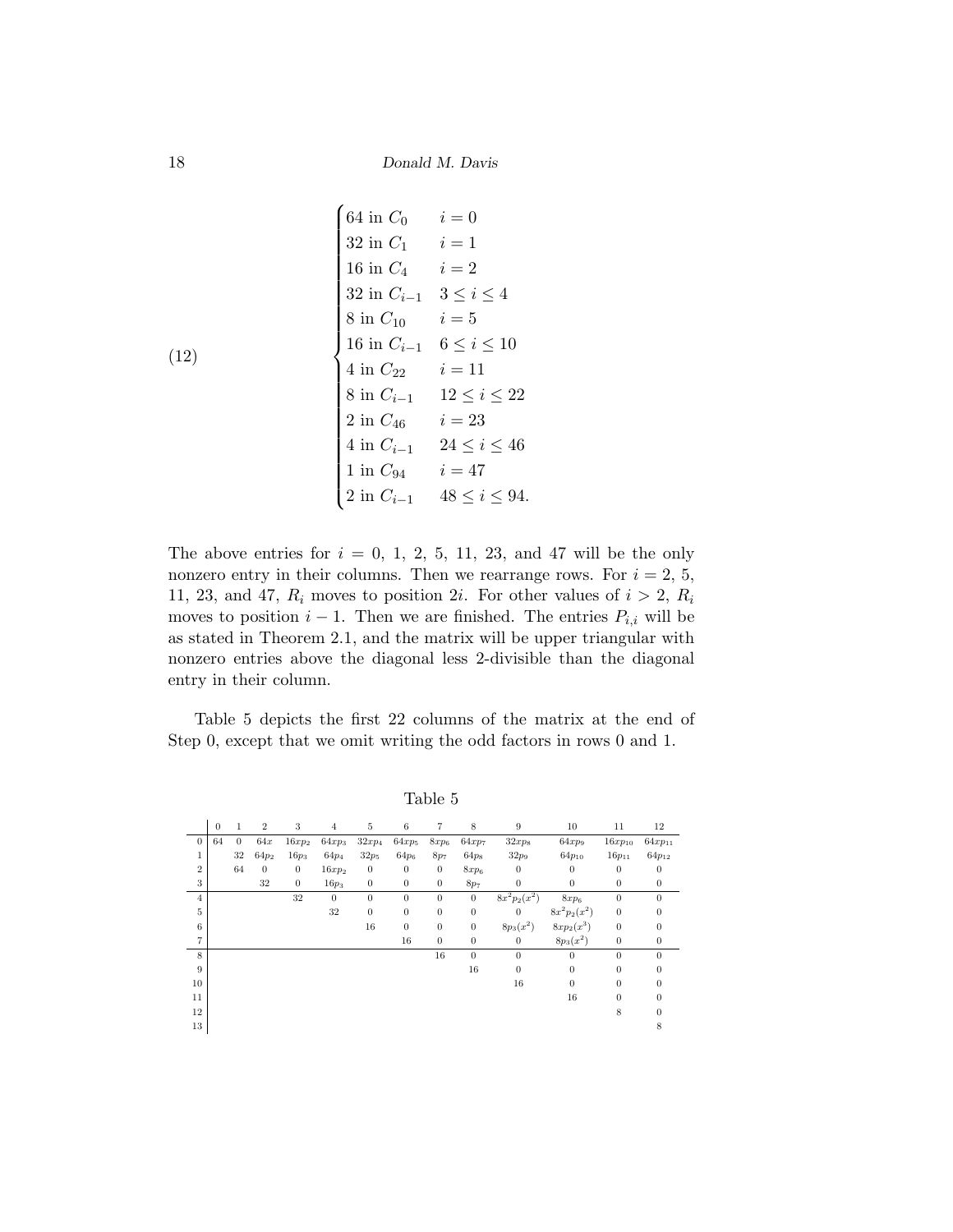|                | 13                               | $14\,$         | $1\,5$             | $16\,$                     | $1\,7$                           | $1\,8$                     | 19                     | 20                          | $\bf{21}$                        |
|----------------|----------------------------------|----------------|--------------------|----------------------------|----------------------------------|----------------------------|------------------------|-----------------------------|----------------------------------|
| $\theta$       | $32xp_{12}$                      | $64xp_{13}$    | $4\,x\,p_{\,1\,4}$ | $64xp_{15}$                | $32xp_{16}$                      | $64xp_{17}$                | $_{16xp_{18}}$         | $64xp_{19}$                 | $32xp_{20}$                      |
| $\mathbf{1}$   | $_{\scriptscriptstyle 32p_{13}}$ | $^{64p_{14}}$  | $\sqrt[4p]{15}$    | $^{64p_{16}}$              | $_{\scriptscriptstyle 32p_{17}}$ | $^{64p_{18}}\,$            | $_{16p_{19}}$          | $^{64} \boldsymbol{p}_{20}$ | $_{\scriptscriptstyle 32p_{21}}$ |
| $\,2\,$        | $\boldsymbol{0}$                 | $\bf{0}$       | $\boldsymbol{0}$   | $4\, x p_{1\, 4}$          | $\bf{0}$                         | $\boldsymbol{0}$           | $\boldsymbol{0}$       | $\mathbf 0$                 | 4q                               |
| 3              | $\theta$                         | $\theta$       | $\theta$           | $\displaystyle{{4p_{15}}}$ | $\theta$                         | $\sigma$                   | $\theta$               | $\theta$                    | 4q                               |
| $\overline{4}$ | $\theta$                         | $\theta$       | $\theta$           | $\theta$                   | $4x^2p_6(x^2)$                   | $4x\overline{p_3(x^4)p_6}$ | $\theta$               | 4q                          | 4q                               |
| 5              | $\theta$                         | $\mathbf{O}$   | $\theta$           | $\theta$                   | $\Omega$                         | $4x^2p_6(x^2)$             | $\theta$               | $\mathbf{0}$                | 4q                               |
| 6              | $\theta$                         | $\overline{0}$ | $\theta$           | $\sigma$                   | $4p_7(x^2)$                      | $4xp_2(x^3)p_3(x^4)$       | $\theta$               | 4q                          | 4q                               |
| $\overline{7}$ | $\boldsymbol{0}$                 | $\mathbf 0$    | $\boldsymbol{0}$   | $\boldsymbol{0}$           | $\,$ 0 $\,$                      | $4p_7(x^2)$                | $\boldsymbol{0}$       | 0                           | $4\sqrt{q}$                      |
| 8              | $\theta$                         | $\sigma$       | $\theta$           | $\theta$                   | $\overline{0}$                   | $\sigma$                   | $4x^4p_2(x^4)$         | $\theta$                    | 4q                               |
| 9              | $\boldsymbol{0}$                 | $\overline{0}$ | $\boldsymbol{0}$   | $\bf{0}$                   | $\overline{0}$                   | $\theta$                   | $\theta$               | $4x^{4}p_{2}(x^{4})$        | $\theta$                         |
| 10             | $\theta$                         | $\overline{0}$ | $\theta$           | $\overline{0}$             | $\mathbf{O}$                     | $\sigma$                   | $\theta$               | $\overline{0}$              | $4x^4p_2(x^4)$                   |
| 11             | $\,$ 0 $\,$                      | $\theta$       | $\theta$           | $\theta$                   | $\theta$                         | $\theta$                   | $\theta$               | $\theta$                    | $\theta$                         |
| 12             | $\theta$                         | $\theta$       | $\theta$           | $\overline{0}$             | $\sigma$                         | $\theta$                   | $4p_3\overline{(x^4)}$ | $\sigma$                    | 4q                               |
| $1\,3$         | $\theta$                         | $\overline{0}$ | $\sigma$           | $\overline{0}$             | $\mathbf{O}$                     | $\overline{0}$             | $\theta$               | $4p_3(x^4)$                 | $\theta$                         |
| $1\,4$         | 8                                | $\mathbf 0$    | $\boldsymbol{0}$   | $\overline{0}$             | $\mathbf{0}$                     | $\sigma$                   | $\theta$               | $\mathbf 0$                 | $4p_3(x^4)$                      |
| $1\,5$         |                                  | 8              | $\sigma$           | $\theta$                   | $\Omega$                         | $\mathbf{0}$               | $\mathbf{O}$           | 0                           | $\mathbf 0$                      |
| $1\,6$         |                                  |                | 8                  | $\theta$                   | $\Omega$                         | $\mathbf{0}$               | $\mathbf{O}$           | 0                           | $\Omega$                         |
| $1\,7$         |                                  |                |                    | 8                          | $\Omega$                         | $\mathbf{0}$               | $\mathbf{O}$           | 0                           | $\mathbf{O}$                     |
| $1\,8$         |                                  |                |                    |                            | 8                                | $\mathbf{0}$               | $\mathbf{O}$           | 0                           | $\Omega$                         |
| 19             |                                  |                |                    |                            |                                  | 8                          | $\overline{0}$         | $\sigma$                    | $\mathbf{O}$                     |
| 20             |                                  |                |                    |                            |                                  |                            | 8                      | 0                           | $\mathbf{0}$                     |
| $\bf{21}$      |                                  |                |                    |                            |                                  |                            |                        | 8                           | $\Omega$                         |
| $^{\rm 22}$    |                                  |                |                    |                            |                                  |                            |                        |                             | 8                                |

Although it is just a simple shift, it will be useful to have for reference, in Tables 6 and 7 below, the shifted versions of Tables 2 and 3. These are the relevant portions of the matrix at the outset of the reduction. The shifted version of part b of Theorem 2.1 can be mostly seen in Table 5.

|                         | Table 6          |                          |                          |                          |             |                                |        |        |               |                                |    |        |  |
|-------------------------|------------------|--------------------------|--------------------------|--------------------------|-------------|--------------------------------|--------|--------|---------------|--------------------------------|----|--------|--|
|                         | 19               | 20                       | 21                       | $\bf 22$                 | $35\,$      | 36                             | $37\,$ | $38\,$ | 67            | 68                             | 69 | $70\,$ |  |
|                         |                  |                          |                          |                          |             |                                |        |        |               |                                |    |        |  |
| $\,2$                   | $\boldsymbol{0}$ | $\boldsymbol{0}$         | 4q                       | $4\ensuremath{q}\xspace$ |             |                                |        |        |               |                                |    |        |  |
| $\,3$                   | $\boldsymbol{0}$ | $\boldsymbol{0}$         | 4q                       | $4\ensuremath{q}\xspace$ |             |                                |        |        |               |                                |    |        |  |
| $\,4$                   | $\boldsymbol{0}$ | 4q                       | 4q                       | $4\ensuremath{q}\xspace$ |             |                                |        |        |               |                                |    |        |  |
| $\bf 5$                 | $\boldsymbol{0}$ | $\boldsymbol{0}$         | 4q                       | $4\ensuremath{q}\xspace$ |             | $B \cdot \frac{1}{2} p_3(x^8)$ |        |        |               | $B \cdot \frac{1}{4} p_7(x^8)$ |    |        |  |
| $\,6$                   | $\boldsymbol{0}$ | $4\ensuremath{q}\xspace$ | 4q                       | 4q                       |             |                                |        |        |               |                                |    |        |  |
| $\overline{\mathbf{7}}$ | $\boldsymbol{0}$ | $\boldsymbol{0}$         | 4q                       | $4\ensuremath{q}\xspace$ |             |                                |        |        |               |                                |    |        |  |
| $\,$ 8 $\,$             | $4x^4p_2(x^4)$   | $\boldsymbol{0}$         | 4q                       | $4\ensuremath{q}\xspace$ |             |                                |        |        |               |                                |    |        |  |
| $\overline{9}$          | $\boldsymbol{0}$ |                          | $\overline{0}$           | $4\ensuremath{q}\xspace$ |             |                                |        |        |               |                                |    |        |  |
| 10                      | $\mathbf{0}$     | $\boldsymbol{0}$         |                          | $\boldsymbol{0}$         |             |                                |        |        |               |                                |    |        |  |
| $11\,$                  | $\theta$         | $\boldsymbol{0}$         | $\overline{0}$           |                          |             |                                |        |        |               |                                |    |        |  |
| $12\,$                  | $4p_3(x^4)$      | $\boldsymbol{0}$         | $4\ensuremath{q}\xspace$ | $4\ensuremath{q}\xspace$ | $2p_7(x^4)$ |                                |        |        | $p_{15}(x^4)$ |                                |    |        |  |
| $13\,$                  | $\boldsymbol{0}$ |                          | $\overline{0}$           | $4\ensuremath{q}\xspace$ |             |                                |        |        |               |                                |    |        |  |
| $14\,$                  | $\mathbf{0}$     | $\,0\,$                  |                          | $\boldsymbol{0}$         |             |                                |        |        |               |                                |    |        |  |
| $15\,$                  | $\boldsymbol{0}$ | $\boldsymbol{0}$         | $\boldsymbol{0}$         |                          |             |                                |        |        |               |                                |    |        |  |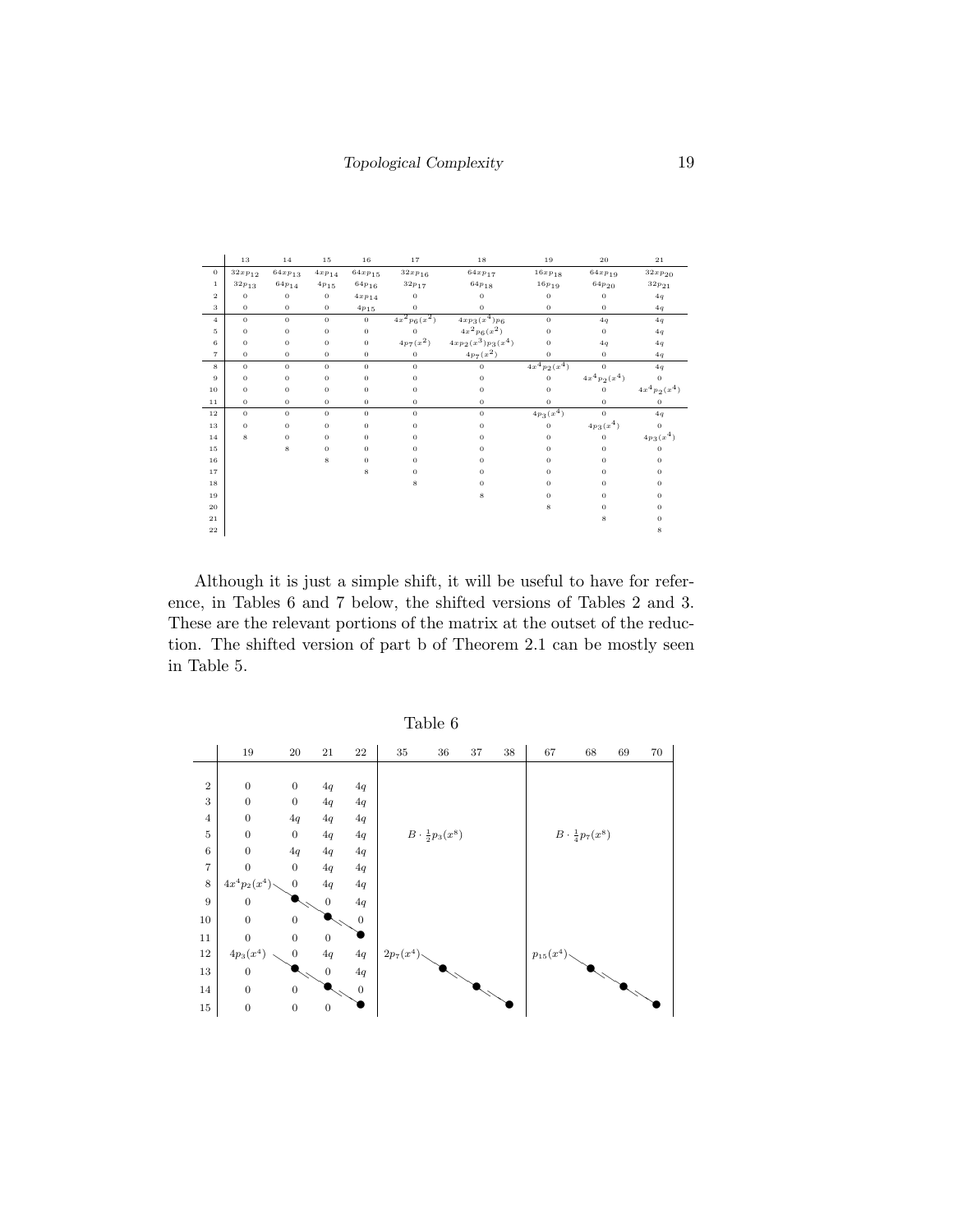```
Table 7
```

|                | 39               | 40               | 41               | 42               | 43               | 44               | 45               | 46               |
|----------------|------------------|------------------|------------------|------------------|------------------|------------------|------------------|------------------|
|                |                  |                  |                  |                  |                  |                  |                  |                  |
| $\overline{2}$ | $\boldsymbol{0}$ | $\boldsymbol{0}$ | 2q               | 2q               | 2q               | 2q               | 2q               | 2q               |
| 3              | $\boldsymbol{0}$ | $\boldsymbol{0}$ | 2q               | 2q               | 2q               | 2q               | $2\mathfrak{q}$  | 2q               |
| $\overline{4}$ | $\overline{0}$   | 2q               | 2q               | 2q               | 2q               | 2q               | 2q               | 2q               |
| $\overline{5}$ | $\overline{0}$   | $\boldsymbol{0}$ | 2q               | 2q               | 2q               | 2q               | 2q               | 2q               |
| 6              | $\boldsymbol{0}$ | 2q               | 2q               | 2q               | $2\mathfrak{q}$  | 2q               | 2q               | 2q               |
| $\overline{7}$ | $\overline{0}$   | $\boldsymbol{0}$ | $2\mathfrak{q}$  | $2\mathfrak{q}$  | $2\mathfrak{q}$  | 2q               | $2\mathfrak{q}$  | 2q               |
| 8              | $\boldsymbol{0}$ | $\boldsymbol{0}$ | 2q               | 2q               | $2\mathfrak{q}$  | $2\mathfrak{q}$  | 2q               | $2\mathfrak{q}$  |
| $\overline{9}$ | $\overline{0}$   | $\overline{0}$   | $\boldsymbol{0}$ | 2q               | 2q               | 2q               | 2q               | 2q               |
| 10             | $\overline{0}$   | $\boldsymbol{0}$ | $\overline{0}$   | $\overline{0}$   | $2\sqrt{q}$      | 2q               | $2\mathfrak{q}$  | 2q               |
| 11             | $\boldsymbol{0}$ | $\boldsymbol{0}$ | $\boldsymbol{0}$ | $\boldsymbol{0}$ | $\boldsymbol{0}$ | 2q               | 2q               | 2q               |
| 12             | $\boldsymbol{0}$ | $\boldsymbol{0}$ | 2q               | 2q               | 2q               | 2q               | 2q               | 2q               |
| 13             | $\overline{0}$   | $\boldsymbol{0}$ | $\boldsymbol{0}$ | 2q               | 2q               | 2q               | 2q               | $2\mathfrak{q}$  |
| 14             | $\overline{0}$   | $\overline{0}$   | $\boldsymbol{0}$ | $\boldsymbol{0}$ | 2q               | 2q               | $2\mathfrak{q}$  | 2q               |
| 15             | $\overline{0}$   | $\boldsymbol{0}$ | $\overline{0}$   | $\boldsymbol{0}$ | $\boldsymbol{0}$ | 2q               | 2q               | 2q               |
| 16             | $2x^8p_2(x^8)$   | $\overline{0}$   | $\overline{0}$   | $\overline{0}$   | 2q               | $\overline{0}$   | 2q               | 2q               |
| 17             | $\boldsymbol{0}$ |                  | $\boldsymbol{0}$ | $\boldsymbol{0}$ | $\boldsymbol{0}$ | 2q               | $\boldsymbol{0}$ | 2q               |
| 18             | $\boldsymbol{0}$ | $\overline{0}$   |                  | $\boldsymbol{0}$ | $\boldsymbol{0}$ | $\boldsymbol{0}$ | 2q               | $\boldsymbol{0}$ |
| 19             | $\overline{0}$   | $\overline{0}$   | $\boldsymbol{0}$ |                  | $\boldsymbol{0}$ | $\boldsymbol{0}$ | $\boldsymbol{0}$ | 2q               |
| 20             | $\overline{0}$   | $\boldsymbol{0}$ | $\boldsymbol{0}$ | $\overline{0}$   |                  | $\overline{0}$   | $\overline{0}$   | $\overline{0}$   |
| 21             | $\boldsymbol{0}$ | $\boldsymbol{0}$ | $\overline{0}$   | $\overline{0}$   | $\overline{0}$   |                  | $\boldsymbol{0}$ | $\boldsymbol{0}$ |
| 22             | $\boldsymbol{0}$ | $\boldsymbol{0}$ | $\overline{0}$   | $\boldsymbol{0}$ | $\boldsymbol{0}$ | $\boldsymbol{0}$ |                  | $\boldsymbol{0}$ |
| 23             | $\overline{0}$   | $\boldsymbol{0}$ | $\overline{0}$   | $\overline{0}$   | $\boldsymbol{0}$ | $\boldsymbol{0}$ | $\boldsymbol{0}$ |                  |
| 24             | $2p_3(x^8)$      | $\boldsymbol{0}$ | $\overline{0}$   | $\overline{0}$   | 2q               | $\boldsymbol{0}$ | 2q               | 2q               |
| 25             | $\overline{0}$   |                  | $\boldsymbol{0}$ | $\boldsymbol{0}$ | $\boldsymbol{0}$ | 2q               | $\boldsymbol{0}$ | 2q               |
| 26             | $\overline{0}$   | $\overline{0}$   |                  | $\boldsymbol{0}$ | $\boldsymbol{0}$ | $\boldsymbol{0}$ | 2q               | $\boldsymbol{0}$ |
| 27             | $\boldsymbol{0}$ | $\boldsymbol{0}$ | $\boldsymbol{0}$ |                  | $\boldsymbol{0}$ | $\boldsymbol{0}$ | $\boldsymbol{0}$ | 2q               |
| $\sqrt{28}$    | $\overline{0}$   | $\overline{0}$   | $\overline{0}$   | $\overline{0}$   |                  | $\boldsymbol{0}$ | $\overline{0}$   | $\boldsymbol{0}$ |
| 29             | $\overline{0}$   | $\boldsymbol{0}$ | $\overline{0}$   | $\overline{0}$   | $\boldsymbol{0}$ |                  | $\boldsymbol{0}$ | $\boldsymbol{0}$ |
| 30             | $\boldsymbol{0}$ | $\boldsymbol{0}$ | $\overline{0}$   | $\boldsymbol{0}$ | $\boldsymbol{0}$ | $\overline{0}$   |                  | $\boldsymbol{0}$ |
| 31             | $\boldsymbol{0}$ | $\boldsymbol{0}$ | $\overline{0}$   | $\boldsymbol{0}$ | $\boldsymbol{0}$ | $\boldsymbol{0}$ | $\overline{0}$   |                  |

At any stage of the reduction, let  $R_i$  denote  $R_i$  with its leading entry changed to 0. The first nonzero entry of  $R_i$  at the outset occurs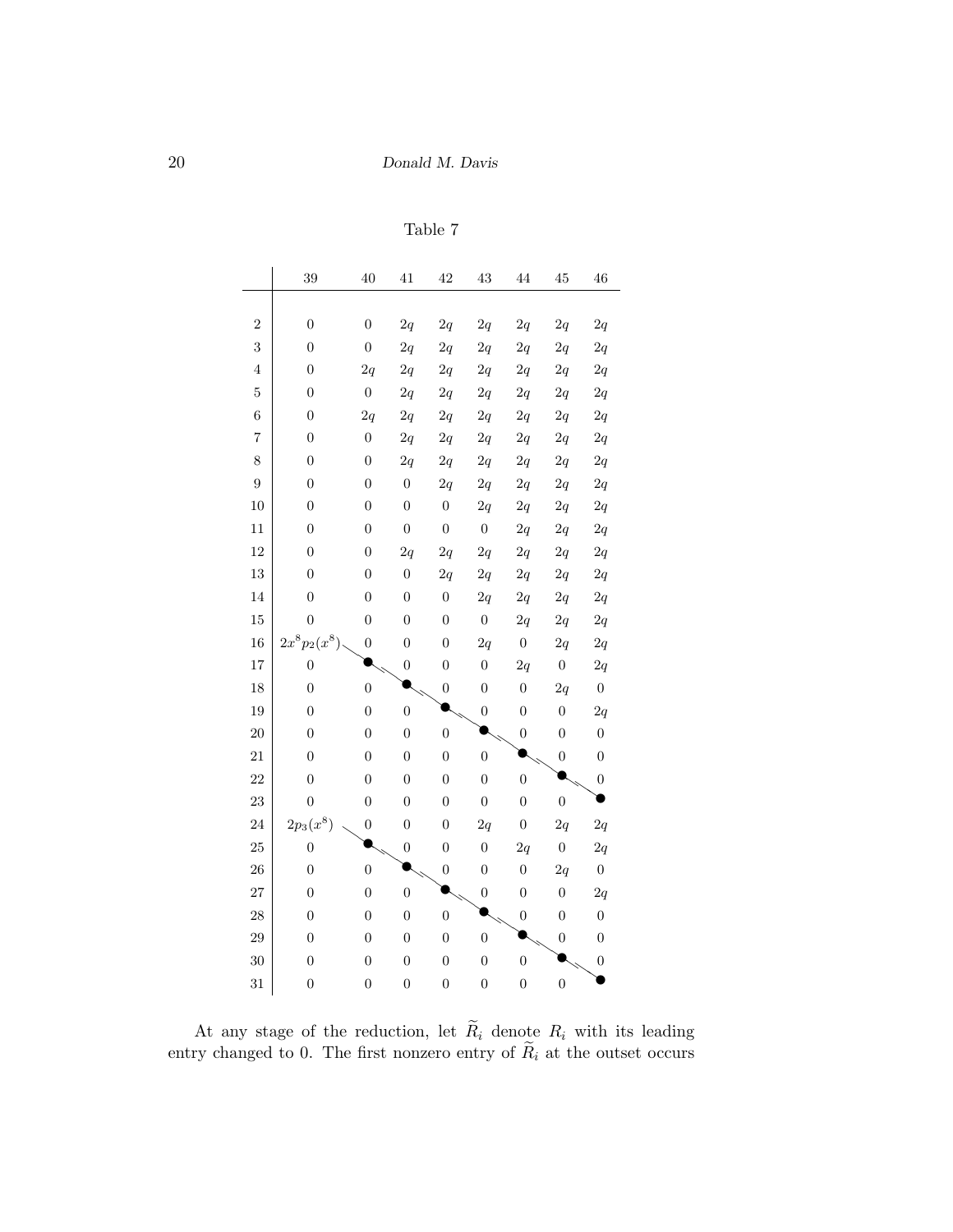in column

(13)  

$$
\begin{cases}\ni+5 & 4 \le i \le 5 \\
i+3 & 6 \le i \le 7 \\
i+11 & 8 \le i \le 11 \\
i+7 & 12 \le i \le 15 \\
i+23 & 16 \le i \le 23 \\
i+15 & 24 \le i \le 31 \\
i+47 & 32 \le i \le 47 \\
i+31 & 48 \le i \le 63.\n\end{cases}
$$

For  $i \geq 64$ ,  $\widetilde{R}_i$  has no nonzero elements.

The relationship between the three parts of Table 6 and the similar relationship that columns 71 to 78 are mostly  $\frac{1}{2}p_3(x^{16})$  times Table 7 will be very important. We call it a "proportionality" relation. We extend it to also include that in rows 4, 5, and 6 we have  $C_{18}/C_{10} = \frac{1}{2}$  $\frac{1}{2}p_3(x^4),$  $C_{34}/C_{10} = \frac{1}{4}$  $\frac{1}{4}p_7(x^4)$ , and  $C_{66}/C_{10} = \frac{1}{8}$  $\frac{1}{8}p_{15}(x^4)$ , and similarly in row 4, columns 9, 17, 33, and 65. When we perform row operations involving these rows, these relationships continue to hold. Rows 12–15 and 24– 31, where the proportionality relationship does not hold, will not be involved in row operations, since the columns in which their leading entry occurs have all 0's above the leading entry. (Although rows 0 and 1 are initially nonzero in these columns, clearing out  $R_0$  and  $R_1$ , as in Step 1 below, is a 2-step process, and so  $R_i$  for  $12 \leq i \leq 15$  or  $24 \leq i \leq 31$  will not be combining into  $R_0$  or  $R_1$ , either.)

In Steps 3, 6, 9, and 12, we will divide rows 2, 5, 11, and 23 by  $x$ ,  $x^2, x^4$ , and  $x^8$ . It will be important that the entire rows are divisible by these powers of  $x$ . We keep track of bounds for the  $x$ -divisibility of the unspecified polynomials in Table 6 and 7 and in columns 79 to 94. We postpone this analysis until all the reduction steps have been outlined. Similarly to the proportionality considerations just discussed, divisibility bounds are preserved when we add a multiple of one row to another, in that the x-exponent of  $P_{i,j} + cP_{i',j}$  is  $\geq$  the minimum of that of  $P_{i,j}$  and  $P_{i',j}$ . The rows, 3, 6–7, 12–15, 24–31, and 48–63, where entries not divisible by  $x$  occur will not be used to modify other rows.

Now we begin an attempt to remove most of the binomial coefficients from  $R_0$  and  $R_1$ .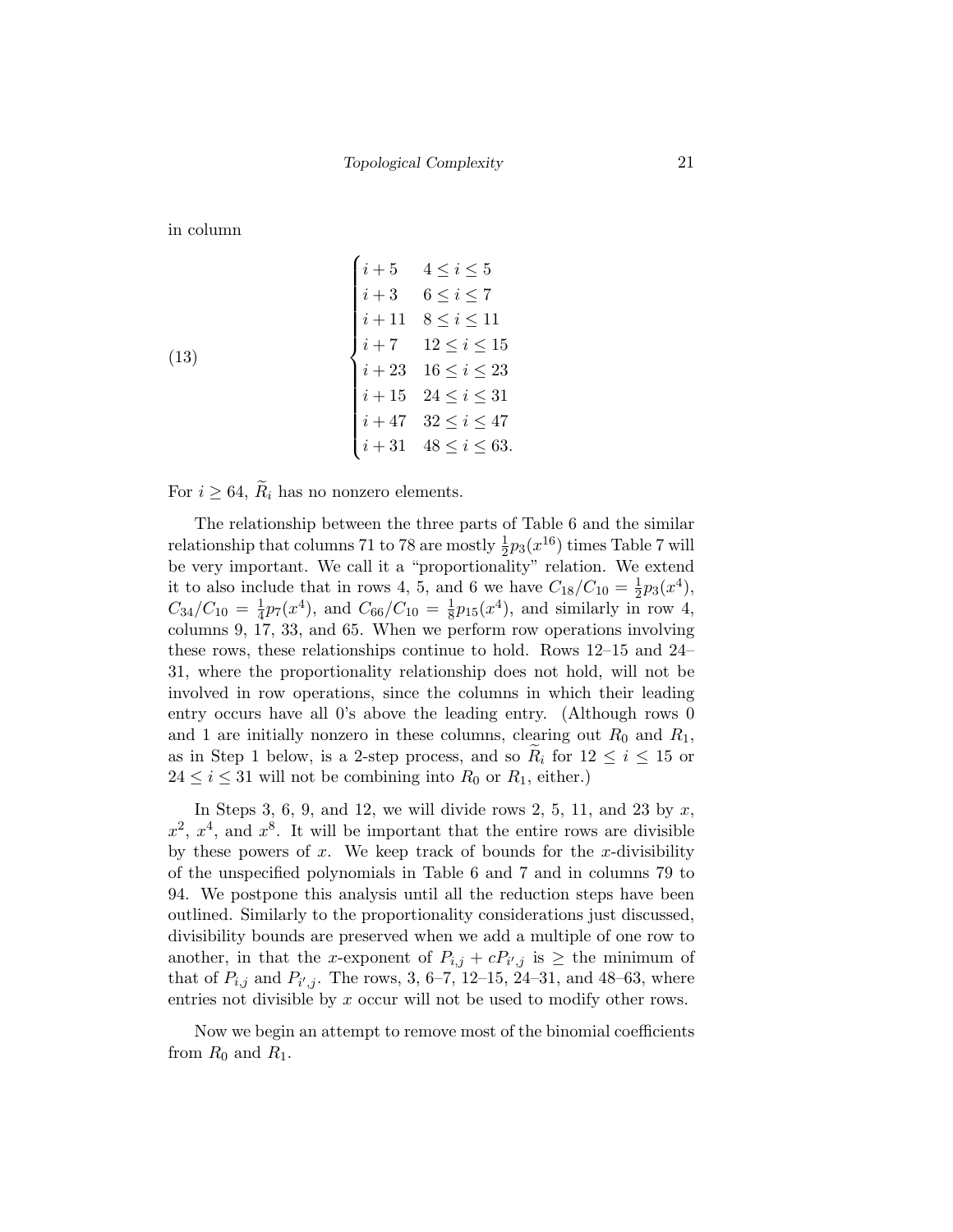**Step 1**. The goal is to add multiples of lower rows to  $R_0$  and  $R_1$  to reduce them to

|  |  |  |  |  | $0 \begin{array}{ ccc ccc ccc } 64 & 0 & 0 & 16xp_2 & 0 & 0 & 0 & 8xp_6 & 0 & 4xp_{14} & 0 & 2xp_{30} & 0 & xp_{62} & 0 \end{array}$ |  |  |  |
|--|--|--|--|--|--------------------------------------------------------------------------------------------------------------------------------------|--|--|--|
|  |  |  |  |  |                                                                                                                                      |  |  |  |

with each 0 referring to all intervening columns. However, we will be forced to bring up some additional entries. We claim that, after Step 1, the nonzero entries  $P_{1,j}$ , in addition to those in columns  $2<sup>t</sup> - 1$  listed just above, are combinations of various  $R_j$  with  $j \geq 5$  and j not in  $[6, 8] \cup [12, 16] \cup [24, 32] \cup [48, 64]$ . Row 0 is similar but has an extra power of x, since this is true at the outset. Rows 0 and 1 will thus have the requisite proportionality and  $x$ -divisibility relations.

It will be useful to note that since at the outset all entries in  $R_i$ for  $i \geq 2$  are a multiple of  $\frac{1}{2}$  times the leading entry at the bottom of their column, then, using (13),  $2\tilde{R}_i$  can be killed (reduced to all 0's) by subtracting multiples of lower rows if  $i \geq 32$ . For example, nonzero entries of  $R_{32}$  occur only in  $C_j$  with  $j \geq 79$ . If the entry in  $(32, j)$  is a polynomial q, then subtracting  $qR_{j+1}$  from  $2\widetilde{R}_{32}$  kills the entry in  $C_j$ without changing anything else, since  $R_{i+1} = 0$  for such j.

Similarly  $4\widetilde{R}_i$  can be killed in two steps if  $i \geq 16$ , and  $8\widetilde{R}_i$  can be killed if  $i \geq 8$ . We can use this observation to kill the entries in  $R_0$  and  $R_1$  in many columns.

For example, if  $32 \leq j \leq 46$ , then the numerical coefficient in  $P_{0,j}$ and  $P_{1,j}$  is 0 mod 8, while there is a leading 4 in  $(j+1, j)$ . Subtracting multiples of  $2R_{j+1}$  from  $R_0$  and  $R_1$  kills the entries in  $(0, j)$  and  $(1, j)$ while bringing up multiples of  $2R_{j+1}$ . This can be killed by the observation of the previous two paragraphs. This method works to eliminate the entries in  $R_0$  and  $R_1$  in columns 12, 14, 16–18, 20–22, 24–30, and 32–62. (Initial entries in  $R_0$  and  $R_1$  in columns > 63 were all 0.) Since  $-\binom{64}{2t}$  $\binom{64}{2^t} \equiv 2^{6-t} \mod 2^{13-2t}$  for  $2 \le t \le 6$ , the entries in  $R_0$  and  $R_1$  in columns 3, 7, 15, 31, and 63 can be changed to their desired values with pure 2-power coefficients by similar steps.

For  $C_{23}$ , we subtract even multiples of  $R_{24}$  from  $R_0$  and  $R_1$  to kill the entries. This brings into  $R_0$  and  $R_1$  multiples of 4 in some columns 39 to 46 and even entries in some columns  $\geq$  71. The latter entries can be cancelled from below, while cancelling multiples of 4 in  $C_i$  for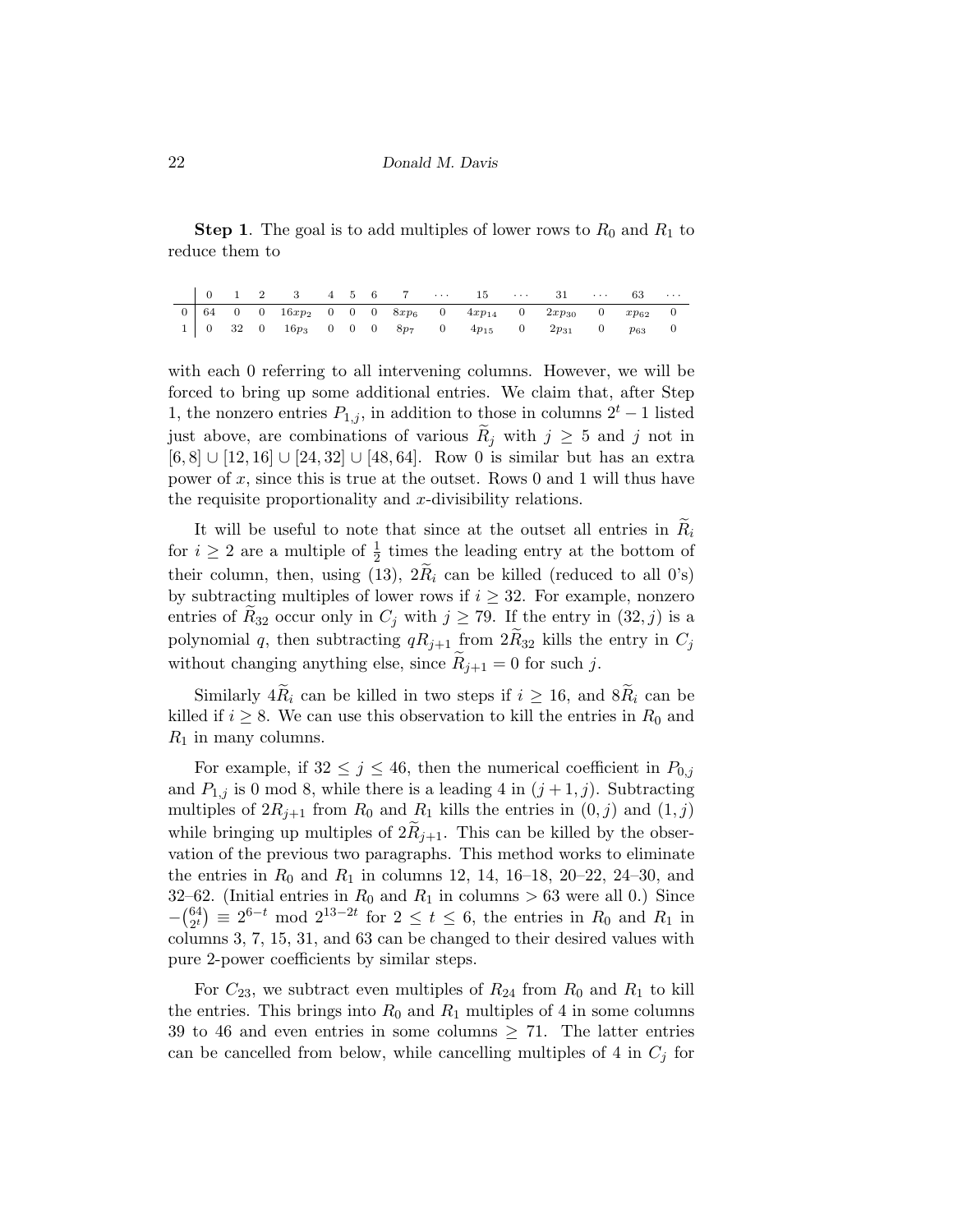$39 \leq j \leq 46$  brings up multiples of  $R_{j+1}$ . A very similar argument and similar conclusion works for removal of entries in  $(0, 19)$  and  $(1, 19)$ .

Now we consider  $C_{11}$ . We subtract multiples of  $2R_{12}$  to kill the entries in  $R_0$  and  $R_1$ . This brings up multiples of 8 in  $C_{19}$ ,  $C_{21}$ , and  $C_{22}$ , 4 in  $C_j$  for  $35 \leq j \leq 46$ , and 2 in some columns  $> 64$ , the latter of which can be cancelled from below. We kill the earlier elements with multiples of  $R_{j+1}$ , leaving a combination of the various  $R_{j+1}$ 

Column 9 is eliminated similarly, giving multiples of  $R_{21}$ ,  $R_{37}$ , and some others, while columns 8, 10, and 13 are, in a sense, easier since their binomial coefficients are 4 times the number at the bottom of their column, rather than 2. For example, to kill the entry in  $(1, 13)$ , we first subtract a multiple of  $4R_{14}$ . This contains a 16q in  $C_{21}$ , which is killed by a multiple of  $2R_{22}$ . This brings up a  $2q'$  in  $R_{45}$ , the killing of which brings up a multiple of  $R_{46}$ .

To kill the entry in  $(1, 5)$ , we subtract a multiple of  $2R_6$ , which has entries in  $C_j$  for many values of  $j \geq 9$ . We can cancel each of these by subtracting a multiple of  $R_{j+1}$ , accounting for the contributions to R<sub>1</sub> of multiples of many  $R_k$  with  $k \notin [6, 8] \cup [12, 16] \cup [24, 32] \cup [48, 64]$ . Killing the entries in  $C_4$  and  $C_6$  is similar.

Finally, to kill the entry in  $(1, 2)$ , we subtract a multiple of  $2R_3$ . This brings up entries in columns 4, 8, 16, 32, 64, and others, the killing of which brings up combinations of  $R_5$ ,  $R_9$ ,  $R_{17}$ , and  $R_{33}$ , as allowed.

**Step 2.** Subtract  $2R_1$  from  $R_2$  to remove the 64 in  $P_{2,1}$ . This brings entries into  $R_2$  in columns

$$
(14) \qquad j \in \{3, 7, 10, 15, 18, 20-22, 31, 34, 36-38, 40-46\}
$$

and others with  $j \geq 63$ . The entry brought into  $C_j$  has numerical coefficient equal to  $P_{j+1,j}$ . These are then killed by subtracting corresponding multiples of  $R_{j+1}$ , which brings up into  $R_2$  corresponding multiples of  $\widetilde{R}_{j+1}$  for j as in (14). From  $\widetilde{R}_4$ , this will place  $q = 8x^2 p_2(x^2)p_3$  in  $C_9$ , 1  $\frac{1}{2}p_3(x^4)q$  in  $C_{17}$ ,  $\frac{1}{4}$  $\frac{1}{4}p_7(x^4)q$  in  $C_{33}$ , and  $\frac{1}{8}p_{15}(x^4)q$  in  $C_{65}$ . This extends the proportionality property of columns 9, 17, 33, 65 to include also row 2.

Now  $R_2$  has  $16xp_2$  as its leading entry, in column 4.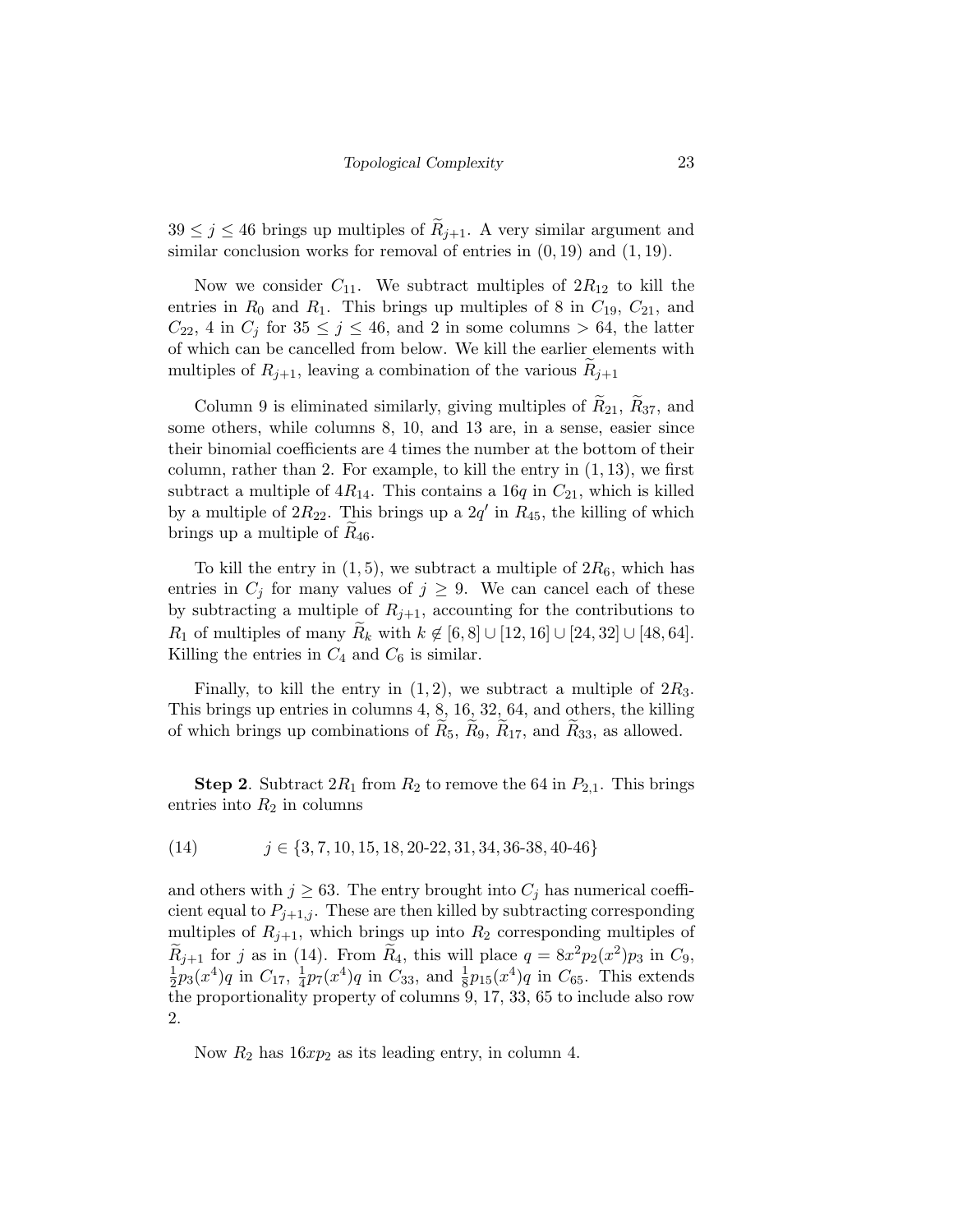**Step 3.** Divide  $R_2$  by  $xp_2$ . Dividing by a polynomial p of the form  $1+\sum \alpha_i x^i$ , such as  $p_2$ , is not a problem. If M is a Toeplitz matrix corresponding to a polynomial  $q$ , then the Toeplitz matrix corresponding to  $q/p$  is obtained from M by performing the row operations corresponding to finitely many of the terms of the power series  $1/p$ . Dividing by x is more worrisome, and is the reason for much of our work. In this step it is not a big problem, but later, when we have to divide by  $x^4$  and  $x^8$ , more care is required, which will be handled in Theorem 4.2 after all steps have been described.

We have the important relation

(15) 
$$
p_{2t}/p_2 = p_t(x^2),
$$

which implies that the entries in  $P_{2,j}$  for  $j = 8, 16, 32,$  and 64 are now  $8p_3(x^2)$ ,  $4p_7(x^2)$ ,  $2p_{15}(x^2)$ , and  $p_{31}(x^2)$ . The relation (15) and its variants will be used frequently without comment. In  $C_9$ , we obtain

$$
8x \frac{p_2(x^2)p_3}{p_2} = 8xp_2(x^3) + 16x^3/p_2.
$$

We use  $R_{10}$  to cancel the second term, at the expense of bringing up multiples of  $x^3 \tilde{R}_{10}$  into  $R_2$ . This satisfies proportionality properties, which continue to hold.

**Step 4.** Subtract  $p_3R_2$  from  $R_3$  to change  $P_{3,4}$  to 0. Since

(16) 
$$
p_{2k+1} - p_3 p_k(x^2) = -x^2 p_{k-1}(x^2),
$$

we obtain  $-8x^2p_2(x^2)$  in  $P_{3,8}$ ,  $-4x^2p_6(x^2)$  in  $P_{3,16}$ , and similar expressions in  $C_{32}$  and  $C_{64}$ . We can change the minus to a plus by adding a multiple of  $R_9$ ,  $R_{17}$ , etc. This brings up multiples of  $R_9$ ,  $R_{17}$ , etc., into  $R_3$ , but these maintain proportionality and x-divisibility properties. Note that x-divisibility keeps changing. For example, in Step  $3$ , that of  $R_2$  was decreased by 1, and now all that we can say is that the x-divisibility of  $R_3$  is at least the minimum of that of  $R_2$  and its previous value for  $R_3$ . But this will be handled later.

For the convenience of the reader, we list here columns 0 through 10 at this stage of the reduction. Some of the specific polynomials are not very important, and will later just be called q.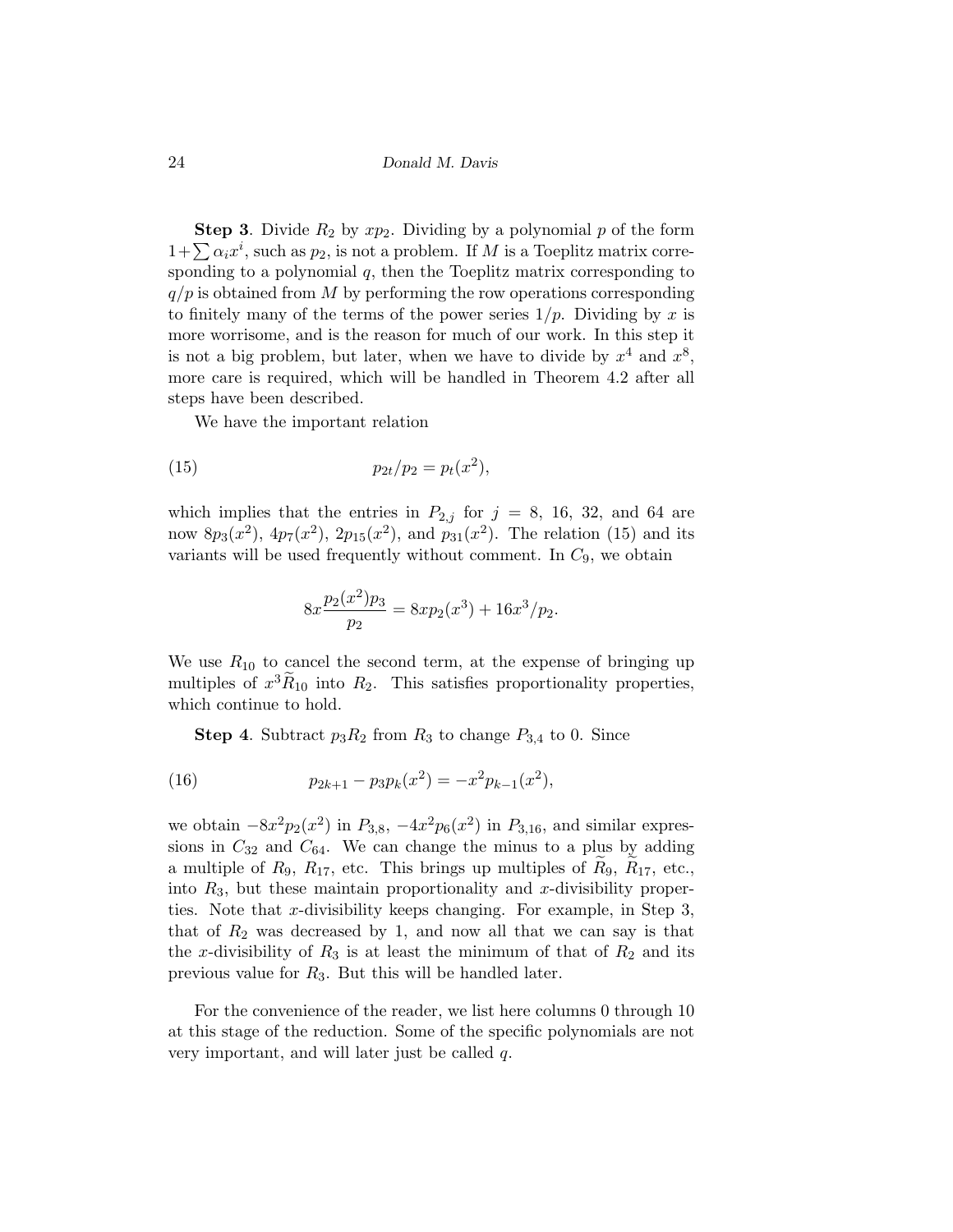|                | $\overline{0}$ | 1                | $\overline{2}$ | 3              | $\overline{4}$   | 5              | 6              | 7                | 8              | 9              | 10                       |
|----------------|----------------|------------------|----------------|----------------|------------------|----------------|----------------|------------------|----------------|----------------|--------------------------|
| $\theta$       | 64             | $\overline{0}$   | $\overline{0}$ | $16xp_2$       | $\boldsymbol{0}$ | $\overline{0}$ | $\overline{0}$ | $8xp_6$          | $\theta$       | $\overline{0}$ | $\sqrt{8x^3p_2p_2(x^3)}$ |
| 1              |                | 32               | $\theta$       | $16p_3$        | $\mathbf{0}$     | $\theta$       | $\overline{0}$ | 8p7              | $\theta$       | $\overline{0}$ | $8x^2p_2(x^2)p_2(x^3)$   |
| $\overline{2}$ |                | $\boldsymbol{0}$ | $\theta$       | $\overline{0}$ | 16               | $\mathbf{0}$   | $\overline{0}$ | $\mathbf{0}$     | $8p_3(x^2)$    | $8xp_2(x^3)$   | $8p_3p_3(x^2)$           |
| 3              |                |                  | 32             | $\theta$       | $\boldsymbol{0}$ | $\overline{0}$ | $\overline{0}$ | $\mathbf{0}$     | $8x^2p_2(x^2)$ | $8xp_6$        | $8p_3(x^4)$              |
| $\overline{4}$ |                |                  |                | 32             | $\theta$         | $\theta$       | $\overline{0}$ | $\theta$         | $\theta$       | $8x^2p_2(x^2)$ | $8xp_6$                  |
| 5              |                |                  |                |                | 32               | $\overline{0}$ | $\overline{0}$ | $\boldsymbol{0}$ | $\mathbf{0}$   | $\overline{0}$ | $8x^2p_2(x^2)$           |
| 6              |                |                  |                |                |                  | 16             | $\overline{0}$ | $\boldsymbol{0}$ | $\mathbf{0}$   | $8p_3(x^2)$    | $8xp_2(x^3)$             |
| 7              |                |                  |                |                |                  |                | 16             | $\overline{0}$   | $\mathbf{0}$   | $\overline{0}$ | $8p_3(x^2)$              |
| 8              |                |                  |                |                |                  |                |                | 16               | $\overline{0}$ | $\overline{0}$ | $\overline{0}$           |
| 9              |                |                  |                |                |                  |                |                |                  | 16             | $\Omega$       | $\overline{0}$           |
| 10             |                |                  |                |                |                  |                |                |                  |                | 16             | $\theta$                 |
| 11             |                |                  |                |                |                  |                |                |                  |                |                | 16                       |

**Step 5.** Subtract  $2R_2$  from  $R_5$  to remove the leading entry in  $R_5$ . If  $P_{2,j} = q$  for  $j > 4$ , then adding  $qR_{j+1}$  to  $R_5$  will cancel the subtracted entry, at the expense of adding  $qR_{j+1}$  to  $R_5$ . So  $R_5$  gets multiples of  $R_{i+1}$  for many values of j in the intervals [8, 10], [16, 22], and [32, 46]. The rows that we don't want to bring up are 12–15, 24–31, etc., which contain the lower diagonals in Tables 6 and 7, where neither proportionality nor x-divisibility holds.

Now the leading entry of  $R_5$  is  $8x^2p_2(x^2)$  in  $C_{10}$ .

**Step 6.** Divide  $R_5$  by  $x^2p_2(x^2)$ . We need to know that all entries in  $R_5$  are divisible by  $x^2$ . In Theorem 4.2, we will show that this is true for columns 19–22, 35–46, and 67–94. The only other nonzero entries in  $R_5$  are those in columns 10, 18, 34, and 66 with which it started. See Table 5. The first nonzero entries in  $R_5$  after dividing are 8 in  $C_{10}$  and  $4p_3(x^4)$  in  $C_{18}$ .

**Step 7.** Subtract multiples of  $R_5$  from rows 0, 1, 2, 3, 4, 6, and 7 to clear out  $C_{10}$  in these rows. Because it had been the case that  $P_{i,18}/P_{i,10} = \frac{1}{2}$  $\frac{1}{2}p_3(x^4)$  for  $0 \leq i \leq 6$ , we will now have  $P_{i,18} = 0$  for  $i \in \{0, 1, 2, 3, 4, 6\}.$  Also, by (16),  $P_{7,18} = 4(p_7(x^2) - p_3(x^2)p_3(x^4)) =$  $-4x^4p_2(x^4)$ . We can change the minus to a plus by adding  $x^4p_2(x^4)R_{19}$ . Similarly, the only nonzero entries in column 34 (resp. 66) (except for  $P_{j+1,j}$ ) are  $2p_7(x^4)$  (resp.  $p_{15}(x^4)$ ) in  $R_5$ , and  $2x^4p_6(x^4)$  (resp.  $x^4p_{14}(x^4)$ ) in  $R_7$ . This illustrates why the proportionality relations are important.

**Step 8.** Subtract  $2R_5$  from  $R_{11}$  to remove the leading entry in  $R_{11}$ . Similarly to Step 5, if  $P_{5,j} = q$  for  $j > 10$ , then adding  $qR_{j+1}$  to  $R_{11}$  will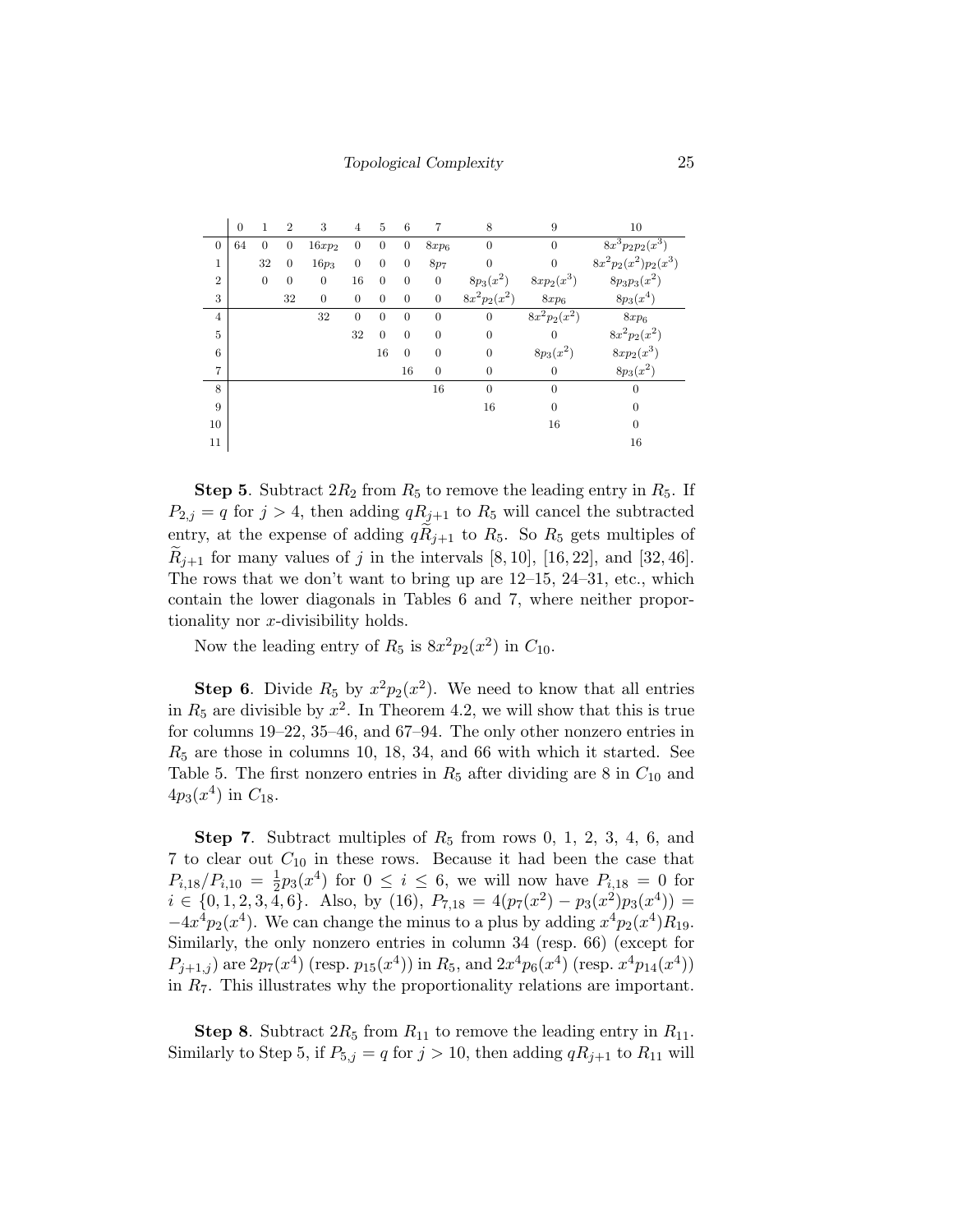cancel the subtracted entry, at the expense of adding  $q\widetilde{R}_{j+1}$  to  $R_{11}$ . So  $R_{11}$  gets multiples of  $\widetilde{R}_{j+1}$  for many values of j in the intervals [18, 22] and [34, 46].

The first 23 columns now are as below.



In addition, we have, at this stage of the reduction:

- a. 4 in  $P_{j+1,j}$  for  $23 \le j \le 46$ , and 2 in  $P_{j+1,j}$  for  $47 \le j \le 94$ . Other than that:
- b. 0 in columns 23 to 30 and 47 to 62.
- c. A pattern resembling that of columns 15 to 18 in columns 31 to 34 and 63 to 66.
- d. Columns 35 to 38 (resp. 67 to 70) are  $\frac{1}{2}p_3(x^8)$  (resp.  $\frac{1}{4}p_7(x^8)$ ) times columns 19 to 22, except that corresponding to the  $4p_3(x^4)$ in rows 12 to 15 we have  $2p_7(x^4)$  (resp.  $p_{15}(x^4)$ ).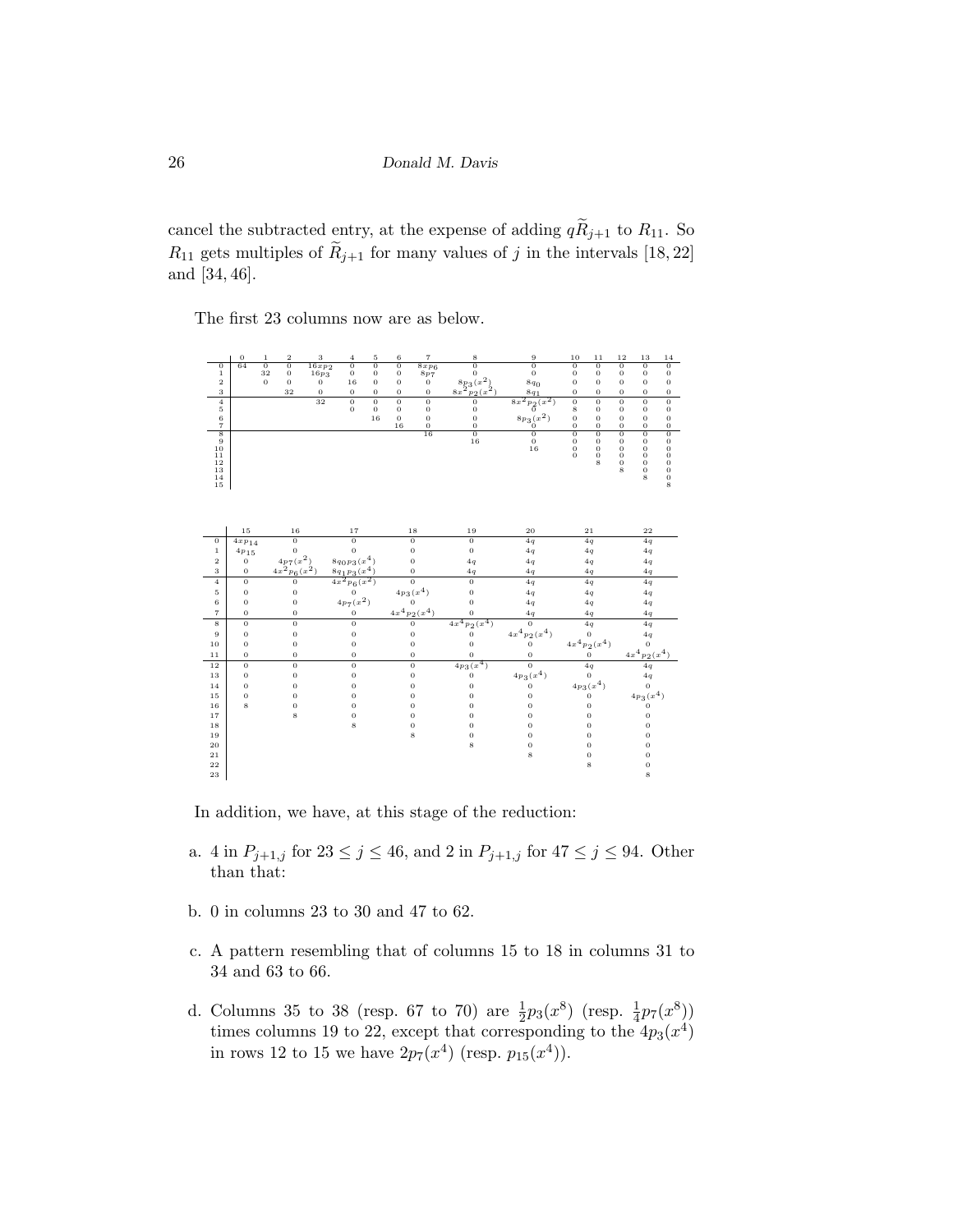- e. Columns 39 to 46 resemble Table 7. Columns 71 to 78 are  $\frac{1}{2}p_3(x^{16})$ times these, except for the diagonal near the bottom, which is  $p_7(x^8)$ .
- f. Columns 79 to 94 have a form similar to that of columns 39 to 46.
- g. The x-divisibility in columns 19–22, 39–46, and 79–94 will be described in Theorem 4.2 and its proof.

**Step 9**. Divide  $R_{11}$  by  $x^4 p_2(x^4)$ . We will show in Theorem 4.2 that all entries in  $R_{11}$  are divisible by  $x^4$ . The leading entry in row 11 is now a 4 in  $C_{22}$ .

**Step 10.** Subtract multiples of  $R_{11}$  from rows 0 to 10 and 12 to 15 to clear out their entries in  $C_{22}$ . Similarly to Step 7, we now have that  $P_{i,38} = 0$  except for  $P_{11,38} = 2p_3(x^8)$ ,  $P_{15,38} = 2x^8p_2(x^8)$ , and  $P_{39,38} = 4$ , with a similar situation in  $C_{70}$ . In particular,  $P_{15,70} =$  $x^8 p_6(x^8) = \frac{1}{2} p_3(x^{16}) P_{15,38}.$ 

**Step 11.** Subtract  $2R_{11}$  from  $R_{23}$ , and, similarly to Steps 5 and 8, kill entries subtracted from  $P_{23,j}$  for  $j > 22$  by adding multiples of  $R_{i+1}$ , thus bringing up these multiples of  $R_{i+1}$ . The smallest such j is 38, due to the entry in (11, 38) described in the previous step.

**Step 12**. Now the leading entry of  $R_{23}$  is  $2x^8p_2(x^8)$  in  $C_{46}$ . (This can be seen using (13) and that there have been no other changes to  $R_{23}$  in columns less than 62.) Divide  $R_{23}$  by  $x^8 p_2(x^8)$ . We will show later that all entries in  $R_{23}$  are divisible by  $x^8$  at this stage.

**Step 13.** Subtract multiples of  $R_{23}$  from rows 0 to 22 and 24 to 31 to make their entries in  $C_{46}$  equal to 0. Similarly to Step 10, this will cause  $P_{i,78} = 0$  except for  $P_{23,78} = p_3(x^{16})$ ,  $P_{31,78} = x^{16}p_2(x^{16})$ , and  $P_{79,78} = 2.$ 

**Step 14.** Subtract  $2R_{23}$  from  $R_{47}$ . This will add multiples of 2 to  $R_{47}$  in some columns  $j \geq 78$ . These can be removed, without any other effect, by subtracting a multiple of  $R_{j+1}$ . Now  $R_{47}$  has leading entry  $x^{16}p_2(x^{16})$  in  $C_{94}$ . Divide  $R_{47}$  by  $x^{16}p_2(x^{16})$ , and then subtract multiples of  $R_{47}$  from the others to clear out  $C_{94}$ .

Step 15. We are now in the situation described in the paragraph containing (12). Rearrange rows as specified there, and we are done.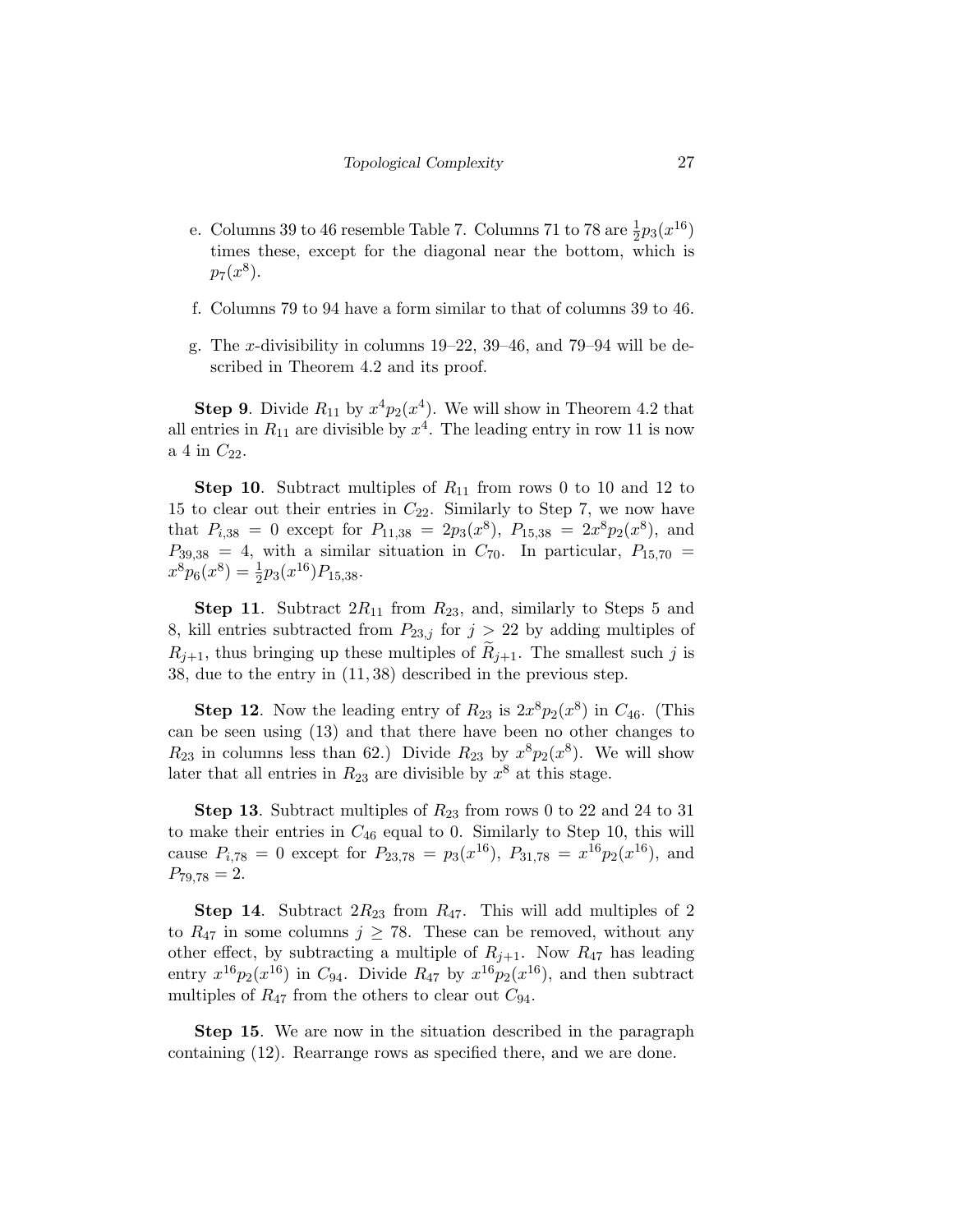It remains to show that Steps 3, 6, 9, and 12 above could actually be carried out, by showing that there was sufficient divisibility by  $x$ . This will follow from Theorem 4.2.

Definition 4.1. Let  $\Delta(0) = 3$  and  $\Delta(1) = 2$ . For  $i \geq 2$ , let  $b(i)$ denote the largest integer  $\leq i$  of the form  $2^t - 1$  or  $3 \cdot 2^t - 1$ , and let  $\Delta(i) = i - b(i).$ 

For example, the values of  $\Delta(i)$  for  $2 \leq i \leq 17$  are as in the following table.

| <i>i</i>   2 3 4 5 6 7 8 9 10 11 12 13 14 15 16 17 |  |  |  |  |  |  |  |  |
|----------------------------------------------------|--|--|--|--|--|--|--|--|
| $\Delta(i)$   0 0 1 0 1 0 1 2 3 0 1 2 3 0 1 2      |  |  |  |  |  |  |  |  |

**Theorem 4.2.** Let  $\nu(i, j)$  denote the exponent of x in  $P_{i,j}$  at any stage of the reduction from the end of Step 1 to the end of Step 14. Then

- If  $19 \le j \le 22$  and  $0 \le i \le j 8$ , then  $\nu(i, j) \ge 22 j + \Delta(i)$ .
- If  $39 \le j \le 46$  and  $0 \le i \le j 16$ , then  $\nu(i, j) \ge 46 j + \Delta(i)$ .
- If  $79 \leq j \leq 94$  and  $0 \leq i \leq j-32$ , then  $\nu(i, j) \geq 94 j + \Delta(i)$ .

Since this applies to any stage of the reduction, it says that all  $x$ exponents in these columns are nonnegative at the end of Steps 3, 6, 9, and 12, which means that there was enough  $x$ -divisibility to perform the step. The divisibility of other columns in rows 2, 5, 11, and 23 at Steps 3, 6, 9, and 12 is easily checked, mostly following from proportionality.

*Proof.* We give the proof for  $79 \leq j \leq 94$ . The proof for the smaller ranges is basically the same. The proof is by induction on  $j$ . By Theorem 2.1(e) shifted, at the outset  $\nu(32, 79) = 16$ , while  $\nu(i, 79) = \infty$  for  $i \neq 32$  and  $i \leq 47$ . If  $j \geq 80$ , we assume the result is known for  $j - 1$ . With the rearranging and shifting, we start with, for  $i \geq 2$ ,

$$
\nu(i,j) = \begin{cases} \nu_E(i-1,j-1) & i \notin \{2,3,6,12,24,48\} \\ \nu_E(\frac{1}{2}i-1,j-1) & i \in \{6,12,24,48\} \\ \nu_E(i-2,j-1) & i \in \{2,3\}, \end{cases}
$$

where  $\nu_E(-,-)$  refers to the value of  $\nu$  at the end of Step 14. By the induction hypothesis, this is

$$
\geq \begin{cases} 94 - j + 1 + \Delta(i - 1) & i \notin \{2, 3, 6, 12, 24, 48\} \\ 94 - j + 1 + \Delta(\frac{1}{2}i - 1) = 94 - j + 1 + \Delta(i - 1) & i \in \{6, 12, 24, 48\} \\ 94 - j + 1 + 5 - i & i \in \{2, 3\}. \end{cases}
$$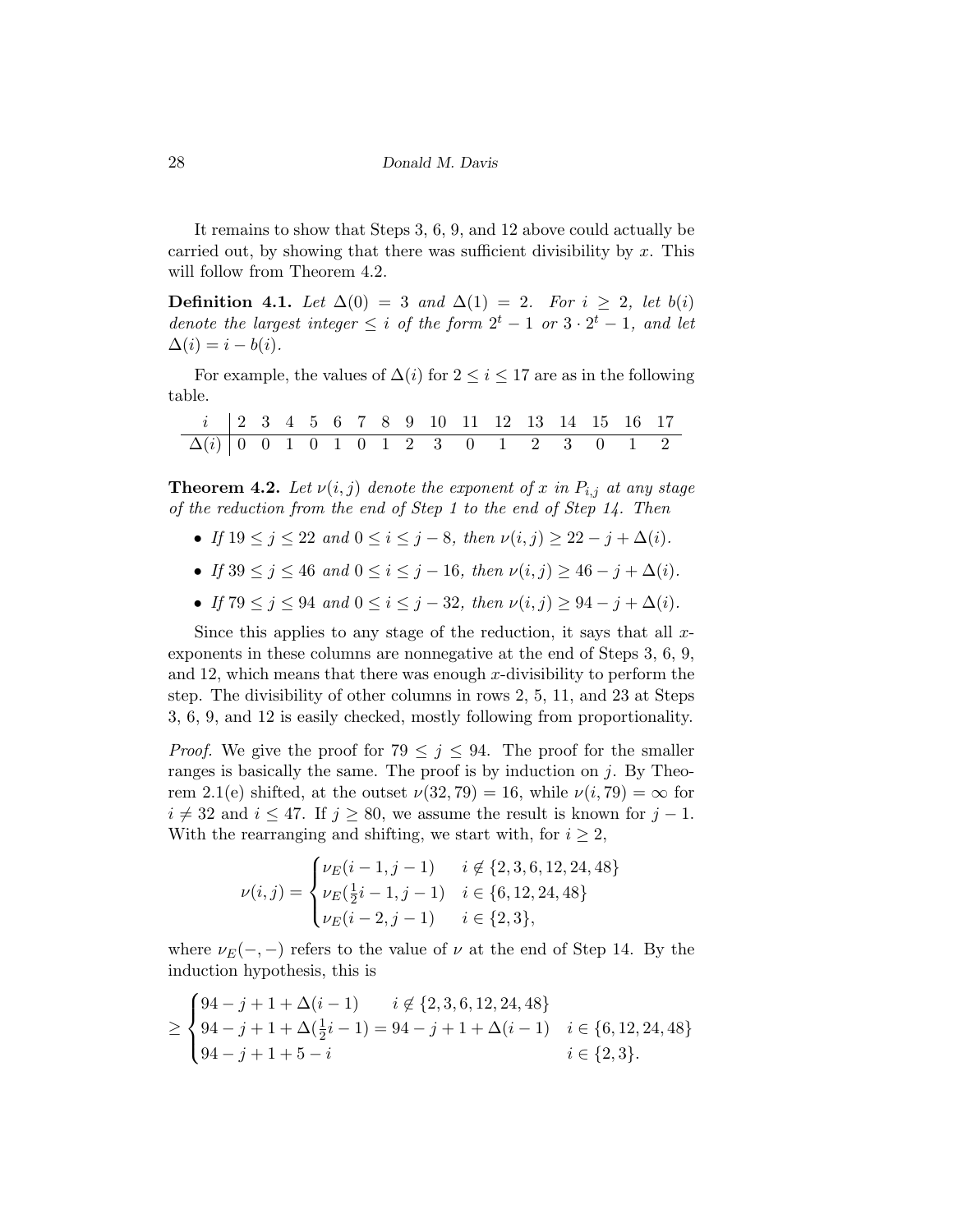Let  $\mu(i, j)$  denote a lower bound for  $\nu(i, j) - (94 - j)$ . At the outset, we have, for all  $i \geq 4$  and  $j \geq 79$ ,

$$
\mu(i,j) \ge \Delta(i-1) + 1,
$$

while  $\mu(2, j) \geq 4$  and  $\mu(3, j) \geq 3$ .

We will go through the steps of the reduction and see how  $\mu$  changes. We can dispense with j as part of the notation. We will now call it  $\mu(i)$ . To emphasize that  $\mu$  is changing, we will let  $\mu_k$  denote the value of  $\mu$  after Step k. We have  $\mu_0(i) \geq \Delta(i-1) + 1$  for  $i \geq 4$ ,  $\mu_0(2) \geq 4$ and  $\mu_0(3) \geq 3$ . Although it is possible that actual divisibility could increase after a step (by having terms of smallest exponent cancel), our lower bounds, being just bounds, cannot see this. Thus we always have  $\mu_{k+1}(i) \leq \mu_k(i)$ , so we wish to prove that  $\mu_{14}(i) \geq \Delta(i)$ .

Step 1 sets

(17) 
$$
\mu_1(1) \ge \min(\mu_0(5), \mu_0(9), \mu_0(17), \mu_0(33), \mu_0(10),
$$
  
 $\mu_0(18), \mu_0(34), \mu_0(20), \mu_0(36), \mu_0(40)) = 2$ 

and  $\mu_1(0) = \mu_1(1) + 1 \geq 3$ . Of course,  $\mu_1(i) = \mu_0(i)$  for  $i > 1$ , since Step 1 is only changing  $R_0$  and  $R_1$ . In asserting (17), it is relevant that the various  $\widetilde{R}_i$  which affect  $R_1$  do not include  $i = 2^t$  or  $3 \cdot 2^t$ , since those are the only i for which  $\mu_0(i) = 1$ .

Step 2 sets

$$
\mu_2(2) \ge \min(\mu_1(2), \mu_1(4), \mu_1(8), \mu_1(16), \mu_1(32)) \ge 1.
$$

Other rows that affect  $R_2$  would contribute exponents at least this large. Step 3 subtracts 1 from  $\mu_2(2)$ , so now  $\mu_3(2) \geq 0$ . Step 4 sets

$$
\mu_4(3) \ge \min(\mu_3(3), \mu_3(2)) \ge 0.
$$

We have  $\mu_4(5) = \mu_0(5) \geq 2$ . Step 5 does not change this estimate, i.e.,  $\mu_5(5) \geq 2$ , because at Step 5,  $R_5$  is not affected by any of the rows,  $i = 2^t$  with  $t \ge 1$  or  $i = 3 \cdot 2^t$  with  $t \ge 0$ , for which  $\mu_4(i) < 2$ . This is due to the fact that, for these values of i,  $R_k$  is 0 in  $C_{i-1}$  throughout the reduction for all  $k \geq 2$ . Step 6 subtracts 2 from  $\mu(5)$ , so now  $\mu_6(5) \geq 0$ .

For Step 7, we need to know the x-exponents of the entries in  $C_{10}$ at this stage of the reduction. These exponents in row  $i$  will be 3, 2, 0, 0, 1, 1, 0 for  $i = 0, 1, 2, 3, 4, 6$ , and 7. These can be seen in the table at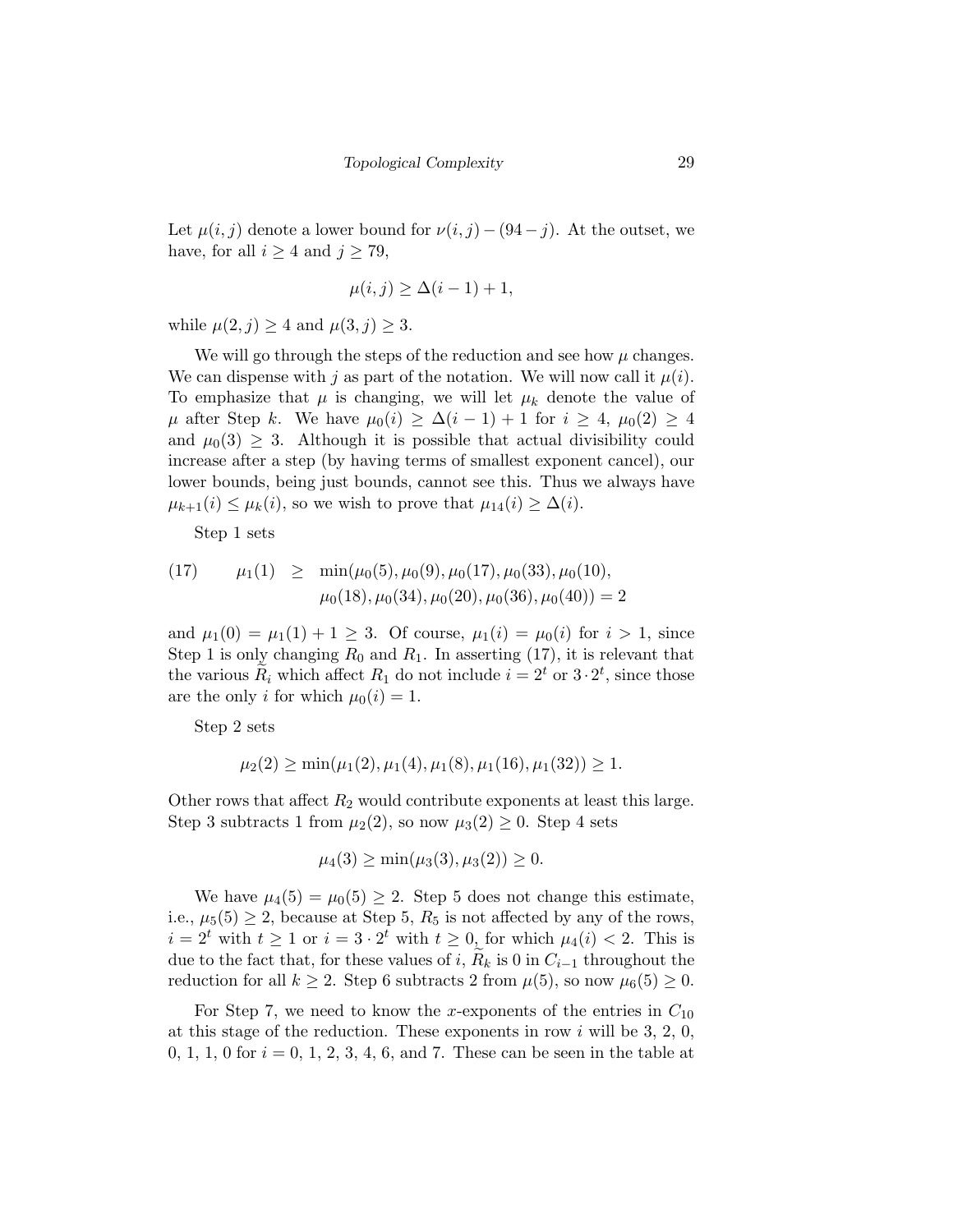the end of Step 4, or by noting that the entries in rows 4, 6, and 7 will be unchanged from their values in Table 5, while  $R_1$  got  $x^2$  from  $\widetilde{R}_5$  at Step 1,  $R_2$  got x from  $\widetilde{R}_4$  at Step 2, then changed to  $x^0$  at Step 3, while  $R_3$  then got  $x^0$  at Step 4. For these values of i, we obtain that  $\mu_7(i)$ is  $\geq$  the minimum of  $\mu_6(i)$  and the exponent listed above. It turns out that the only change is  $\mu_7(7) \geq 0$ . Our bounds now for i from 0 to 7 are 3, 2, 0, 0, 1, 0, 1, 0.

Since  $\mu_7(11) \geq 4$  and  $\mu_7(i) \geq 4$  for  $19 \leq i \leq 23$  and  $35 \leq i \leq 47$ , we obtain  $\mu_8(11) \geq 4$ , and then  $\mu_9(11) \geq 0$ . For Step 10, we need to know exponent bounds in  $C_{22}$  at this stage of the reduction, because it is these multiples of  $R_{11}$  that are being subtracted from the row in question. For  $i < 15$ , they will be the same as the  $\mu$ -values that we are computing here, because the same steps apply. However, we have  $\mu_{10}(15) = 0$  due to the  $4p_3(x^4)$ -entry in  $P_{15,22}$ . Our exponent bounds  $\mu_{10}(i)$  now for i from 0 to 15 are 3, 2, 0, 0, 1, 0, 1, 0, 1, 2, 3, 0, 1, 2, 3, 0.

Since  $\mu_{10}(23) \geq 8$  and  $\mu_{10}(i) \geq 8$  for  $39 \leq i \leq 47$ , we obtain  $\mu_{11}(23) \geq 8$ , and then  $\mu_{12}(23) \geq 0$ . For Step 13, we need to know exponent bounds in  $C_{46}$  at this stage of the reduction, because it is these multiples of  $R_{23}$  that are being subtracted from the row in question. For  $i < 31$ , they will be the same as the  $\mu$ -values that we are computing here, because the same steps apply. However, we have  $\mu_{13}(31) = 0$  due to the  $2p_3(x^8)$ -entry in  $P_{31,46}$ .

In Step 14, we obtain  $\mu_{14}(47) = 0$ , with no other changes to  $\mu$ . Our final values for  $\mu_{14}(i)$  are 0 for  $i = 2, 3, 5, 7, 11, 15, 23, 31,$  and 47, and increasing in increments of 1 from one of these to the next. This equals  $\Delta(i)$ , as claimed.

#### 5 Proof of Theorem 2.2

In this section, we prove Theorem 2.2 by defining a sequence of matrices  $N_0, \ldots, N_{e-1}$  at various stages of the reduction, and then show that  $N_s$ reduces to  $N_{s+1}$ . After its rows are rearranged,  $N_{e-1}$  will become the matrix described in Theorem 2.2. We explain in Theorem 5.2 how  $N_0$ is obtained from  $N_{e-1}$ . Comparing with the case  $e = 6$ ,  $N_0$  through  $N_4$ are the matrix after Steps 1, 4, 7, 10, and 13, respectively, while  $N_5$  is the matrix at the end of Step 14 except that  $P_{95,94}$  has not yet been cleared out.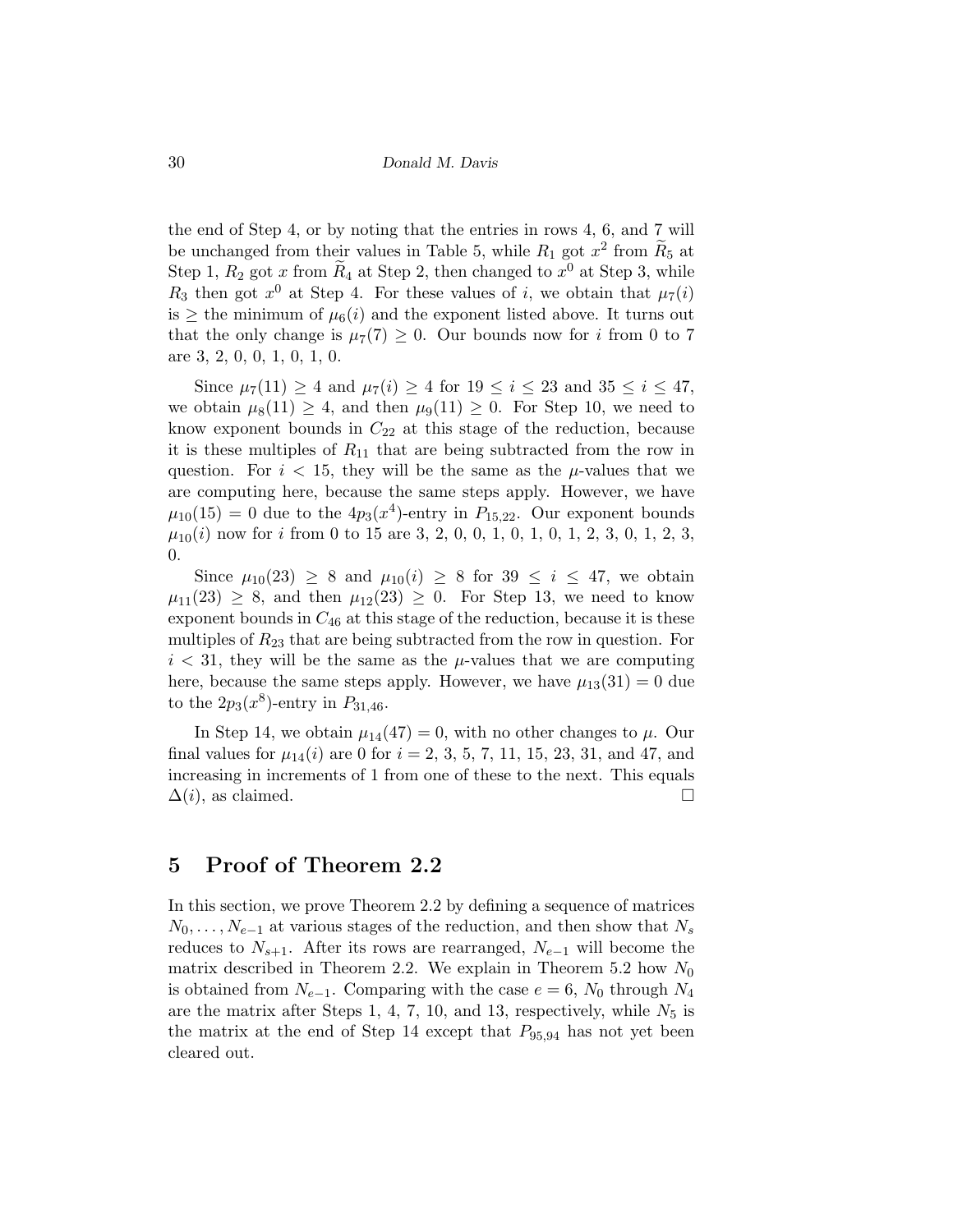In the following,  $\lg(-)$  denotes  $[\log_2(-)]$ , and  $\delta_{i,j}$  is the usual Kronecker symbol. We continue to suppress e from the notation.

**Definition 5.1.** For  $0 \leq s \leq e-1$ ,  $N_s$  is a matrix with rows numbered from 0 to  $3 \cdot 2^{e-1} - 1$ , and columns from 0 to  $3 \cdot 2^{e-1} - 2$  satisfying

- a. Its leading entries are
	- $2^e$  in  $(0,0)$  and  $2^{e-1}$  in  $(1,1)$ ;
	- for  $0 \le k \le e-1$ ,  $2^{e-k}$  in  $(i, i-1)$  for

$$
3 \cdot 2^{k-1} \le i \le 3 \cdot 2^k - \begin{cases} 2 & k \le s - 1 \\ 1 & k \ge s; \end{cases}
$$

• for 
$$
1 \le \ell \le s
$$
,  $2^{e-\ell-1}$  in  $(3 \cdot 2^{\ell-1} - 1, 3 \cdot 2^{\ell} - 2)$ .

b. For  $2 \leq \ell + 2 \leq t \leq e$ , it has

- $2^{e-t}x^{2^{\ell}}p_{2^{t-\ell}-2}(x^{2^{\ell}})$  in  $(2^{\ell+1}+m-1-\delta_{\ell+m,0}, 2^{t}+2^{\ell}-2+m)$ for  $\sqrt{ }$  $\int$  $\overline{\mathcal{L}}$  $0 \leq m \leq 2^{\ell} - 1 \quad \ell < s$  $0 \leq m \leq 2^{\ell} + 0 \quad \ell = s$  $1 \leq m \leq 2^{\ell} + 0 \quad \ell > s;$
- $2^{e-t}p_{2^{t-\ell}-1}(x^{2^{\ell}})$  in  $(3 \cdot 2^{\ell} + m 1, 2^{t} + 2^{\ell} 2 + m)$  for

$$
1 \le m \le 2^{\ell} + \begin{cases} -1 & \ell < s \\ 0 & \ell \ge s, \end{cases}
$$

and in  $([3 \cdot 2^{\ell-1}] - 1, 2^t + 2^{\ell} - 2)$  if  $\ell \leq s$ .

- c. Except for the leading entries described in (a),
	- all entries in  $C_j$  are 0 for  $3 \cdot 2^k 1 \le j \le 4 \cdot 2^k 2$ ,  $k \ge 0$ , as are those in  $C_{3 \cdot 2^k-2}$  if  $k < s$ , while the only additional nonzero entry in  $C_{3 \cdot 2^{s-2}}$  is  $2^{e-s-1}$  in row  $3 \cdot 2^{s-1} - 1$ ;
	- if  $t \geq 2$  and  $j = 2^t + d$  with  $-1 \leq d \leq 2^{t-1} 2$ , then  $P_{i,j} = 0$ if  $i \geq d + 2^{\lg(d+1.5)+1} + 2;$
	- if  $k \ge 0$  and  $i = 3 \cdot 2^k 1$ , then  $P_{i,j} = 0$  for  $i \le j < 2i$ .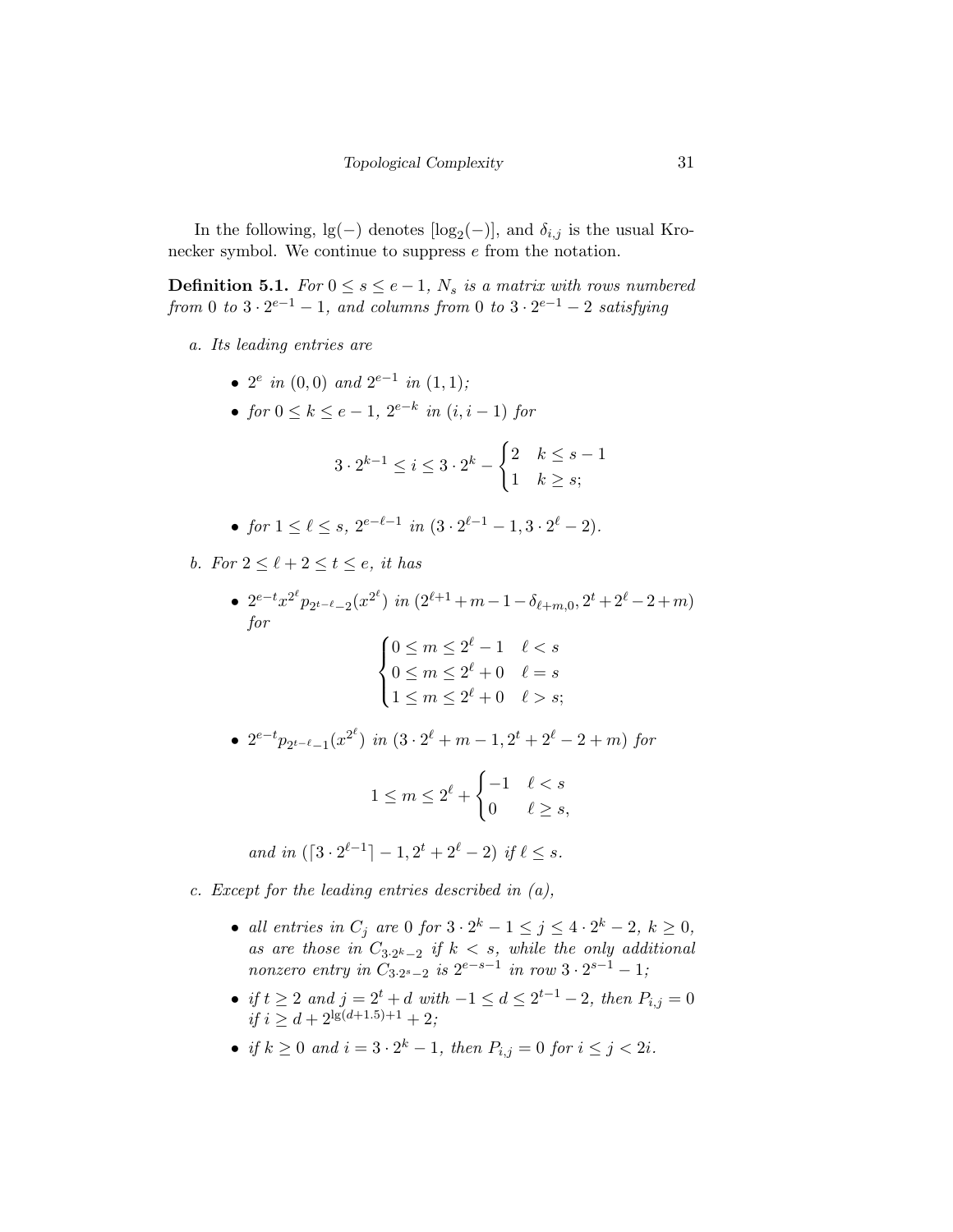d. For 
$$
3 \le t < u \le e
$$
,  $2^{t-2} - 1 \le d \le 2^{t-1} - 2$ , and  $i \le d + 2^{t-1}$ ,  

$$
P_{i,2^u+d} = \frac{1}{2^{u-t}} p_{2^{u-t+1}-1}(x^{2^{t-1}}) P_{i,2^t+d}.
$$

This is also true for  $d = 2^{t-2} - 2$  if  $s \ge t - 2$ , except in row  $3 \cdot 2^{t-3} - 1$ .

e. If  $2 \le t \le e-1$ ,  $3 \cdot 2^t - 2^{t-1} - 1 \le j \le 3 \cdot 2^t - 2$ , and  $i \le j - 2^t$ , then  $P_{i,j}$  is divisible by  $x^{\nu}$  with  $\nu = 3 \cdot 2^{t} - 2 - j + \eta_s(i)$ , where

$$
\eta_0(i) = \begin{cases} 3 - i & 0 \le i \le 1 \\ 6 - i & 2 \le i \le 3 \\ i - c(i) + 1 & i \ge 4, \end{cases}
$$

with  $c(i)$  the largest integer  $\leq i$  of the form  $2^{v}$  or  $3 \cdot 2^{v}$ , and

$$
\eta_s(i) = \begin{cases} 0 & \text{if } i+1 = 3 \cdot 2^v \text{ or } 4 \cdot 2^v \text{ for } 0 \le v < s \\ \eta_0(i) & \text{otherwise.} \end{cases}
$$

Theorem 2.2 is an immediate consequence of the following result, together with the discussion preceding Step 0 of Section 4.

**Theorem 5.2.** Let  $N_s$  denote the matrices of Definition 5.1.

- 1. After subtracting  $2R_{3\cdot2^{e-2}-1}$  from  $R_{3\cdot2^{e-1}-1}$  and then rearranging rows,  $N_{e-1}$  satisfies the properties of Theorem 2.2. Call this rearranged matrix Q. The rearranging is that for  $i = 3 \cdot 2^{t} - 1$  with  $0 \leq t \leq e-2$ ,  $R_i$  moves to position 2*i*, while for other values of  $i > 2$ ,  $R_i$  moves to position  $i - 1$ .
- 2. Delete the last column of Q, precede this by a column of 0's, and precede this by the following two rows.

|  |  |  |  | $\begin{array}{ccccccccc}\n & 0 & 1 & 2 & 3 & 2^e-1 & 2^e & 3 \cdot 2^{e-1}-2\n\end{array}$                                                                                                                                                         |
|--|--|--|--|-----------------------------------------------------------------------------------------------------------------------------------------------------------------------------------------------------------------------------------------------------|
|  |  |  |  |                                                                                                                                                                                                                                                     |
|  |  |  |  | $\begin{array}{c ccccccccc} \hline 0 & 2^e & \binom{2^e}{2}x & \binom{2^e}{3}x^2 & \binom{2^e}{4}x^3 & \cdots & x^{2^e-1} & 0 & \cdots & 0 \\ 1 & 2^e & \binom{2^e}{2} & \binom{2^e}{3} & \binom{2^e}{4} & \cdots & 1 & 0 & \cdots & 0 \end{array}$ |

Then perform the  $2^e$ -analogues of Steps 0 and 1 of Section 4. The result is the matrix  $N_0$ .

3. For  $0 \le s \le e-2$ , the matrix  $N_s$  reduces to  $N_{s+1}$ .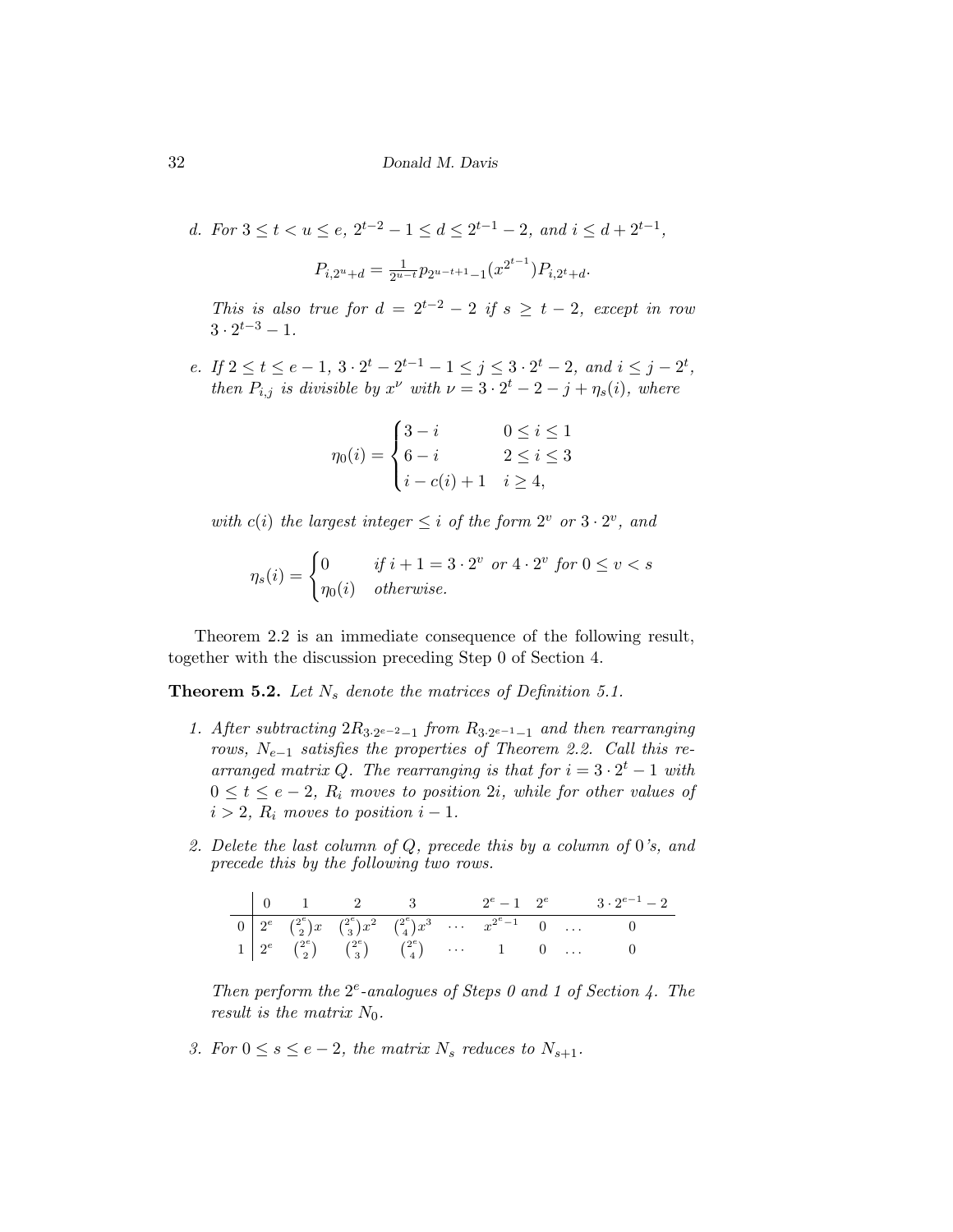Proof. Part 1 is straightforward but tedious and mostly omitted. As an example of the comparison, the final case of the second • of Definition 5.1(b), after rearranging and changing t to T, says

$$
P_{3\cdot 2^\ell-2,2^T+2^\ell-2}=2^{e-T}p_{2^{T-\ell}-1}(x^{2^\ell}).
$$

With  $\ell = s$  and  $T = s + t + 1$ , this becomes the case  $i = 3 \cdot 2^s - 2$  of Theorem 2.2(i).

Next we address Part 2. After shifting and performing Step 0 of Section 4, we will have the  $2^e$  analogue of Table 5, in which we recall that odd factors were not written. It is easy but tedious to verify that everything except rows 0 and 1 will be as stated for  $N_0$ . For example, the first • of Definition 5.1(b) with its  $s = 0$ , and t replaced by T becomes

$$
P_{2^{\ell+1}+m-1,2}r_{2^{\ell-2}+m} = 2^{e-T}x^{2^{\ell}}p_{2^{\ell-2}-2}(x^{2^{\ell}}) \text{ for } 1 \le m \le 2^{\ell}
$$

for  $\ell > 0$ . With  $\ell = s$  and  $t = T - s$ , this matches with part ii of Theorem 2.2 shifted 2 down and 1 to the right.

Part e of Definition 5.1 for Part 2 is somewhat delicate. We had  $\eta_{e-1}(i) = 0$  for  $i = 2, 3, 5, 7, 11, 15,...,$  i.e.  $i = 2^t - 1$  or  $3 \cdot 2^t - 1$ , with  $\eta_{e-1}$  increasing by 1's between these values of *i*. The rearranging done in Part 1 puts these 0's in  $i = 4, 2, 10, 6, 22, 14, \ldots$ , i.e.  $i = 2^t - 2$ or  $3 \cdot 2^t - 2$ , with  $\eta$  again increasing by 1's between these values of i. Shifting these down by 2, as is done in Part 2, puts the 0's in  $2<sup>t</sup>$  and  $3 \cdot 2^t$ , starting with  $i = 4$ , but we add 1 to the  $\eta$  values because of the shift of columns. For example, column 21 had  $\nu \geq 1 + \eta$ , but this now applies to column 22, where it is interpreted as  $0 + (\eta + 1)$ . The values of  $\eta_0(2)$  and  $\eta_0(3)$  are 1 greater than  $\eta_{e-1}(0)$  and  $\eta_{e-1}(1)$ , respectively. These values are all as claimed of  $\eta_0(i)$  for  $i \geq 2$ .

We kill the terms in  $R_0$  and  $R_1$  except for those in columns of the form  $2<sup>t</sup> - 1$  by the method of Step 1 of Section 4. For example, if j is of the form  $3 \cdot 2^t - 1$  or  $5 \cdot 2^t - 1$ ,  $t \ge 0$ , then the 2-exponent in  $R_0$  and  $R_1$  is 1 greater than that in  $R_{j+1}$ , which is a leading entry. We subtract multiples of  $2R_{j+1}$  to kill the terms. This brings up multiples of  $2R_{j+1}$ . If this is nonzero in  $C_k$ , the term brought up can be killed by subtracting a multiple of  $R_{k+1}$ . This brings up multiples of  $R_{k+1}$ . Because columns 11–15, 23–31, etc., i.e. those j satisfying  $3 \cdot 2^{t} - 1 \le j \le 4 \cdot 2^{t} - 1$ , are 0, we will not bring up  $R_i$  for i from 12–16, 24–32, etc., and these are the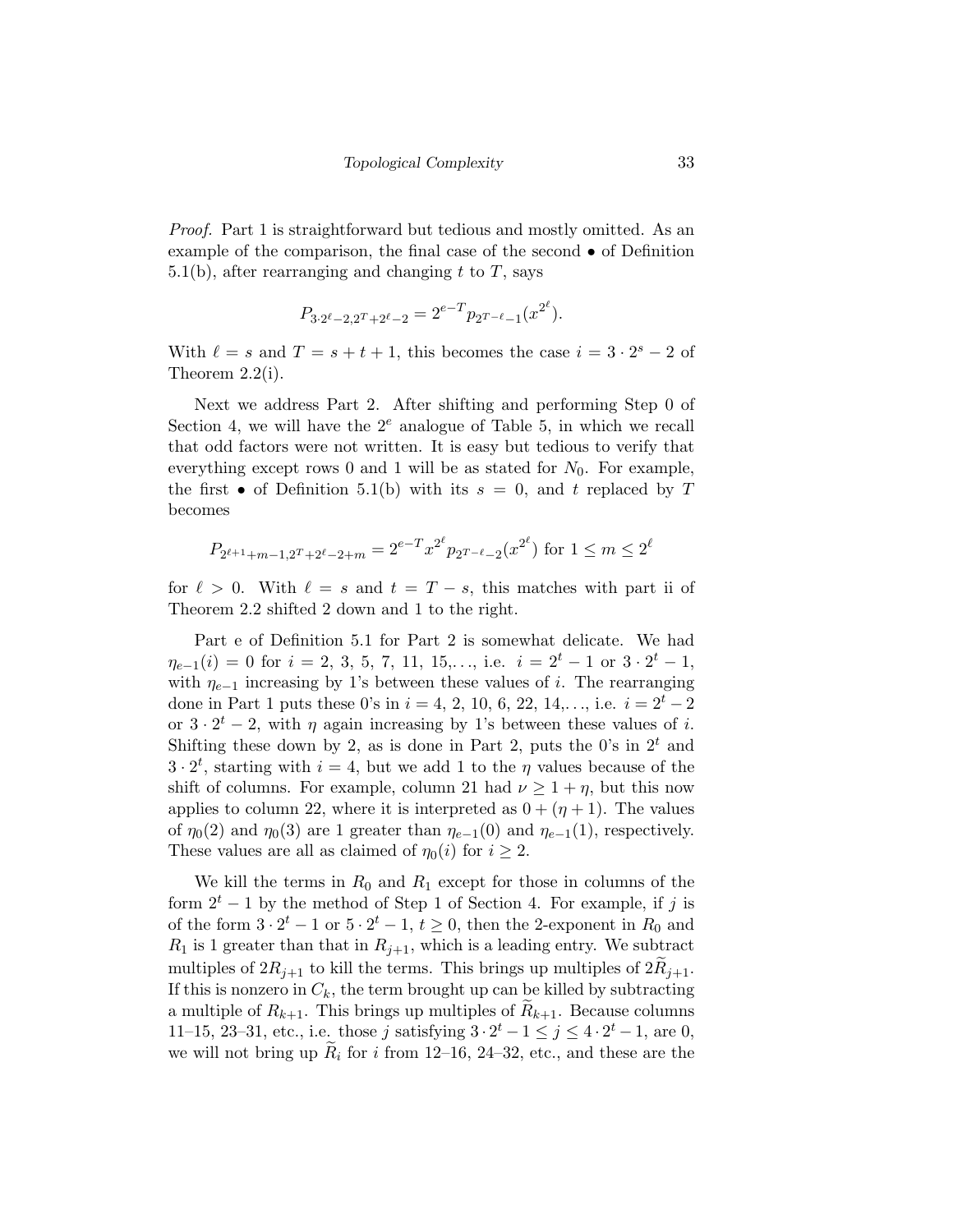only rows which contain entries which do not satisfy the proportionality and x-divisibility conditions stated in d and e of Definition 5.1, and the only rows that will have  $\eta(i) < 2$ . Thus we will obtain  $\eta_0(1) \geq 2$ , and  $\eta_0(0) \geq 3$  since  $R_0$  has an extra factor of x as compared to  $R_1$ .

Similar reasoning applies to columns j not of the form  $3 \cdot 2^t - 1$  or  $5 \cdot 2^t - 1$ . If also  $j \neq 2^t - 1$ , then the 2-exponent in  $R_0$  and  $R_1$  will exceed that in  $R_{j+1}$  by more than 1. We can use an even multiple at one of the two steps of the previous paragraph, or can break it up into more steps, which will make the rows eventually brought up have larger values of  $i$ , but, either way, we will not be bringing up the bad rows such as 12–16, etc., and so all the properties will be transferred to  $R_0$ and  $R_1$ . Changing the terms  $-\binom{2^e}{2^t}$  $\binom{2^e}{2^t}$  is accomplished similarly, using that these differ by a multiple of  $2^{e-t+2}$ , while the entry in  $(2^t, 2^t - 1)$  has 2-exponent  $e - t + 1$ .

There are three steps to the reduction in Part 3, analogous to Steps 5, 6, and 7 in Section 4. Note that the only nonzero entries of  $N_s$  in  $C_{3\cdot 2^{s}-2}$  are  $2^{e-s-1}$  in  $R_{3\cdot 2^{s-1}-1}$ , and  $2^{e-s}$  in  $R_{3\cdot 2^{s}-1}$ , and the second nonzero entry in  $R_{3 \cdot 2^{s}-1}$  is  $2^{e-s-2}x^{2^{s}}p_2(x^{2^{s}})$  in  $C_{3 \cdot 2^{s+1}-2}$ . The first step is to subtract  $2R_{3\cdot2^{s-1}-1}$  from  $R_{3\cdot2^{s}-1}$ . If  $R_{3\cdot2^{s-1}-1}$  has  $q \neq 0$  in  $C_j$ , then the  $-2q$  brought into  $R_{3 \cdot 2^s - 1}$  can be killed by adding  $qR_{j+1}$ . The net effect is to remove the leading entry of  $R_{3 \cdot 2^{s}-1}$ , making the  $2^{e-s-2}x^{2^s}p_2(x^{2^s})$  in  $C_{3\cdot 2^{s+1}-2}$  its new leading entry, and to bring into this row various  $qR_{j+1}$  for which  $P_{3\cdot 2^{s-1}-1,j} \neq 0$ . By  $(c)$ , such j must satisfy  $j > 2^{s+2} + 1$ , and then nonzero entries in  $R_j$  only occur in columns  $> 2^{s+3}+1$ . This extends the first  $\bullet$  in (c) to include also  $k = s$ , which is needed for  $N_{s+1}$ .

We must also consider the effect of these changes on  $\eta(3 \cdot 2^s - 1)$ . We had  $\eta_s(3 \cdot 2^s - 1) = \eta_0(3 \cdot 2^s - 1) = 2^s$ . It follows from (c) that none of the j's appearing above can satisfy  $3 \cdot 2^t - 1 \leq j \leq 3 \cdot 2^t + 2^s - 3$  or  $4 \cdot 2^t - 1 \leq j \leq 4 \cdot 2^t + 2^s - 3, t \geq s$ , which are the only values having  $\eta_s(j+1) < 2^s$ . Thus  $\eta(3 \cdot 2^s - 1)$  does not change at this step.

The second step divides  $R_{3\cdot 2^s-1}$  by  $x^{2^s}p_2(x^{2^s})$ . This can be done because  $\eta_s(3 \cdot 2^s - 1) \geq 2^s$ . The dividing changes  $\eta(3 \cdot 2^s - 1)$  to 0, which is consistent with the claim for  $\eta_{s+1}(3 \cdot 2^s - 1)$ . This step changes  $P_{3\cdot 2^s-1,2^u+2^{s+1}-2}$  from  $2^{e-u}x^{2^s}p_{2^{u-s}-2}(x^{2^s})$  to  $2^{e-u}p_{2^{u-s}-1-1}(x^{2^{s+1}})$  for  $u \geq s + 2$ . It removes the entry in the first  $\bullet$  of (b) with  $\ell = s, m = 2^s$ ,  $t = u$  and adds the final entry in the second  $\bullet$  of (b) with  $\ell = s + 1$  and  $t = u$ . Now  $C_{3 \cdot 2^{s+1}-2}$  has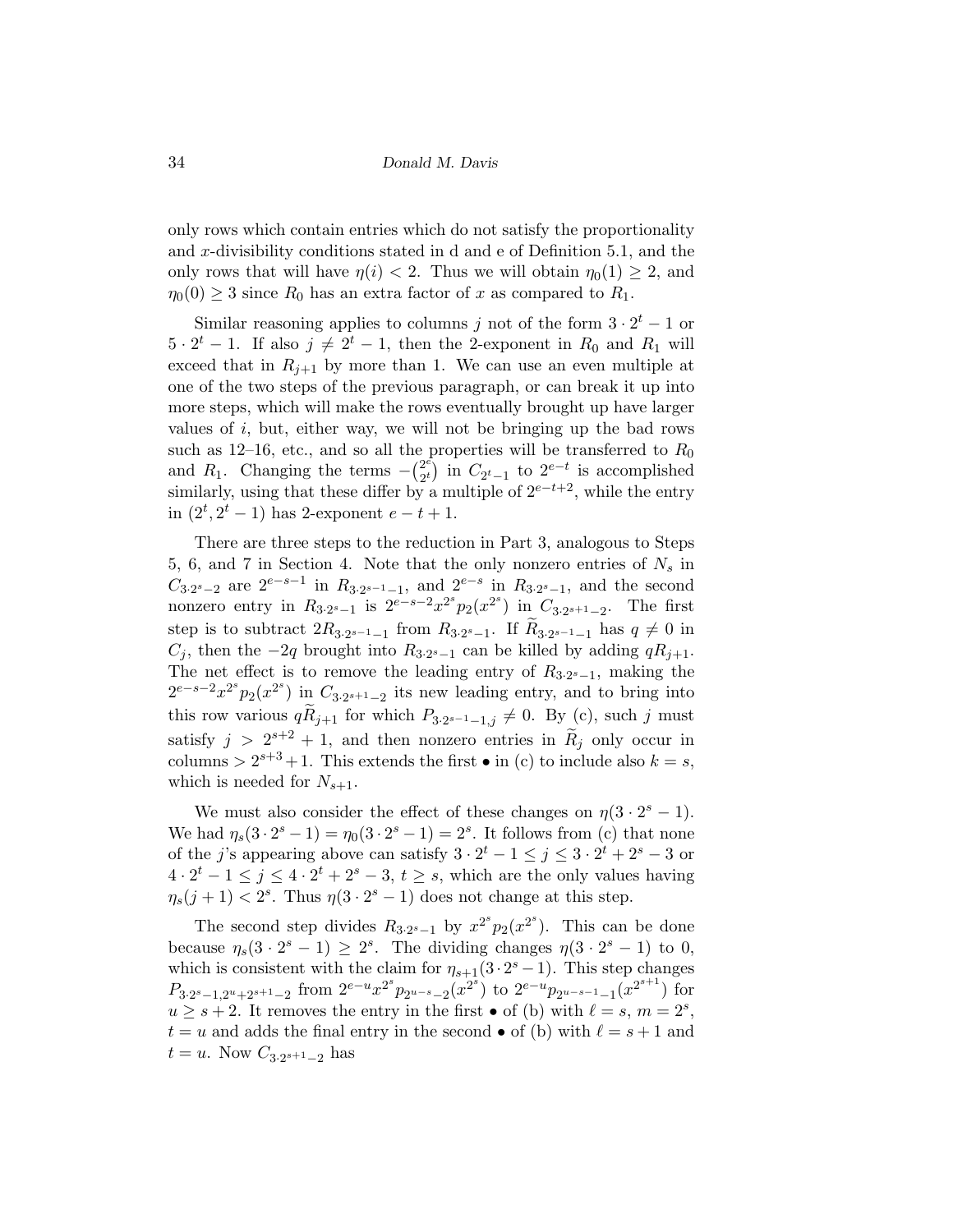- $2^{e-s-2}$  in row  $3 \cdot 2^s 1$ ;
- $2^{e-s-2}p_3(x^{2^s})$  in row  $2^{s+2} 1$ ;
- multiples of  $2^{e-s-2}$  in rows 0 through  $2^{s+2} 1$ ;
- a leading  $2^{e-s-1}$  in row  $3 \cdot 2^{s+1} 1$ ;
- other entries 0.

Now we subtract multiples of row  $3 \cdot 2^{s} - 1$  from all other rows except row  $3 \cdot 2^{s+1} - 1$  to make them 0 in column  $3 \cdot 2^{s+1} - 2$ . By property (d), this will zero all entries in column  $2^u + 2^{s+1} - 2$ ,  $u > s + 2$ , except in rows  $3 \cdot 2^{s} - 1$ ,  $2^{s+2} - 1$ , and  $2^{u} + 2^{s+1} - 1$ . For  $u > s + 2$ , the entry in  $(2^{s+2} - 1, 2^u + 2^{s+1} - 2)$  is changed from  $2^{e-u} p_{2^{u-s}-1}(x^{2^s})$  to

$$
2^{e-u}(p_{2^{u-s}-1}(x^{2^s})-p_3(x^{2^s})p_{2^{u-s-1}-1}(x^{2^{s+1}}))
$$
  
= -2<sup>e-u</sup>x<sup>2<sup>s+1</sup></sup>p<sub>2<sup>u-s-1</sup>-2</sub>(x<sup>2<sup>s+1</sup></sup>).

The minus here can be changed to plus by modifying by a multiple of row  $2^u + 2^{s+1} - 1$ , which will not affect the properties such as (d) and (e). Property (d) will now hold in  $N_{s+1}$  for proportionality out of  $C_{2^{s+3}+2^{s+1}-2}$ , to the extent claimed there. This change removes the entry of the second  $\bullet$  of (b) with  $\ell = s, m = 2^s$ , and  $t = u$  and replaces it by the entry of the first  $\bullet$  with  $\ell = s + 1, m = 0$ , and  $t = u$ .

Finally we consider the effect of this step on x-divisibility. If  $j$  is as in (e) with  $t > s + 1$ , and  $i \leq 2^{s+2} - 1$  and  $i \neq 3 \cdot 2^s - 1$ , then the new value of  $P_{i,j}$  will equal

$$
P_{i,j}^{\text{old}} - \frac{P_{i,3\cdot 2^{s+1}-2}}{2^{e-s-2}} \cdot P_{3\cdot 2^s - 1,j}.
$$

The old  $P_{i,j}$  is divisible by  $x^{3 \cdot 2^t - 2 - j + \eta_s(i)}$ . Also,  $P_{i,3 \cdot 2^{s+1}-2}$  is divisible by  $x^{\eta_s(i)}$  if  $i \leq 2^{s+2} - 2$ , and by  $x^0$  if  $i = 2^{s+2} - 1$ . (Note that (e) did not apply in this latter case due to the condition there which here would say  $i \leq j - 2^{s+1}$ .) We now have  $P_{3 \cdot 2^s - 1, j}$  divisible by  $x^{3 \cdot 2^t - 2 - j}$  since  $\eta(3 \cdot 2^s - 1)$  became 0 at the previous substep. Thus the x-divisibility of  $P_{i,j}$  does not decrease except when  $i = 2^{s+2} - 1$ , where it changes to 0, consistent with  $\eta_{s+1}(2^{s+2} - 1) = 0$ .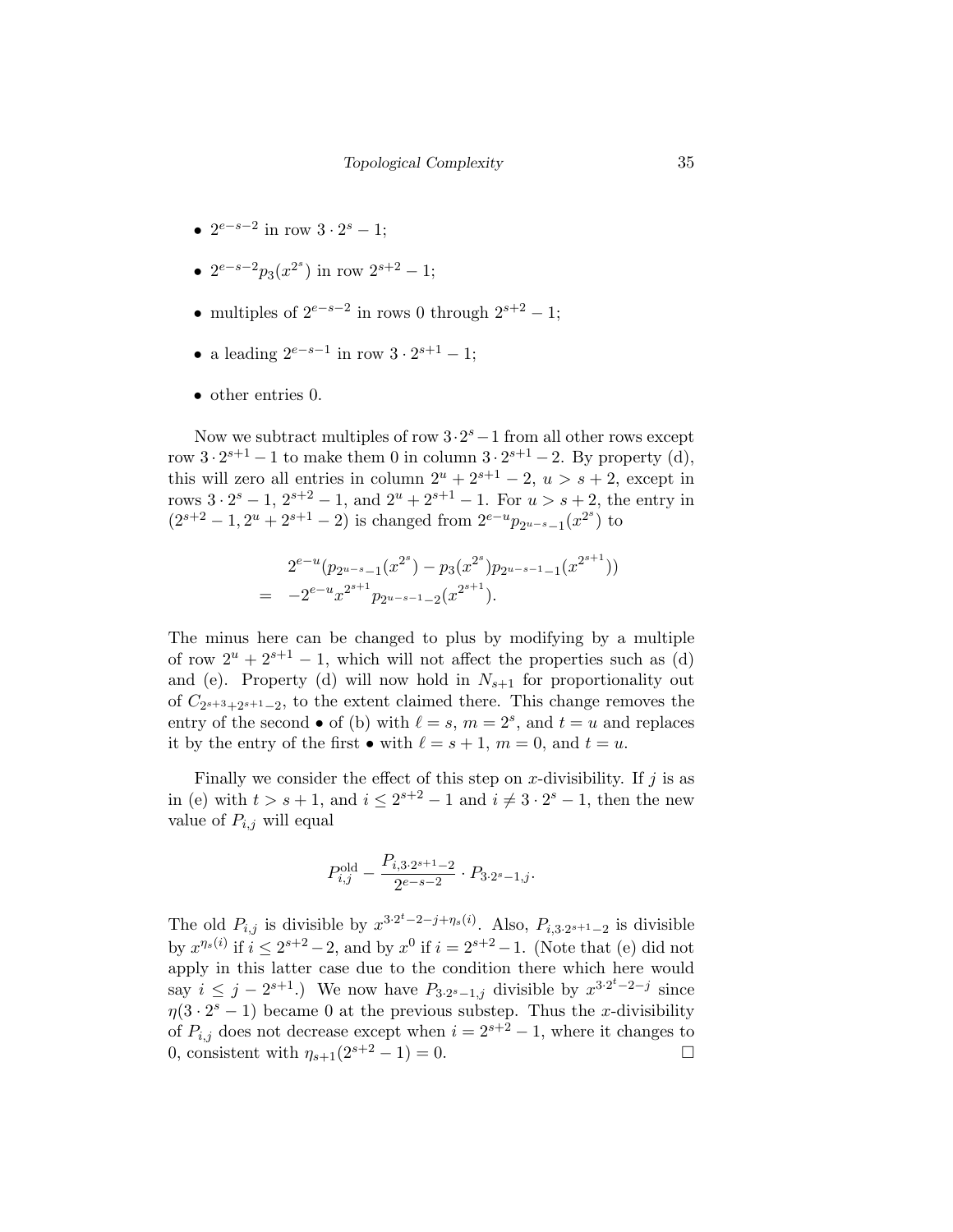# 6 An easily-checked proof for  $e \leq 5$

In this section, we give an easily-checked proof of Theorem 1.3 for  $e \leq 5$ . Its discovery used the reduced form for  $M_4$  described in Section 2, and a Mathematica calculation by González for the  $M_5$  analogue. However, checking its validity only requires elementary verifications.

It is proved in [5, Proposition 4.1] that Theorem 1.3 would follow from showing that

(18) 
$$
2^{e-k}u^{3\cdot 2^{k-1}-3}[0,0] \neq 0 \text{ in } M_e \text{ for } 1 \leq k \leq e.
$$

For  $e \leq 5$ , (18) is an immediate consequence of the following, which is the main result of this section.

**Theorem 6.1.** For  $e \geq 1$  and  $1 \leq k \leq \min(e, 5)$ , there is a homomorphism  $\phi_{k,e}: M_e \to \mathbb{Z}/2^{k+e-1}$  sending  $2^{e-k}u^{3\cdot 2^{k-1}-3}[0,0]$  nontrivially.

The homomorphism  $\phi_{k,e}$  is nonzero only on the component of  $M_e$  in grading  $2(3 \cdot 2^{k-1} - 3)$ . The component of  $M_e$  in grading 2d is generated by the same monomials  $u^{d-i-j}[i,j]$  for any e, but the relations depend on e. We will give an explicit formula for  $\phi_{k,e}(u^{3 \cdot 2^{k-1}-3-i-j}[i,j]) \in \mathbb{Z}$  for  $i, j \geq 0$ , which is independent of e. Thus we usually call it just  $\phi_k$ . We will prove that  $\phi_k$  applied to a relation (3) in  $M_e$  is divisible by  $2^{k+e-1}$ . Since part of our formula is  $\phi_k(u^{3 \cdot 2^{k-1}-3}[0,0]) = 2^{2k-2}$  and hence

$$
\phi_k(2^{e-k}u^{3\cdot 2^{k-1}-3}[0,0]) = 2^{k+e-2} \neq 0 \in \mathbb{Z}/2^{k+e-1}
$$

,

Theorem 6.1 will follow. The hope was to see a pattern in the formulas for  $\phi_k$  that might extend to all k, but they seem a bit too delicate for that.

Since the exponent of u in  $u^{3 \cdot 2^{k-1}-3-i-j}[i,j]$  is determined by k, i, and j, we do not list it. We write  $\phi_k(i,j)$  for  $\phi_k(u^{3 \cdot 2^{k-1}-3-i-j}[i,j])$ , and will sometimes omit the subscript k. We have  $\phi_1(0,0) = 1$ , and the only relation in grading 0 in  $M_e$  is  $2^e[0,0]$ , which handles the case  $k=1$ .

Here are the lists of values of  $\phi_k(i, j)$  when  $k = 2$  and  $k = 3$ .

$$
[4 | 0, 0 | 2, 2, 2 | 0, 1, 1, 0],
$$

 $[16 \mid 0, 0 \mid 0, 0, 0 \mid 0, 0, 0, 0 \mid 8, 0, 8, 0, 8 \mid 0, 8, 0, 0, 8, 0 \mid 0, 0, 4, 0, 4, 0, 0]$  $0, 4, 4, 4, 4, 4, 4, 0 \mid 0, 0, 6, 6, 4, 6, 6, 0, 0 \mid 0, 0, 0, -1, -1, -1, -1, 0, 0, 0]$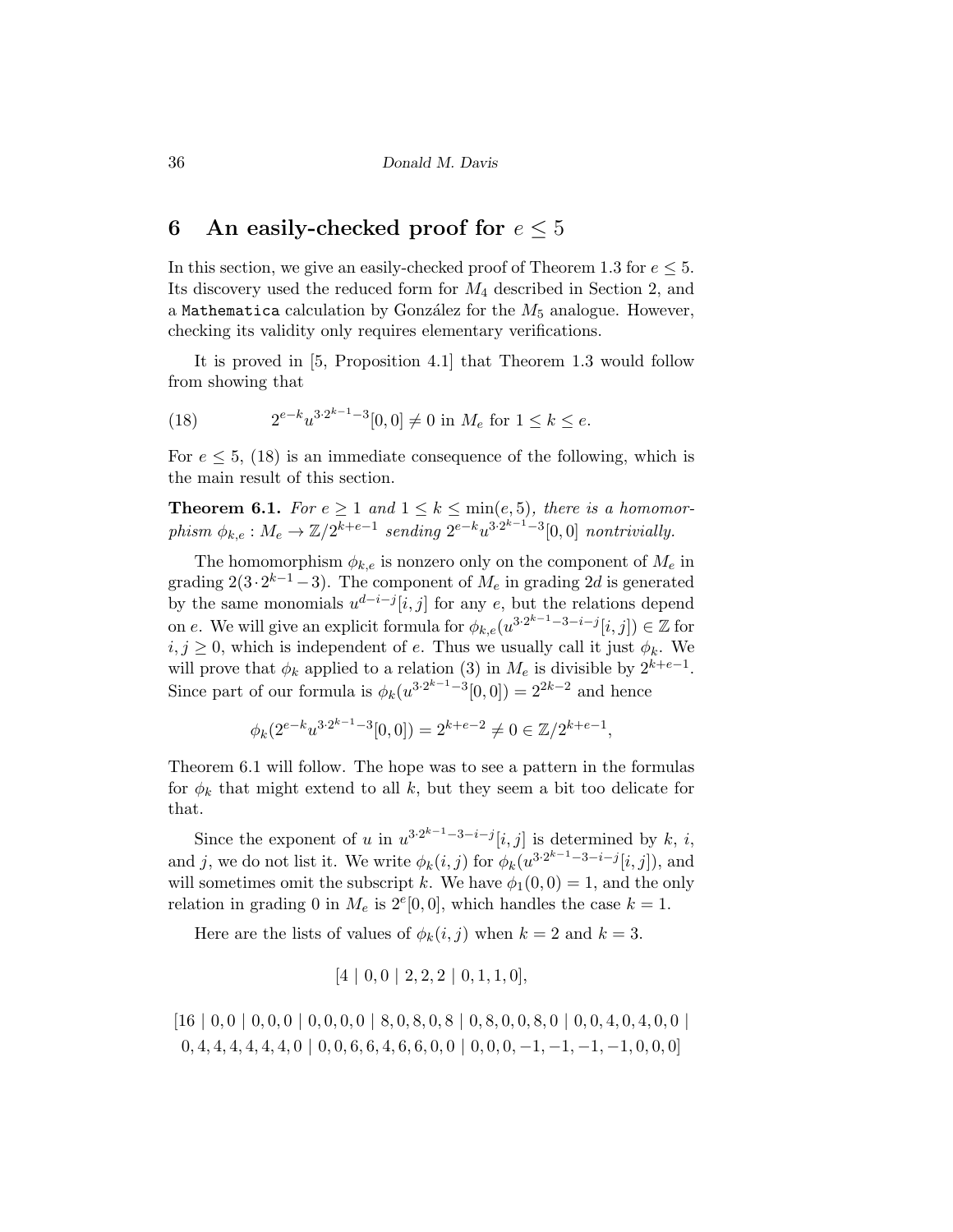Our functions always satisfy  $\phi(i, j) = \phi(j, i)$ . The first line says that the nonzero values of  $\phi_2$  are  $\phi_2(0,0) = 4$ ,  $\phi_2(2,0) = \phi_2(1,1) = 2$ , and  $\phi_2(2,1) = 1$ , and their flips. The next pair of lines says, for example, that  $\phi_3(0,0) = 16$  and

$$
\phi_3(i, 6-i) = \begin{cases} 4 & i = 2, 4 \\ 0 & i = 0, 1, 3, 5, 6. \end{cases}
$$

Before we list the formulas for  $\phi_4$  and  $\phi_5$ , we discuss the verification that  $\phi_{3,e}: M_e \to \mathbb{Z}/2^{e+2}$  is well-defined for all  $e \geq 3$ . This one is simple enough that it can be (and was) done by hand. We first consider the case  $e = 3$ . The coefficients  $\binom{8}{1}$  $\binom{8}{1}, \ldots \binom{8}{8}$  $\binom{8}{8}$  in (3) are of the form  $8, 4\alpha, 8\alpha', 2\alpha'', 8\beta, 4\beta', 8, 1$ , where the  $\alpha$ 's are 3 mod 4, and the  $\beta$ 's odd. There are 55 relations after symmetry is taken into account, but only 13 of them contain any term for which  $\nu((\begin{smallmatrix} 8 \\ \ell+1 \end{smallmatrix}) \phi(i-\ell, j)) < 5$ . The most delicate is the case  $i = 5$ ,  $j = 4$ , in which we have

$$
8\phi(5,4) + 4\alpha\phi(4,4) + 8\alpha'\phi(3,4) + 2\alpha''\phi(2,4) + 8\beta\phi(1,4) + 4\beta'\phi(0,4)
$$
  
= 8 \cdot 1 - 4\alpha \cdot 4 + 8\alpha' \cdot 4 - 2\alpha'' \cdot 4 + 8\beta \cdot 8 + 4\beta' \cdot 8  
= 8 + 16 + 0 - 24 + 0 + 0 = 0 \pmod{32}.

If  $e > 3$ , then it is as if the binomial coefficients are multiplied by  $2^{e-3}$ . Their odd factors change, but where it matters, the odd factors are still 3 mod 4. So  $\phi$  applied to each relation is divisible by  $2^{e-3} \cdot 32$ . Terms with  $\binom{2^e}{9}$  $\binom{2^e}{9}$  and  $\binom{2^e}{10}$  also appear, but they are multiplied by  $\phi(0,0)$ or  $\phi(0,1)$ , and so yield multiples of  $2^{e+2}$ . This establishes the welldefinedness of  $\phi_{3,e}$ , and that of  $\phi_{2,e}$  is much easier.

Next we list values of  $\phi_4(i, j)$  in rows of fixed  $i + j$  for which there are some nonzero values. We precede the row by the value of  $i + j$ . For example, the third listed row says that

$$
\phi_4(i, 10 - i) = \begin{cases} 32 & i = 2, 8 \\ 0 & i = 0, 1, 3, 4, 5, 6, 7, 9, 10. \end{cases}
$$

$$
0:648:32,0,0,0,32,0,0,0,3210:0,0,32,0,0,0,0,32,0,012:0,0,0,0,16,0,0,0,16,0,0,0,014:0,0,16,0,16,0,16,0,16,0,16,0,16,0,015:0,0,0,0,0,16,16,0,0,16,16,0,0,0,0,0
$$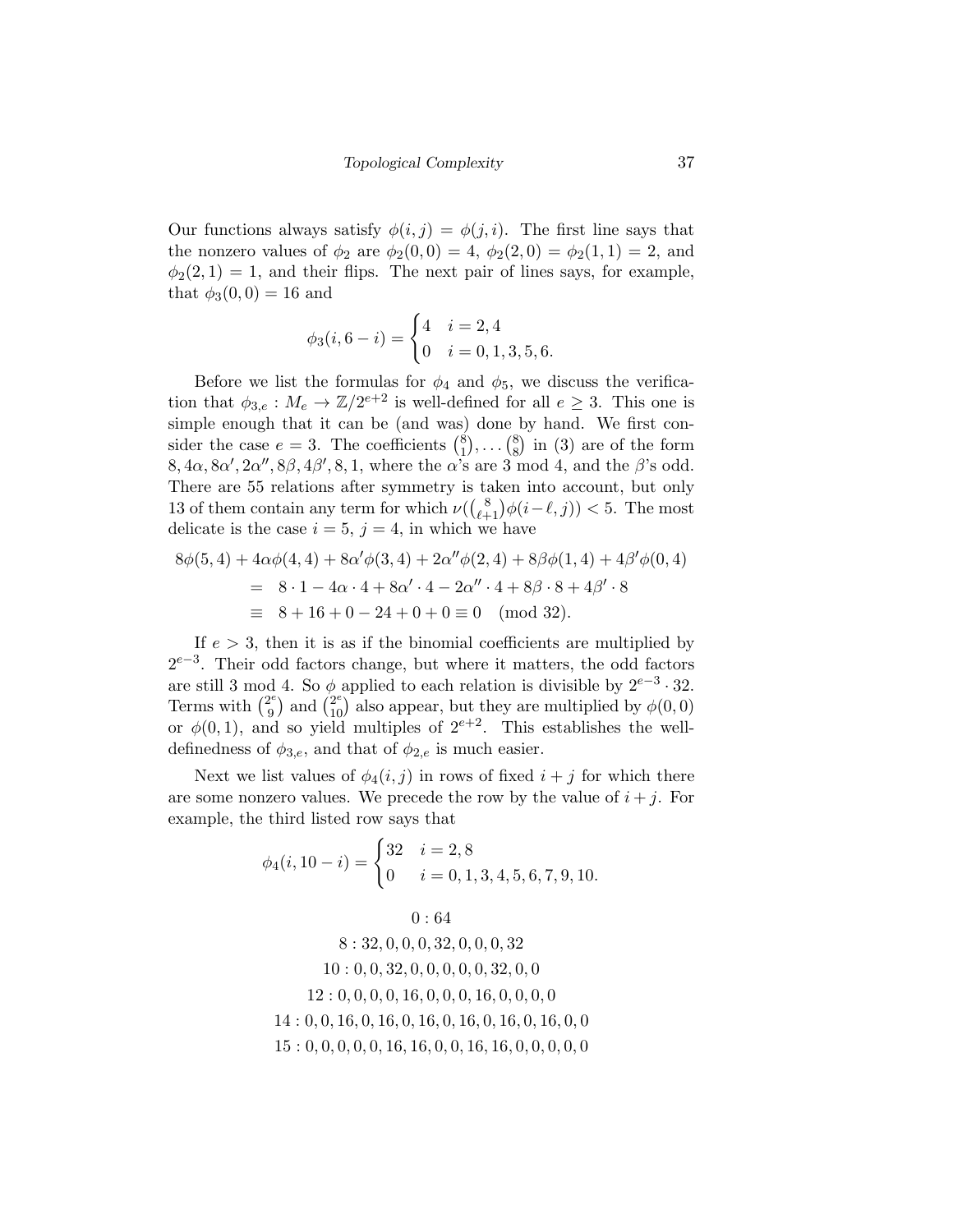$$
16: 0, 0, 0, 0, 8, 0, 8, 0, 16, 0, 8, 0, 8, 0, 0, 0, 0, 0, 0, 17: 0, 16, 0, 16, 16, 8, 0, 16, -8, -8, 16, 0, 8, 16, 16, 0, 16, 0, 18: 0, 0, 0, 0, 8, 8, 4, 8, -4, 0, -4, 8, 4, 8, 8, 0, 0, 0, 0, 0, 19: 0, 8, 8, 0, 0, -4, -4, -4, 4, 8, 8, 4, -4, -4, -4, -4, 0, 0, 8, 8, 0, 20: 0, 0, -4, -4, -4, 0, -6, -6, -4, 2, 4, 2, -4, -6, -6, 0, -4, -4, -4, 0, 0, 21: 0, 0, 0, 6, 6, 6, 0, 3, 3, 1, -1, -1, 1, 3, 3, 0, 6, 6, 6, 0, 0, 0.
$$

These numbers were discovered using Table 1. Because of the way that they were obtained, it better be the case that they send all relations to 0, at least when  $e = 4$ . The beauty is that despite the hard work that went into obtaining them, once we have them, it is a simple computer check to verify that they work. It is just a matter of reading these numbers  $\phi_4(i, j)$  into the computer and then having the computer check that

$$
\sum_{\ell=0}^{i} {16 \choose \ell+1} \phi_4(i-\ell,j) \equiv 0 \pmod{128} \text{ for } 0 \le i \le 21, \ 0 \le j \le 21 - i.
$$

Now we can prove by induction on  $e$  that if  $e > 4$ , then

$$
\sum_{\ell=0}^i {2^e \choose \ell+1} \phi_4(i-\ell,j) \equiv 0 \pmod{2^{e+3}} \text{ for } 0 \le i \le 21, \ 0 \le j \le 21 - i.
$$

It is easy to prove that, for  $1 < \ell < 2^{e+1}$ ,

(19) 
$$
\nu({2^{e+1} \choose \ell} - 2{2^e \choose \ell}) = 2e + 1 - [\log_2(\ell - 1)] - \nu(\ell).
$$

The induction argument follows from this and the values of  $\phi_4(-)$  listed above. Indeed, the induction step requires

(20) 
$$
\nu(\phi_4(i-\ell,j)) \geq [\log_2(\ell)] + \nu(\ell+1) - 1,
$$

and since  $i + j \le 21$ , we have  $\nu(\phi_4(i - \ell, j)) \ge 1, 2, 3, 4, 5, 6$  if  $\ell \ge 1$ , 2, 4, 6, 10, 14, respectively, from which (20) follows.

Our treatment for  $\phi_5$  is similar. Because of the longer lists, we take advantage of symmetry, and only list  $\phi_5(i, j)$  for  $i \leq j$ . As before, we list values of  $\phi_5(i, j)$  in rows of fixed  $i + j$  for which there are some nonzero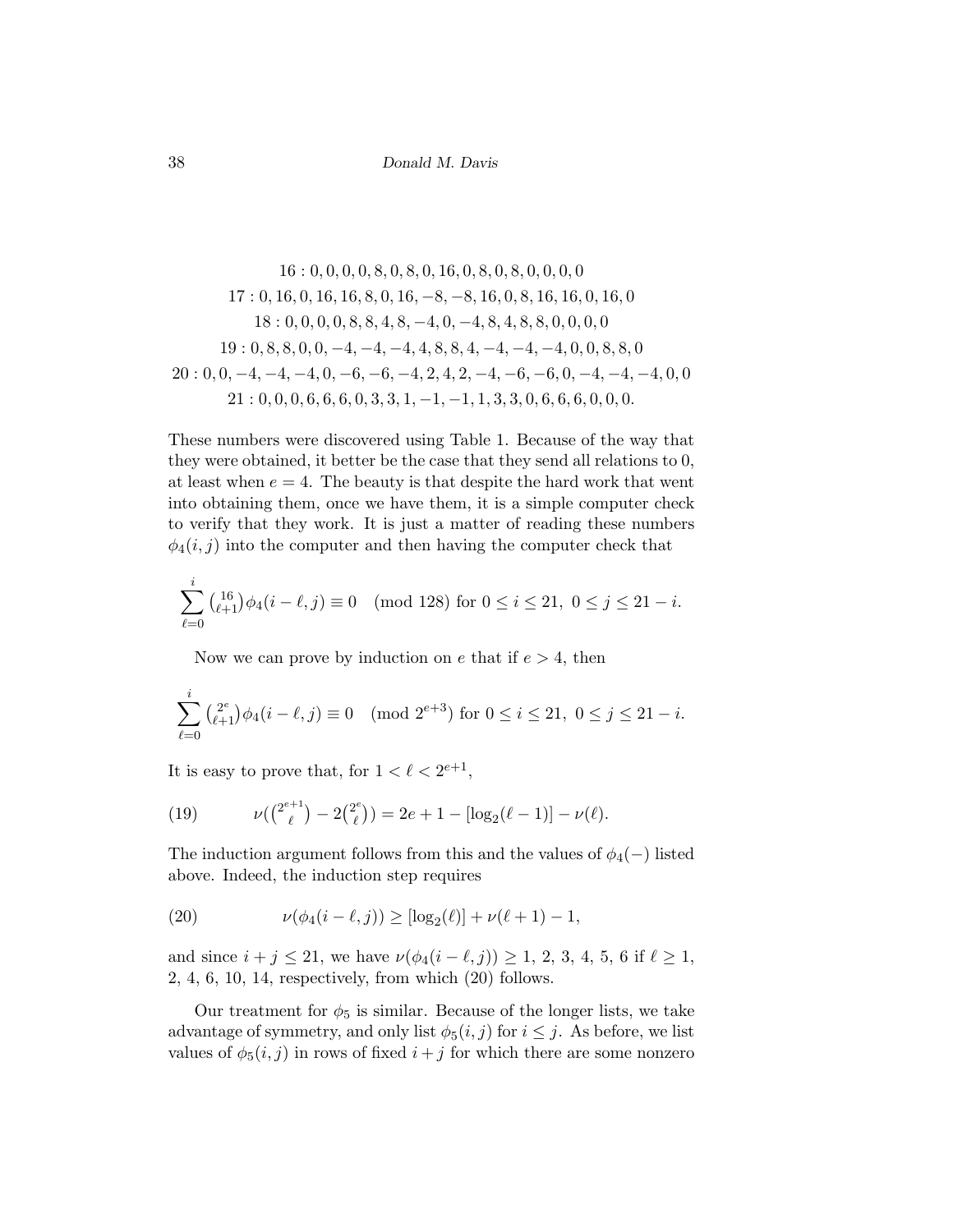values. We precede the row by the value of  $i + j$ . If  $i + j = 2t + 1$ (resp. 2t), the last entry listed is  $\phi_5(t, t+1)$  (resp.  $\phi_5(t, t)$ ).

0 : 256

- 16 : 128, 0, 0, 0, 0, 0, 0, 0, 128
- $20 \div 0, 0, 0, 0, 128, 0, 0, 0, 0, 0, 0$
- $24 : 0, 0, 0, 0, 0, 0, 0, 0, 64, 0, 0, 0, 0$
- $28 : 0, 0, 0, 0, 64, 0, 0, 0, 64, 0, 0, 0, 64, 0, 0$
- $30 \div 0, 0, 0, 0, 0, 0, 0, 0, 0, 0, 64, 0, 64, 0, 0, 0$
- 32 : 0, 0, 0, 0, 0, 0, 0, 0, 32, 0, 0, 0, 32, 0, 0, 0, 64
- 33 : 0, 0, 0, 0, 0, 0, 0, 0, 0, 64, 0, 0, 0, 0, 0, 0, 64
- $34 \div 0, 0, 64, 0, 0, 0, 64, 0, 64, 0, -32, 0, 0, 0, 64, 0, 32, 0$
- $35 : 0, 0, 0, 0, 0, 0, 0, 0, 0, 64, 64, 64, 0, 64, 64, 0, 64, 0$
- $36 \div 0, 0, 0, 0, 0, 0, 0, 0, 32, 0, 32, 0, 16, 0, 32, 0, -16, 0, 0$
- $37 : 0, 0, 0, 0, 0, 0, 0, 0, 0, 32, 0, 0, 32, 32, 0, 0, 32, 0, 0$
- $38 : 0, 0, 32, 0, 32, 0, 0, 0, 0, 0, 16, 0, -16, 32, -16, 0, 16, 32, 0, 0$
- 39 : 0, 0, 0, 0, 0, 32, 32, 0, 0, 0, 0, 0, 32, 16, 16, 0, 0, 16, 16, 32
- 40 : 0, 0, 0, 0, 16, 0, 16, 0, 16, 0, 32, 32, 24, 0, 56, 32, 16, 32, 56, 32, 48
- 41 : 0, 32, 0, 32, 32, 48, 0, 0, 16, 48, 0, 48, 48, 56, 0, 16, 8, 24, 16, 16, 8
- 42 : 0, 0, 0, 0, 16, 16, 8, 16, 8, 16, 40, 0, 40, 8, 36, 8, 28, 16, 52, 8, 28, 48
- 43 : 0, 16, 16, 0, 0, 8, 8, 24, 8, 8, 8, 24, 0, 28, 28, 12, 4, 24, 8, 12, 12, 8
- 44 : 0, 0, 24, 24, 24, 0, 28, 28, 16, 4, 28, 24, 0, 0, 18, 2, 4, 26, 28, 2, 20, 2, 20
- 45 : 0, 0, 0, 12, 12, 12, 0, 10, 10, 14, 14, 4, 8, 10, 0, 15, 15, 5, 3, 15, 9, 1, 15

The computer checks that

$$
\sum_{\ell=0}^{i} {2^e \choose \ell+1} \phi_5(i-\ell,j) \equiv 0 \pmod{2^{e+4}} \text{ for } 0 \le i \le 45, \ 0 \le j \le 45 - i
$$

is true for  $e = 5$ . It is then proved for all  $e \geq 5$  by induction, using (19) as in the previous case.

> Donald M. Davis Department of Mathematics, Bethlehem, PA 18015, USA, dmd1@lehigh.edu